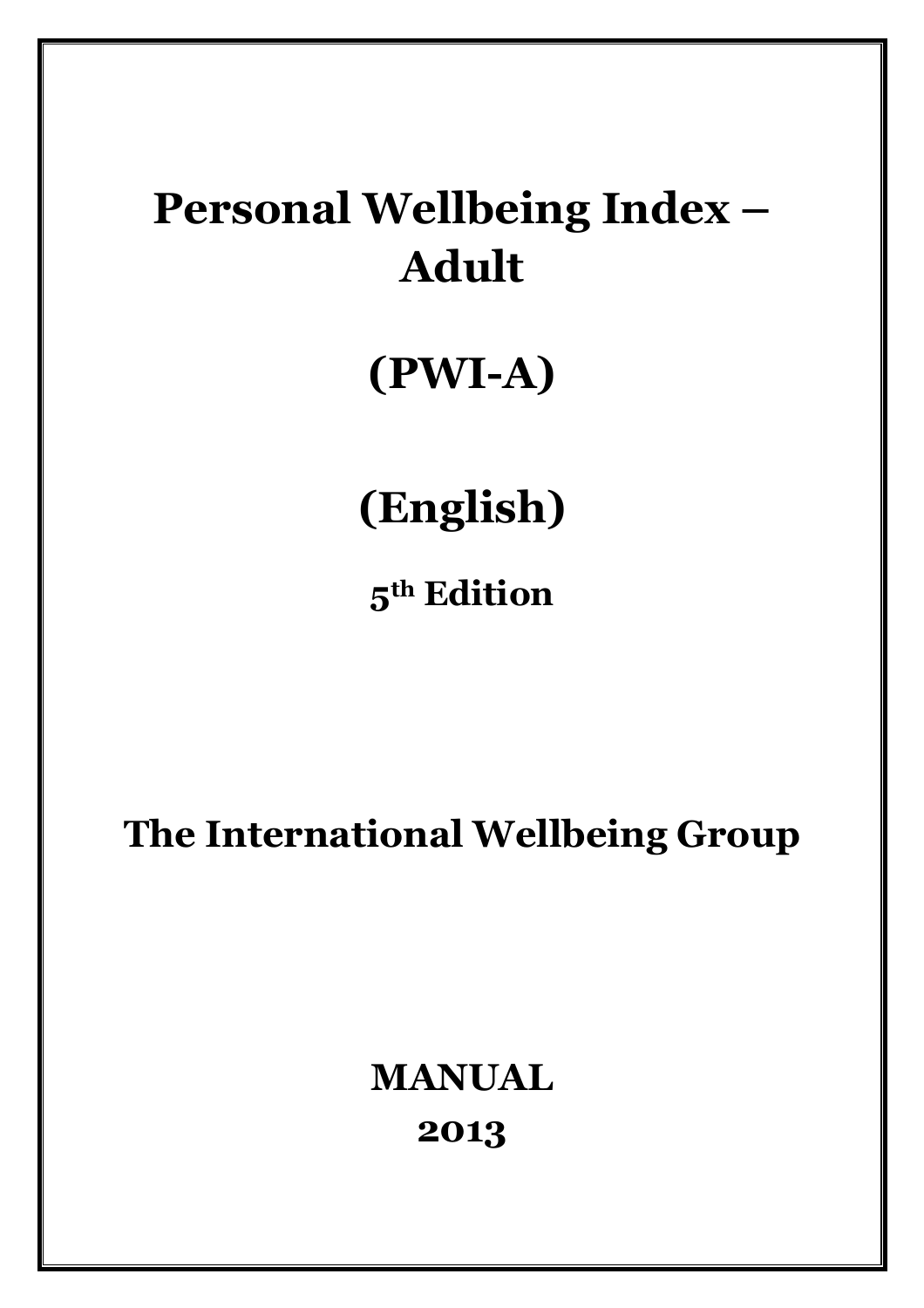#### **Citation of Reference for this Scale:**

International Wellbeing Group (2013). Personal Wellbeing Index:  $5<sup>th</sup>$  Edition. Melbourne: Australian Centre on Quality of Life, Deakin University http://www.acqol.com.au/instruments#measures

#### **For further information about this manual:**

Robert A. Cummins Ph.D., F.A.Ps.S. School of Psychology Deakin University 221 Burwood Highway Melbourne Victoria 3125 AUSTRALIA

e-mail: robert.cummins@deakin.edu.au

**Acknowledgment:** This manual was assembled on behalf of the International Wellbeing Group by Bob Cummins and Anna Lau. We thank Ann-Marie James for her word processing and formatting assistance. We also acknowledge the support of Australian Unity

(http://www.australianunity.com.au/) as the industry partner which, in collaboration with Deakin University, has supported the development of this Index. In particular we acknowledge the vital encouragement provided by the Australian Unity Board of Management.

Published by *The Australian Centre on Quality of Life, Deakin University*

ISBN No: 978-1-74156-177-7

Date of Revision: 06 May 2013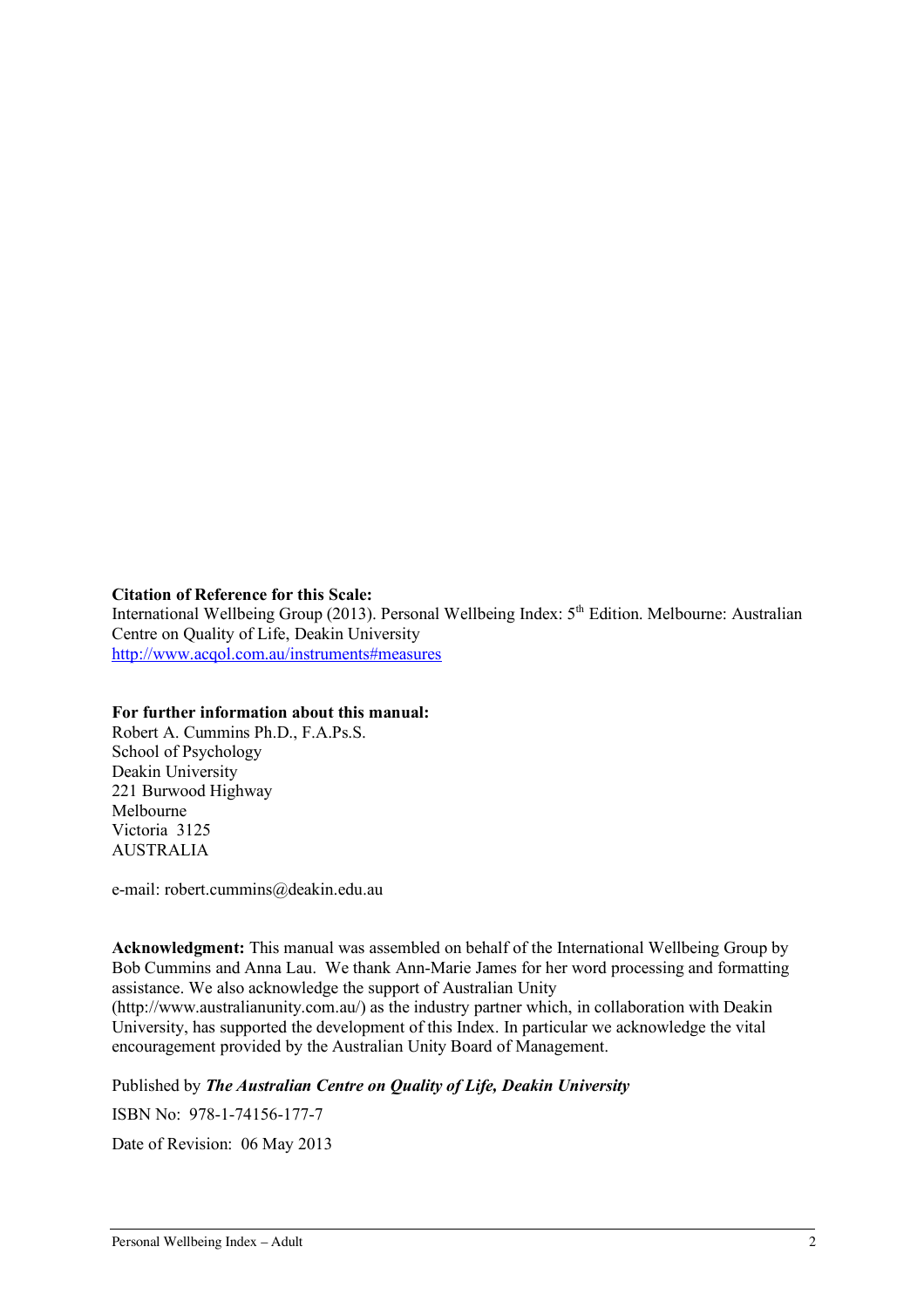# **CONTENTS**

| 1. |     |       |                                                                                        |  |  |  |  |  |  |  |  |
|----|-----|-------|----------------------------------------------------------------------------------------|--|--|--|--|--|--|--|--|
|    | 1.1 |       |                                                                                        |  |  |  |  |  |  |  |  |
|    | 1.2 |       |                                                                                        |  |  |  |  |  |  |  |  |
|    |     | 1.2.1 |                                                                                        |  |  |  |  |  |  |  |  |
|    |     | 1.2.2 |                                                                                        |  |  |  |  |  |  |  |  |
|    | 1.3 |       |                                                                                        |  |  |  |  |  |  |  |  |
|    |     | 1.3.1 |                                                                                        |  |  |  |  |  |  |  |  |
|    |     | 1.3.2 |                                                                                        |  |  |  |  |  |  |  |  |
|    | 1.4 |       |                                                                                        |  |  |  |  |  |  |  |  |
|    |     | 1.4.1 |                                                                                        |  |  |  |  |  |  |  |  |
|    |     | 1.4.2 |                                                                                        |  |  |  |  |  |  |  |  |
|    |     | 1.4.3 |                                                                                        |  |  |  |  |  |  |  |  |
|    | 1.5 |       |                                                                                        |  |  |  |  |  |  |  |  |
|    |     | 1.5.1 |                                                                                        |  |  |  |  |  |  |  |  |
|    |     | 1.5.2 |                                                                                        |  |  |  |  |  |  |  |  |
|    |     | 1.5.3 |                                                                                        |  |  |  |  |  |  |  |  |
|    |     | 1.5.4 |                                                                                        |  |  |  |  |  |  |  |  |
|    |     | 1.5.5 |                                                                                        |  |  |  |  |  |  |  |  |
|    |     | 1.5.6 |                                                                                        |  |  |  |  |  |  |  |  |
|    | 1.6 |       |                                                                                        |  |  |  |  |  |  |  |  |
|    | 1.7 |       |                                                                                        |  |  |  |  |  |  |  |  |
|    | 1.8 |       |                                                                                        |  |  |  |  |  |  |  |  |
| 2. |     |       |                                                                                        |  |  |  |  |  |  |  |  |
|    | 2.1 |       |                                                                                        |  |  |  |  |  |  |  |  |
|    | 2.2 |       |                                                                                        |  |  |  |  |  |  |  |  |
|    | 2.3 |       | The Test Items.                                                                        |  |  |  |  |  |  |  |  |
|    |     | 2.3.1 |                                                                                        |  |  |  |  |  |  |  |  |
|    |     | 2.3.2 |                                                                                        |  |  |  |  |  |  |  |  |
|    | 2.4 |       |                                                                                        |  |  |  |  |  |  |  |  |
| 3. |     |       | Satisfaction with Life as a Whole and the PWI Scale (Verbal Format) 15                 |  |  |  |  |  |  |  |  |
|    | 3.1 |       | Instructions for Verbal Format (i.e. respond to test items verbally).  15              |  |  |  |  |  |  |  |  |
|    | 3.2 |       |                                                                                        |  |  |  |  |  |  |  |  |
| 4. |     |       | Satisfaction with Life as a Whole and the PWI Scale (Written Format)  16               |  |  |  |  |  |  |  |  |
|    | 4.1 |       | Instructions for Written Format (i.e. test items answered in written questionnaire) 16 |  |  |  |  |  |  |  |  |
|    | 4.2 |       |                                                                                        |  |  |  |  |  |  |  |  |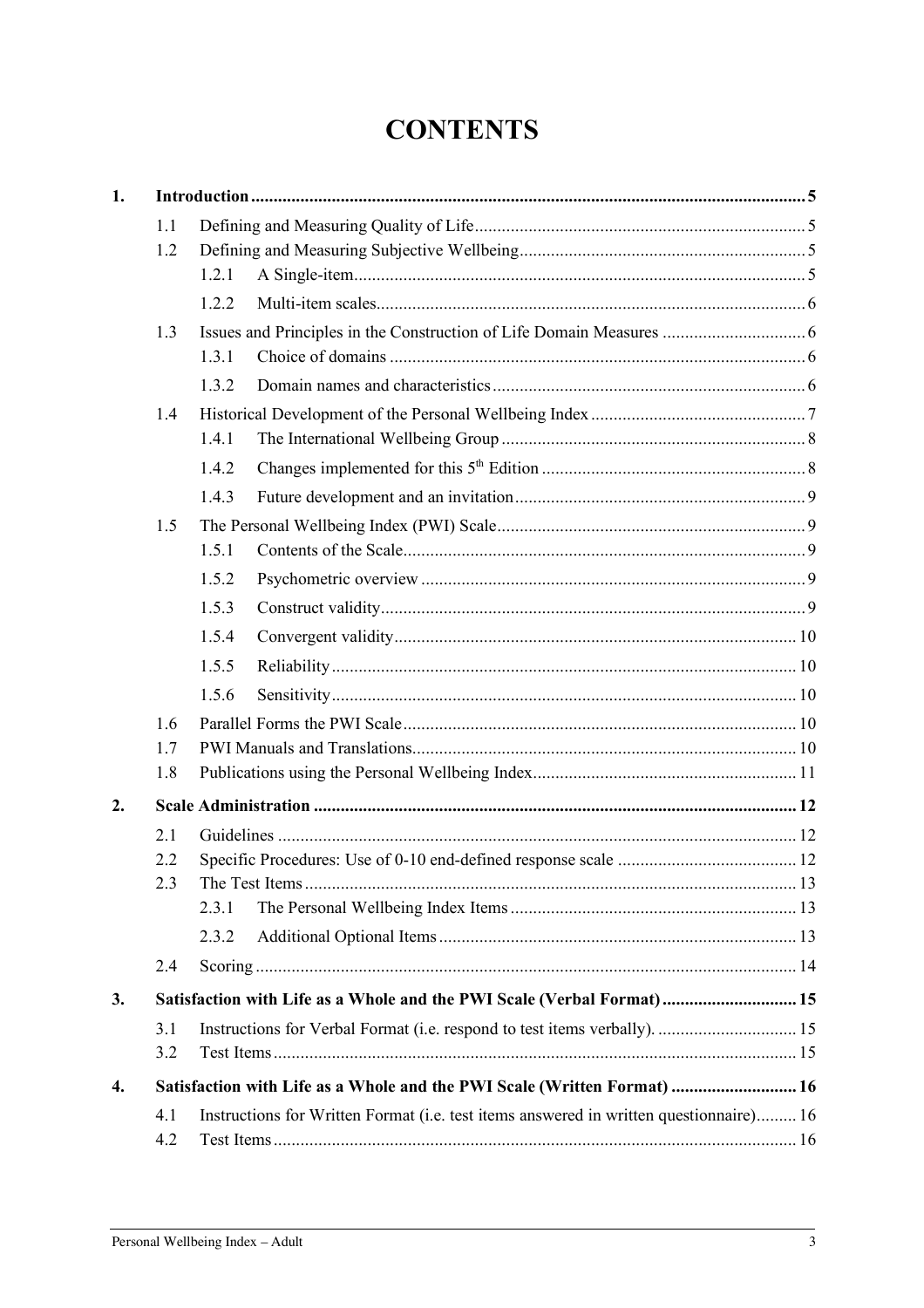| 5. |     |                                                                                       |  |  |  |  |  |  |
|----|-----|---------------------------------------------------------------------------------------|--|--|--|--|--|--|
|    | 5.1 |                                                                                       |  |  |  |  |  |  |
|    | 5.2 |                                                                                       |  |  |  |  |  |  |
|    | 5.3 |                                                                                       |  |  |  |  |  |  |
|    | 5.4 |                                                                                       |  |  |  |  |  |  |
| 6. |     |                                                                                       |  |  |  |  |  |  |
|    | 6.1 |                                                                                       |  |  |  |  |  |  |
|    | 6.2 | Publications using the Personal Wellbeing Index Error! Bookmark not defined.          |  |  |  |  |  |  |
| 7. |     |                                                                                       |  |  |  |  |  |  |
|    |     |                                                                                       |  |  |  |  |  |  |
|    |     |                                                                                       |  |  |  |  |  |  |
|    |     |                                                                                       |  |  |  |  |  |  |
|    |     |                                                                                       |  |  |  |  |  |  |
|    |     | Appendix E Normative Data from Report 28.0 of the Australian Unity Wellbeing Index 32 |  |  |  |  |  |  |
|    |     |                                                                                       |  |  |  |  |  |  |
|    |     |                                                                                       |  |  |  |  |  |  |
|    |     |                                                                                       |  |  |  |  |  |  |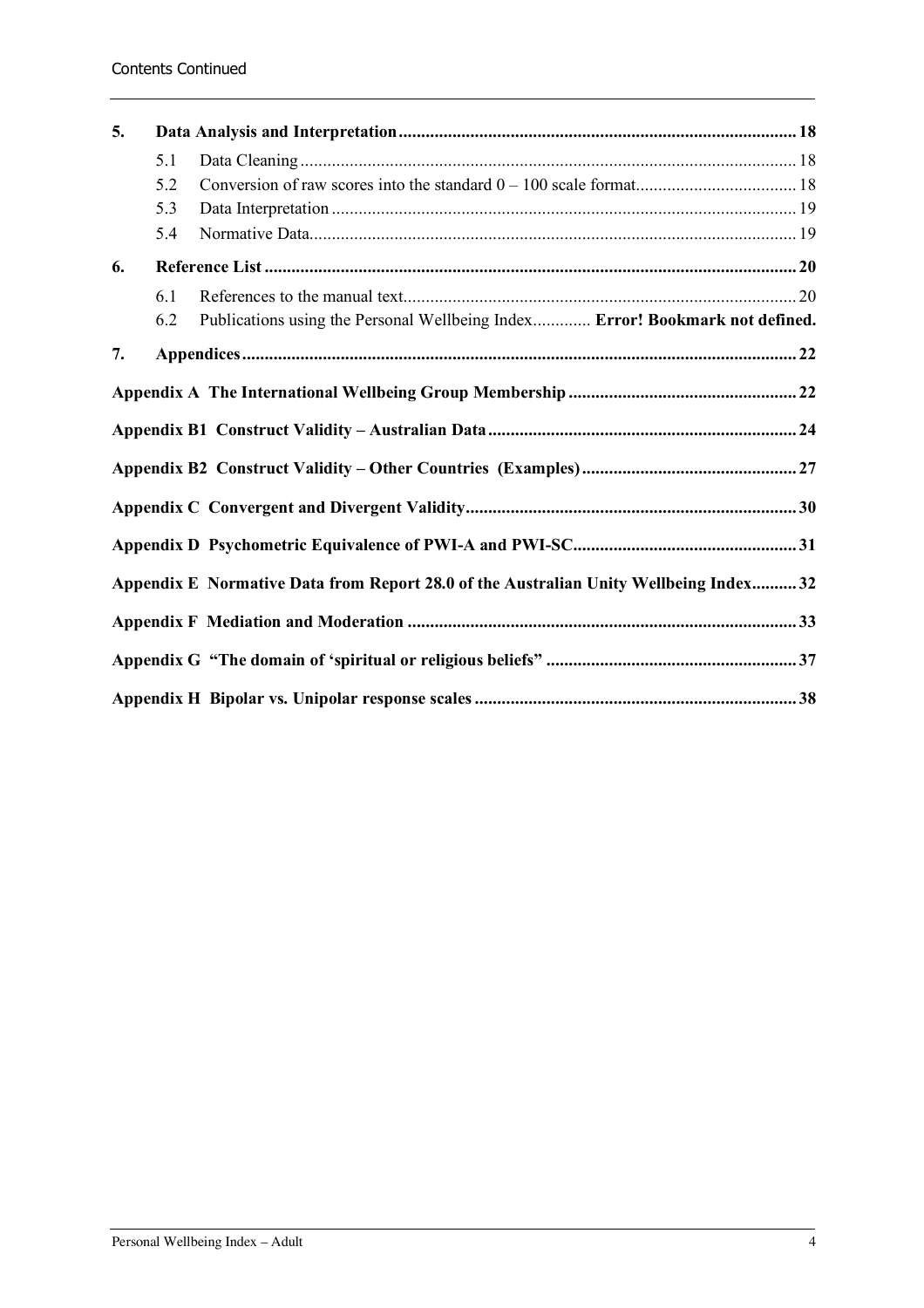# **1. Introduction**

## **1.1 Defining and Measuring Quality of Life**

The quality of life (QOL) construct has a complex composition, so it is not surprising that there is neither an agreed definition nor a standard form of measurement. This is not due to a lack of ideas. The Directory of Instruments (http://www.acqol.com.au/instruments#measures), produced by the Australian Centre on Quality of Life, describes over 1,200 instruments which purport to measure life quality in some form, with each one containing an idiosyncratic mixture of dependent variables.

Notably, however, many of these instruments have been developed for highly selected groups in the population. This is particularly evident in regard to scales devised to monitor QOL in the context of medical conditions or disability. Such scales are unsuitable for use with the general population. Moreover, most scales devised for use with the general population cannot be used with all population sub-sets, such as people with cognitive impairment and children. These are important limitations since it means that the QOL experienced by minority groups cannot be norm-referenced back to the general population.

A further concern is that many QOL instruments fail to make a clear distinction between the objective and subjective dimensions of life quality. This violates the fundamental principle that objective and subjective dimensions are separate entities that normally bear little or no relationship to one another, and so must be separately measured.

With these issues in mind, the Personal Wellbeing Index has been developed to measure the subjective dimension of OOL – Subjective Wellbeing.

### **1.2 Defining and Measuring Subjective Wellbeing**

It is generally agreed that subjective wellbeing (SWB) can be measured though questions of satisfaction directed to people's feelings about themselves. There are three ways in which these feelings can be tapped as follows:

#### **1.2.1 A Single-item**

People can be asked to rate their global life satisfaction (GLS). This normally takes the form:

"How satisfied are you with your life as a whole?"

Although this question is an excellent measure of SWB, such single-item measures are less reliable than multi-item scales.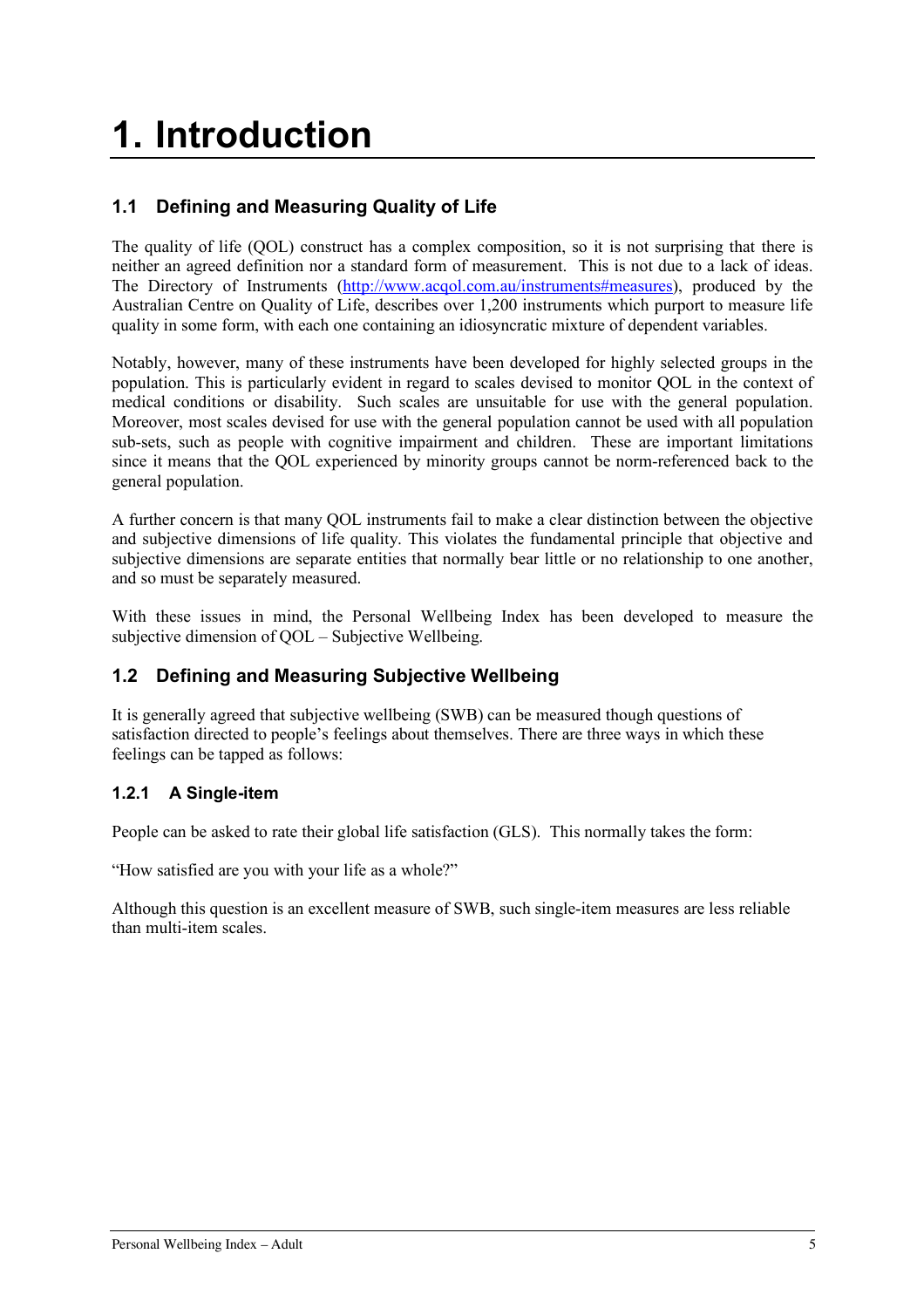#### **1.2.2 Multi-item scales**

There are two approaches to this scale format:

(a) Single Construct scales

This approach combines multiple items, each of which taps to global life satisfaction. The individual items are not intended to have separate meaning within the SWB construct. Rather, they represent variations on the GLS theme. This approach is exemplified by the Satisfaction with Life Scale (SWLS : Diener, Emmons, Larsen, & Griffin, 1985). This instrument comprises five items that, together, provide a measure of global SWB.

(b) Life Domain scales

This approach adopts a domain-level representation of global life satisfaction. Here, individual items refer to specific life domains (life aspects) and the scores are averaged to produce a measure of SWB. A large number of SWB instruments have adopted this approach and the Personal Wellbeing Index is one such instrument. For a review of such scales see Cummins and Weinberg (2013)

#### **1.3 Issues and Principles in the Construction of Life Domain Measures**

#### **1.3.1 Choice of domains**

A variety of techniques, such as factor analysis, may be employed to reduce the almost infinite number of putative domains to a manageable set. However, the Personal Wellbeing Index is unique in employing the theoretical principle of 'deconstruction' for this purpose. Using this principle, SWB is measured by the minimum set of domains which represent the first-level deconstruction of satisfaction with 'Life as a Whole'.

#### **1.3.2 Domain names and characteristics**

No known theory can guide the initial selection of domain names. Thus, three criteria have been employed to narrow the focus of the search to domain names most likely to result in a scale with the simplest conceptual construction.

- (a) Each domain name must describe a broad aspect of life which is amenable to both objective and subjective measurement. This is based on the fundamental principle that Quality of Life exists as separate objective and subjective dimensions. While the PWI is concerned only with the subjective dimension, this criterion allows the possibility that a parallel objective scale could be constructed. This criterion also excludes affective adjectives (e.g. Happiness).
- (b) Each domain must describe an unequivocal Indicator variable, as opposed to a Causal variable of QOL (for this distinction see Fayers, Hand, Bjordal, & Groenvold, 1997). An indicator variable may be defined as one that can never act alone as a mediator (for a description of the mediator-moderator distinction, see Baron & Kenny (1986) and Appendix C). An example of an indicator variable is 'Satisfaction with your Health' and an example of a causal variable is 'Satisfaction with your control over your life'. Because, the perception of control can mediate the influence of physical disability on health satisfaction, control is not an unequivocal Indicator variable. For a more detailed description of the Causal versus Indicator Variable distinction in relation to SWB and Health Related QOL see Cummins, Lau and Stokes (2004).
- (c) Any new domain must meet **both of two** criteria relating to the contribution of unique variance to GLS 'Satisfaction with life as a whole'. These are: (1) In a hierarchical regression predicting GLS, where the 7 domains are entered as step 1, when the new putative domain is entered in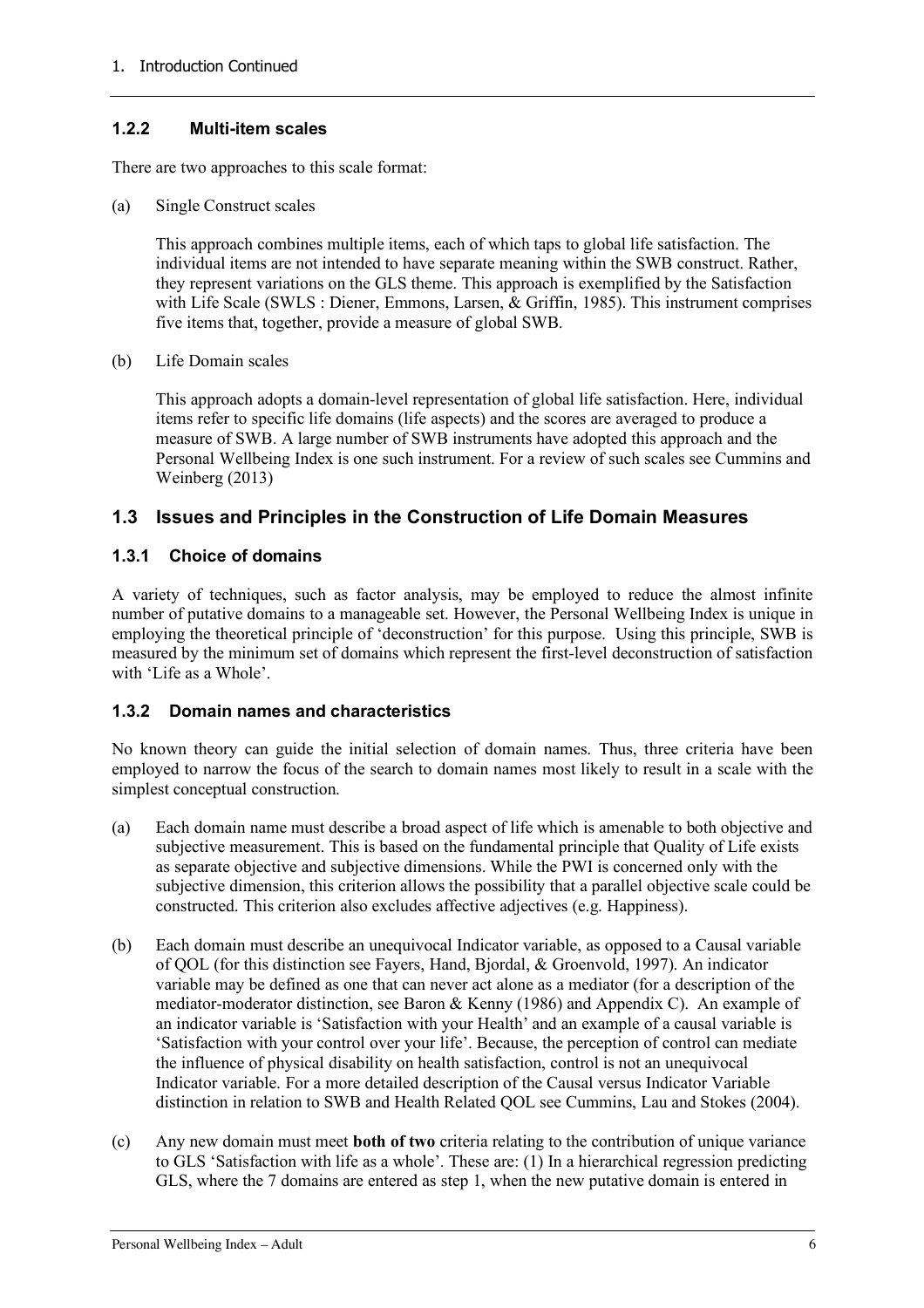step 2, it must contribute unique variance. (2) The new putative domain must not systematically reduce the contribution of unique variance, made by any of the existing domains, to the point that their contribution becomes non-significant.

This approach to scale construction has a number of advantages:

- i. The end product is theoretically constrained and determined, hence, the scale items will form a single tight factor with high construct validity.
- ii. It is a parsimonious approach, which results in the minimal domain set necessary to fulfill the 'first-level deconstruction' criterion.
- iii. Due to the broad, semi-abstract nature of domains, the scale content is likely to have crosscultural validity.

The application of this approach has led to the development of the Personal Wellbeing Index.

#### **1.4 Historical Development of the Personal Wellbeing Index**

The Personal Wellbeing Index was created from the Comprehensive Quality of Life Scale (ComQol). (Cummins, McCabe, Romeo, & Gullone, 1994). The ComQol comprised both an objective and subjective measure of life quality and details of this test's development have been published (Cummins, 1991; Cummins, McCabe, & Romeo, 1994; Gullone & Cummins, 1999; Marriage & Cummins, 2004). The ComQol domains were initially identified through a review of domain names used in the literature. This was subsequently followed by a three-phase process (Cummins et al., 1994) and empirical validation to generate the seven broad domains that comprised the scale (Cummins, 1997).

In 2001, the ComQol was abandoned due to two major flaws. One was that, despite repeated modification, the objective scale never factored into seven non-complex domains as intended. The other flaw was that domain importance and domain satisfaction were multiplied. A seminal article by Trauer and Mackinnon (2001) convincingly demonstrated that such multiplicative composites are psychometrically invalid. As a result, ComQol was abandoned. The detailed rationale for this action is available in Cummins (2002).

From the ashes of ComQol emerged the Personal Wellbeing Index. This scale retained only the questions on satisfaction and six of the seven domains. The original ComQol domain, 'How satisfied are you with your own happiness?', was replaced by 'How satisfied are you with your future security?'. The 'happiness' domain was removed to fulfill the principle of PWI life-domain scale construction (see 1.3.2a), that any domain must be amenable to both objective and subjective measurement. The new domain title was proposed ad hoc by the inaugural meeting of the Australian Unity Steering Committee. Rather surprisingly, given its origin, the domain has proved to be psychometrically robust.

Another major difference between the PWI and ComQol is a change in the response scale format. This involved the replacement of the original 7-point Likert scale (consisting of adjectival descriptors) with an 11-point (0-10) End-Defined Response Scale (Jones & Thurstone, 1955). There were several reasons for this decision, the details of which have been described in Cummins and Gullone (2000). Of these, the most important issue is avoiding the psychometric confusion caused by applying adjectival descriptors to a numerically interval scale. Such descriptors are not separated by equal psychometric intervals and therefore provide misleading and redundant information. Additionally, the 11-point (0-10) choice is preferred as this optimizes respondent discriminative capacity and is simple to understand.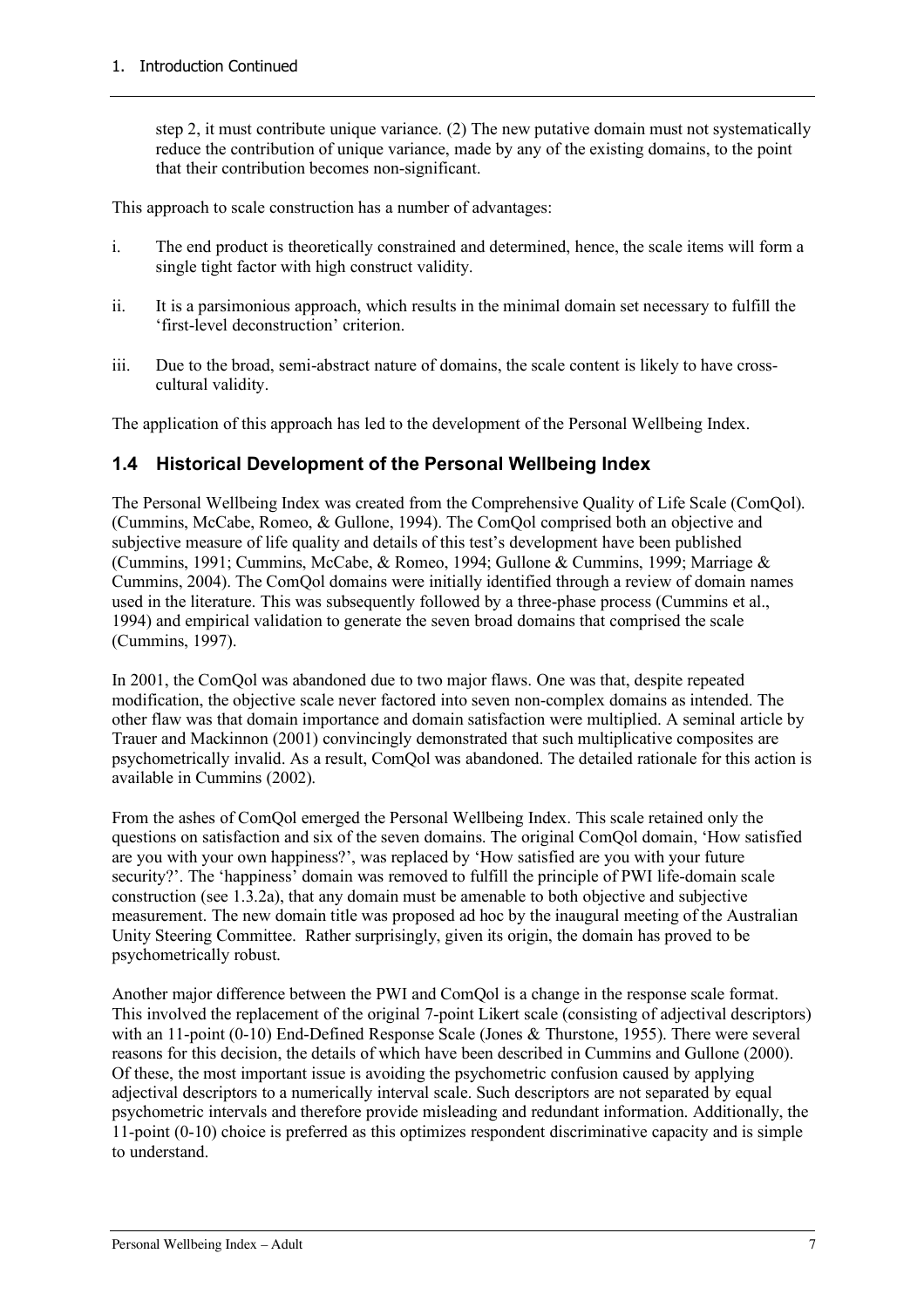#### **1.4.1 The International Wellbeing Group**

In 2002, Cummins and Lau initiated the International Wellbeing Group (IWbG) (Cummins & Lau, 2003). The major objective of the IWbG is to develop the PWI into a valid cross-cultural instrument. At the time of constructing this  $5<sup>th</sup>$  edition, over 150 researchers from more than 50 countries and provinces are engaged in this international collaboration (See Appendix A). Members have a commitment to facilitate data collection using the PWI in their own countries, and to make these data available to the Group. Through this process, the PWI undergoes controlled evolution as informed by empirical evidence. To date two changes to the PWI have been approved by the Group as follows:

1. A minor text change has been made to item 3 (life achievement domain) to ensure that the item pertains to the present. This change is as follows:

From PWI Version #1 (2002) : "...what you achieve in life' To current PWI Version #2 (2005): "…what you are achieving in life'.

The effect of this word change has been to significantly reduce the score for this domain (see Australian Unity Wellbeing Index Report 16.0). The average value over Survey 1 to Survey 10 is 74.47 (SD=0.45). The average value over Survey 11-Survey 16 is 72.75 (SD = 0.59). So the new wording has created an item that is still a highly reliable measure that has stabilised about 2 points below the original version. Its contribution to 'Life as a whole' in a multiple regression has not changed.

2. In November 2006 the Group agreed to add a new domain to the PWI. The wording of this new domain generated much discussion (see Group discussion on Spiritual/Religion domain: http://www.acqol.com.au/instruments#measures). The version adopted is:

"How satisfied are you with your spirituality or religion?¨

3. In April 2013 the Group agreed to make the Spiritual/Religious domain optional, and thus not part of the core set of PWI domains. The reasoning behind this is given in Appendix F.

#### **1.4.2 Changes implemented for this 5th Edition**

After careful discussion within the IWbG, the following substantive changes to the  $4<sup>th</sup>$  edition have been made for this 5<sup>th</sup> edition of the manual

- 1. The 'spiritual/religious' domain has been relegated to an optional domain, thereby returning the number of core domains to seven. For a detailed description see section 1.4.1 (3) and Appendix F.
- 2. The original bipolar response scale has been replaced with a unipolar response scale. The reasoning behind this decision is presented as Appendix G.
- 3. The rules for the inclusion of new domains has been expanded as described in section 1.3.2 (c)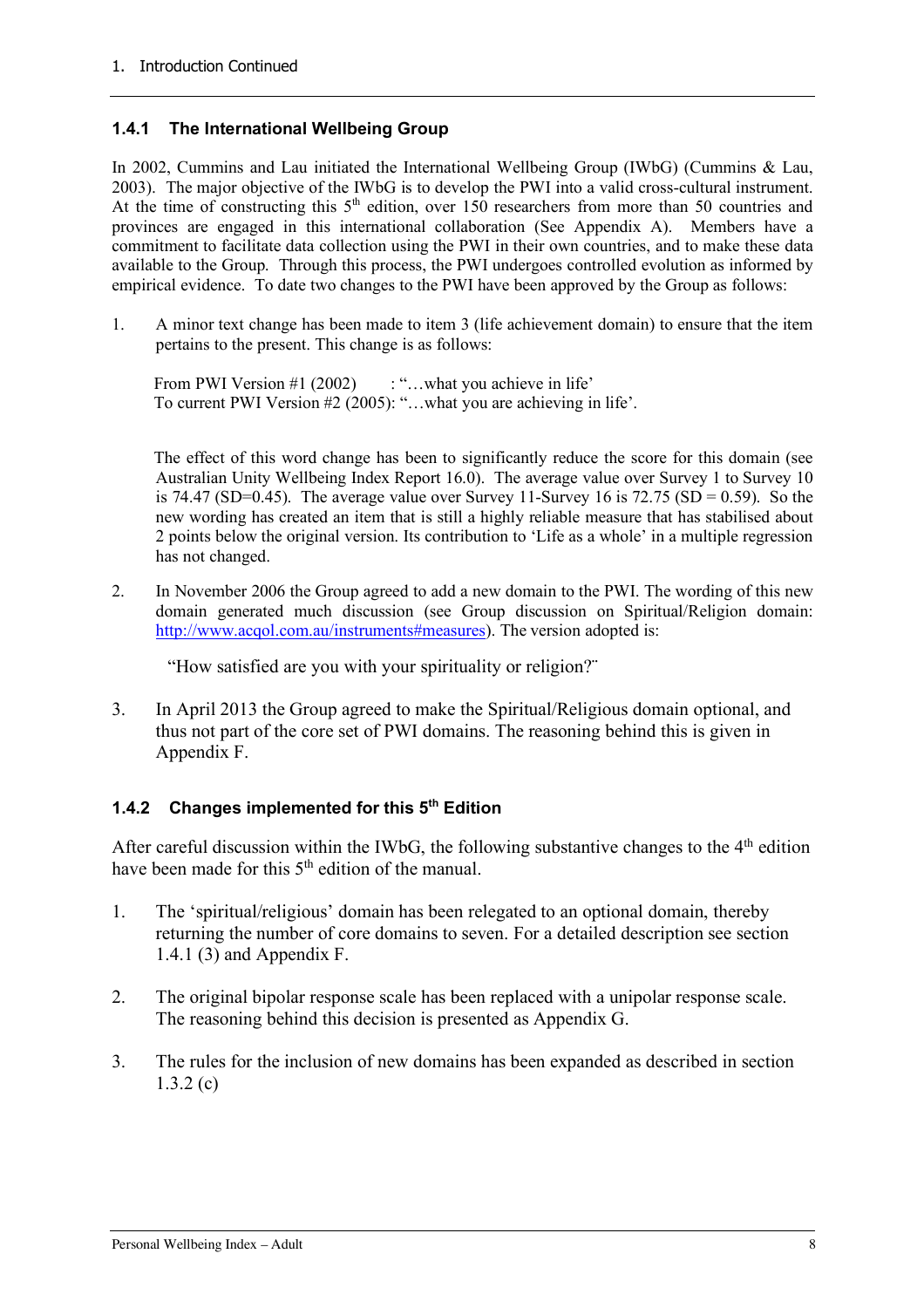#### **1.4.3 Future development and an invitation**

The IWbG, as a community of scholars, is engaged in the process of understanding SWB and the role that the Personal Wellbeing Index can play in its measurement. The Personal Wellbeing Index is not seen as a static device but rather as one which evolves as new data and theory become available. Changes to the Index are determined by a simple majority vote of the membership.

Membership of the IWbG comprises three categories as:

*Primary Researchers*: Scholars with a commitment to gather data using the PWI from their own country or province, and (if possible) to share those data with the Group.

*Discussants*: Scholars who advance the Group's purpose through their particular areas of expertise.

*Project Researchers*: Scholars and students who use the Personal Wellbeing Index for a particular research purpose and share their data with the Group.

The IWbG has a website (http://www.acqol.com.au/collaborators#international-wellbeing-group).

### **1.5 The Personal Wellbeing Index (PWI) Scale**

#### **1.5.1 Contents of the Scale**

The PWI scale contains seven items of satisfaction, each one corresponding to a quality of life domain as: standard of living, health, achieving in life, relationships, safety, community-connectedness, and future security. These seven domains are theoretically embedded, as representing the first level deconstruction of the global question: 'How satisfied are you with your life as a whole?'

#### **1.5.2 Psychometric overview**

The basic psychometric characteristics of the PWI in Australia have been described (Cummins, Eckersley, Pallant, Van Vugt, & Misajon, 2003). Cumulative psychometric characteristics of the scale and Australian norms are provided in the most recent report on the Australian Unity Wellbeing Index (http://www.acqol.com.au/publications#reports). Detailed results from other countries concerning scale composition, reliability, validity, and sensitivity are provided in the many publications listed at http://www.acqol.com.au/publications#publications.

#### **1.5.3 Construct validity**

The seven domains constitute the minimum set of domains that represent the first level deconstruction of 'Life as a whole'. This is verified, using the criterion that each domain must contribute unique variance when the domains are collectively regressed against 'Satisfaction with life as a whole' (see Appendix B and C). The combination of both unique and shared variance by the seven domains typically explains about 40-60 percent of the variance in 'Satisfaction with Life as a Whole'. In relation to the identification of other potential domains, the following can be noted:

- i. The domain of 'Safety' never makes a unique contribution in Australia (see Appendix B) but is retained because it does so in other countries (Appendix C).
- ii. The discretionary domain of 'Spiritual or religion' makes no unique contribution in Australia (Caras, 2003) but it has been shown to do so in Columbia.

The seven domains also consistently form a single stable factor and account for about 50% of the variance in Australia and other countries.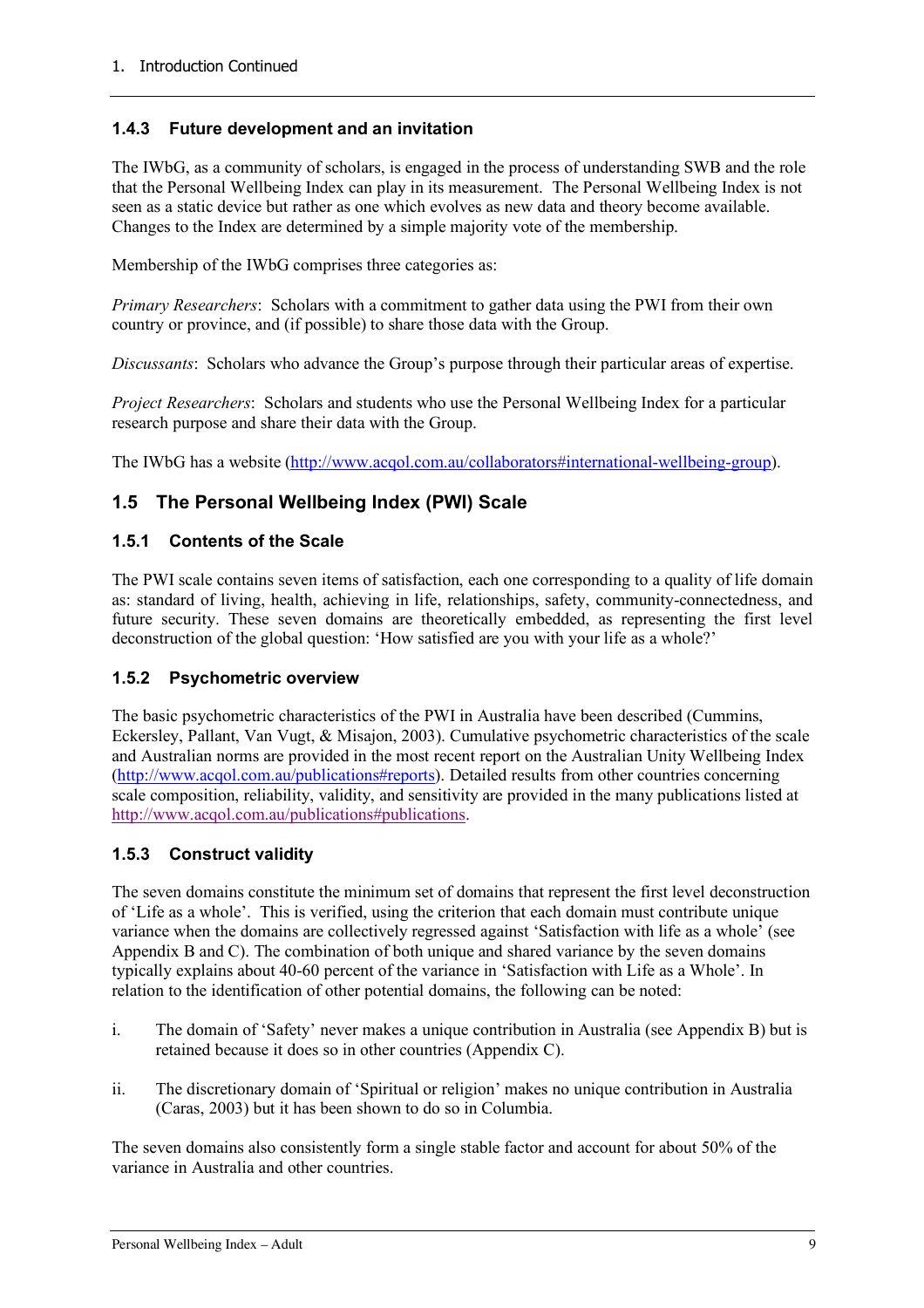#### **1.5.4 Convergent validity**

A correlation of .78 with the Satisfaction with life scale (Diener, Emmons, Larsen, & Griffin, 1985) has been reported (Thomas, 2005).

#### **1.5.5 Reliability**

The combined survey mean scores from 28 surveys of the Australian population have produced a maximum variation of 3.2 percentage points in subjective wellbeing (see Australian Unity Wellbeing Index Report 28.0). Cronbach alpha lies between .70 and .85 in Australia and overseas. Inter-domain correlations are often moderate at round .30 to .55 and item-total correlations are at least .50. The index has also demonstrated good test-retest reliability across 1-2 week interval with an intra-class correlation coefficient of 0.84 (Lau and Cummins, 2005).

#### **1.5.6 Sensitivity**

The Reports on the Australian Unity Wellbeing Index, that incorporate the Personal Wellbeing Index, indicate a level of sensitivity between demographic groups that is consistent with the theory of subjective wellbeing homeostasis. This applies both in Australia (e.g. Cummins et al., 2005) and other countries (e.g. Lau et al., 2004; Tiliouine, Cummins & Davern, 2005).

### **1.6 Parallel Forms the PWI Scale**

Parallel forms of the PWI have been created to allow an appropriate version of the scale to be used with all population sub-groups. These parallel forms are:

- PWI-A: designed for use with the general adult population, aged at least 18 years.
- PWI- SC: designed for use with school-age children and adolescents.
- PWI-ID: designed for use with people who have an intellectual disability or other form of cognitive impairment.

For the psychometric equivalence of these parallel forms: see Appendix D.

#### **1.7 PWI Manuals and Translations**

Copies of these manuals, and their Cantonese translations, are available from: http://www.acqol.com.au/instruments#measures

PWI-ID: Cummins, R.A. and Lau, A.L.D. (2005). *Personal Wellbeing Index – Intellectual Disability.* 3rd Edition.

> Cummins, R.A. and Lau A.L.D. (2005). *Personal Wellbeing Index – Intellectual Disability.* 3rd Edition (Chinese-Cantonese).

PWI-SC: Cummins, R.A. and Lau, A.L.D. (2005). *Personal Wellbeing Index – School Children.* 3rd Edition.

> Cummins, R.A. and Lau, A.L.D. (2005). *Personal Wellbeing Index – School Children.* 3rd Edition (Chinese-Cantonese).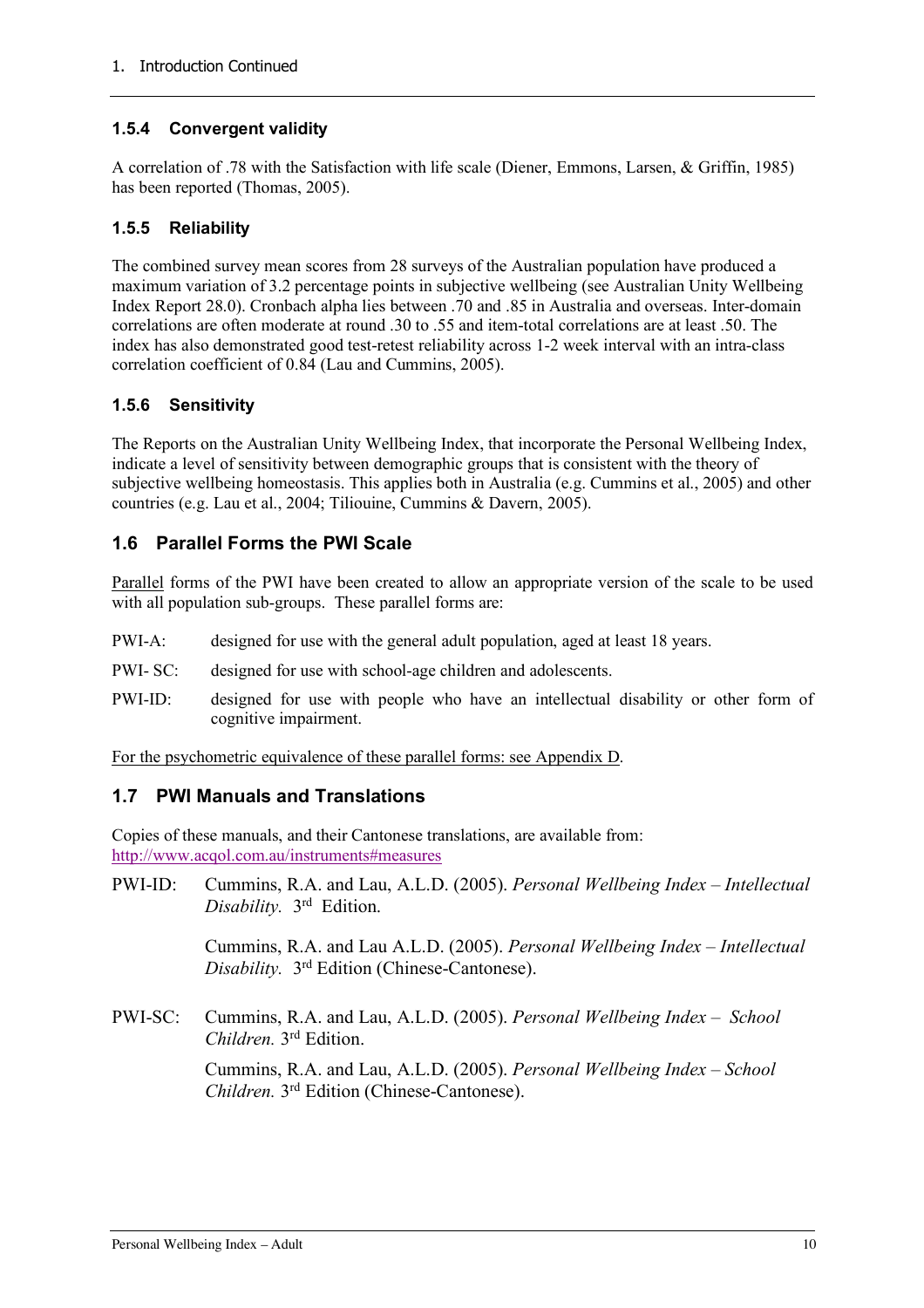**Translations of the Personal Wellbeing Index** are available from http://www.acqol.com.au/instruments#measures

## **1.8 Publications using the Personal Wellbeing Index**

http://www.acqol.com.au/publications#publications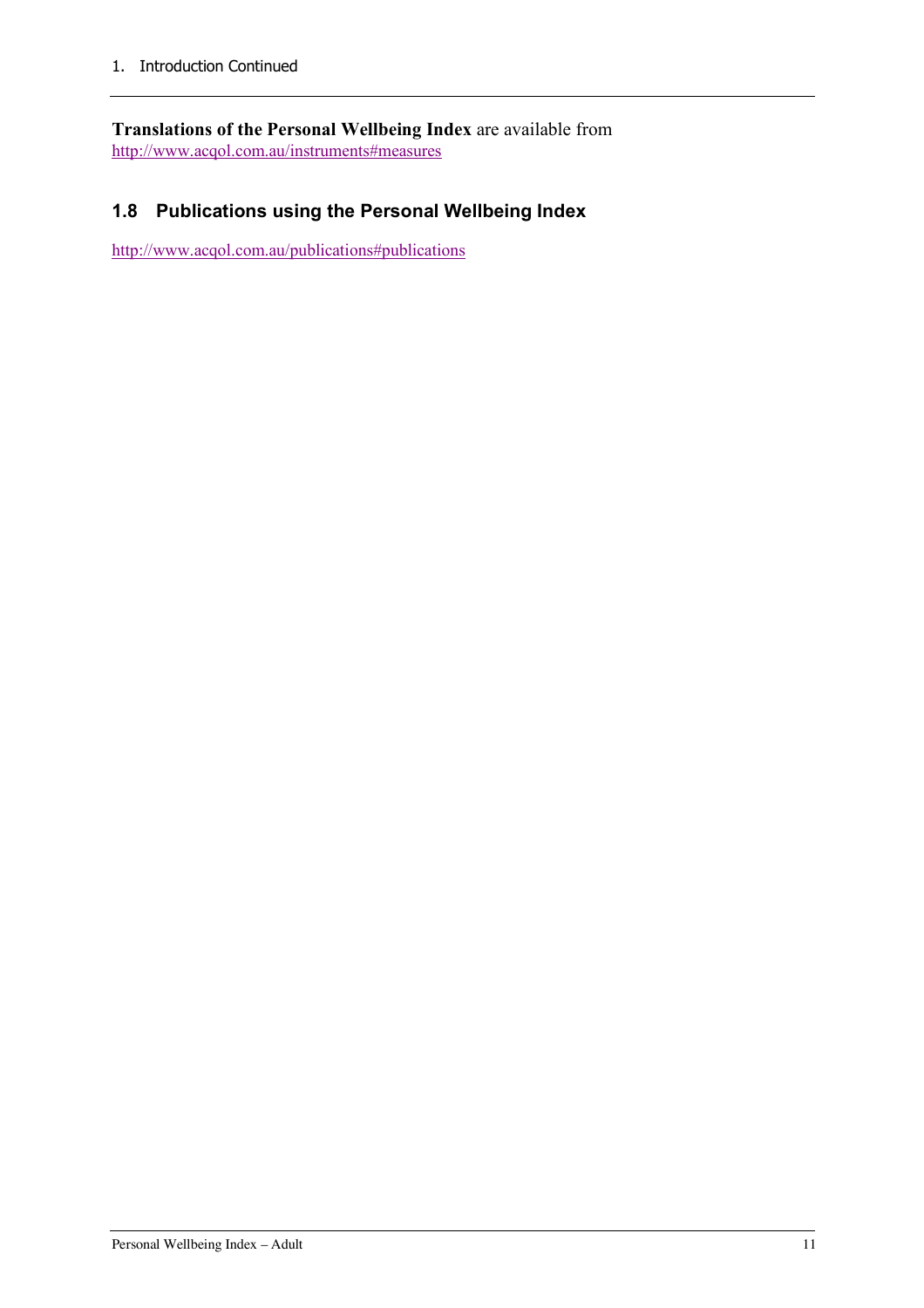# **2. Scale Administration**

## **2.1 Guidelines**

- (a) The PWI-A scale is to be administered with an adult who is at least 18 years of age.
- (b) The test items can be administered using either a verbal or written format.
- (c) The test items should be SELF-COMPLETED by the respondents themselves.
- (d) The test administrator should allow each respondent to respond in an entirely private manner, and assure respondents that their individual data will remain confidential and anonymous.
- (e) As the test items are designed to tap life domains which represent the first level deconstruction of life-as-a-whole, the test questions are broadly worded and intended to allow respondents to form their personal interpretation and judgment about them. If the respondent should seek conceptual clarification of these questions (e.g. ask for concrete explanations or examples) from the test administrator, it is important that the test administrator DOES NOT provide them. Rather, reply by re-directing the responsibility of interpreting these questions to the respondent. An example of such responses the test administrator may use is:

"Just think of the question you have been asked in the way it makes sense to you. There is no right or wrong answer."

If the person remains unable to provide a response, skip to the next item or terminate.

(f) It should be emphasized that there is NO time limit.

#### **2.2 Specific Procedures: Use of 0-10 end-defined response scale**

If the Index is to be provided verbally, it is imperative that the respondent understands the nature of the task they are going to perform prior to administering the index. Thus, the administrator must take respondents verbally over the 11-point satisfaction scale (as shown below), indicating the two response anchors of 'No satisfaction at all/completely satisfied'.

The test administrator should confirm that the required response mode is understood before proceeding with the index items.



Examples of standard instructions relevant to verbal and written administration formats, are provided in the questionnaire shown in the next section of the manual (Section 3).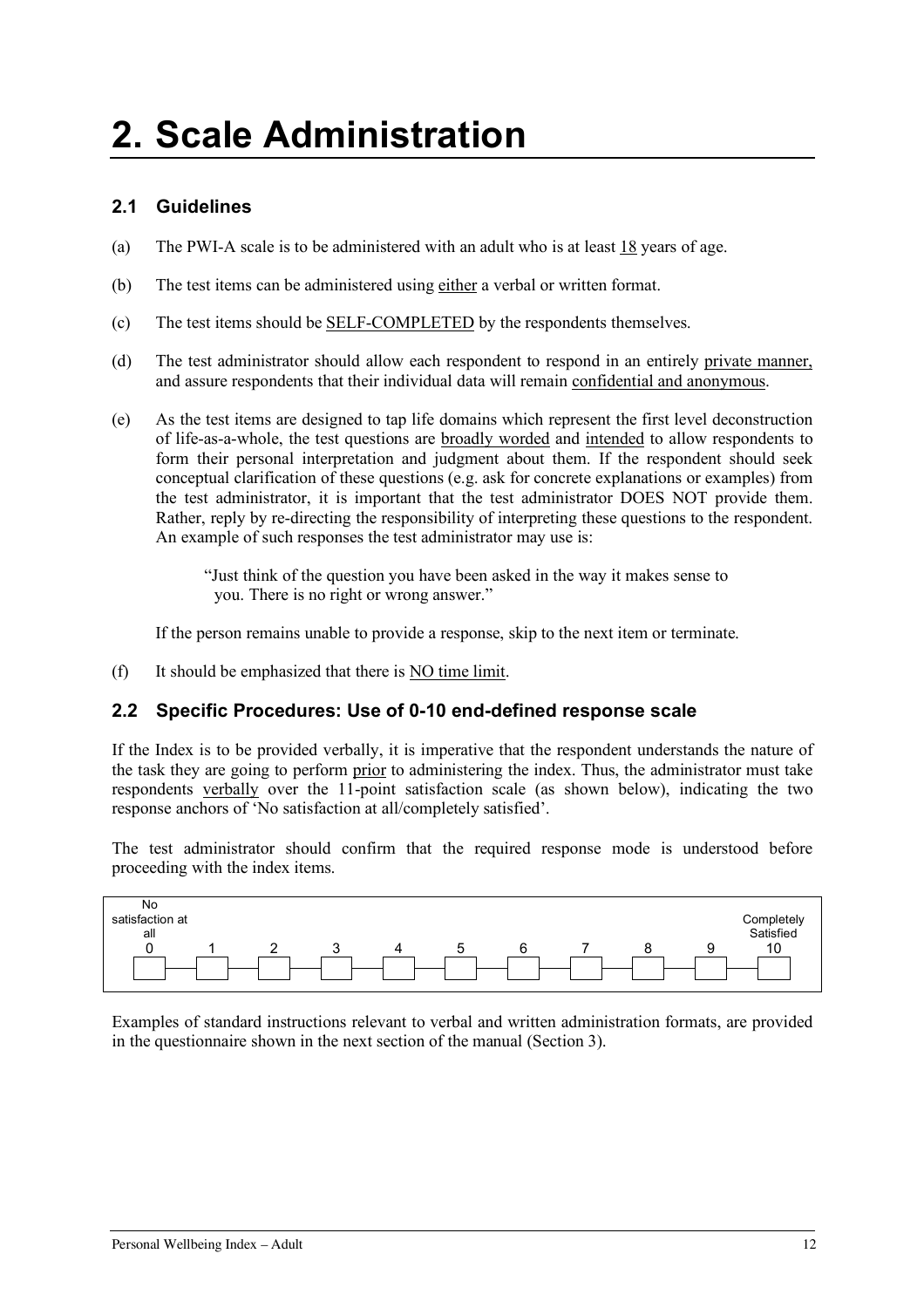## **2.3 The Test Items**

#### **2.3.1 The Personal Wellbeing Index Items**

The core set of items forming the PWI comprise seven questions of satisfaction with specific life domains as follows:

|    | Questions                       | Domains                   |
|----|---------------------------------|---------------------------|
|    | How satisfied are you with?     |                           |
| 1. | your standard of living?        | [Standard of Living]      |
| 2. | your health?                    | [Personal Health]         |
| 3. | what you are achieving in life? | [Achieving in Life]       |
| 4. | your personal relationships?    | [Personal Relationships]  |
| 5. | how safe you feel?              | [Personal Safety]         |
| 6. | feeling part of your community? | [Community-Connectedness] |
| 7. | your future security?           | [Future Security]         |

### **2.3.2 Additional Optional Items**

#### **2.3.2.1 General life satisfaction**

"Thinking about your own life and personal circumstances, how satisfied are you with your life as a whole?"

This item is NOT part of the PWI. However, it may be usefully added to the 7 core index items to test the construct validity of the PWI. This is achieved by regressing the index domains against 'satisfaction with life as a whole' to determine whether they each contribute unique variance. This procedure can also inform whether a new item should be considered as an additional domain (but see also 1.3.2 for new domain requirements).

This item is routinely included in surveys conducted in Australia (Australian Unity Wellbeing Surveys) and other countries. If it is to be used, then it is recommended that this item be administered as the FIRST item in the questionnaire, prior to the PWI items. This standardization procedure ensures that prior items, including the Personal Wellbeing Index domains, cannot influence this global response.

#### **2.3.2.2 Spirituality or Religion**

"How satisfied are you with your spirituality or religion?"

If this domain is included in the PWI, then it can be included in the scores that are summed to yield an average score which represents 'Subjective Wellbeing' (see 2.4). However, if this eighth item on 'spirituality or religion' is reported to be non-relevant (not applicable) to a respondent, only seven domain scores will be summed to produce their SWB score.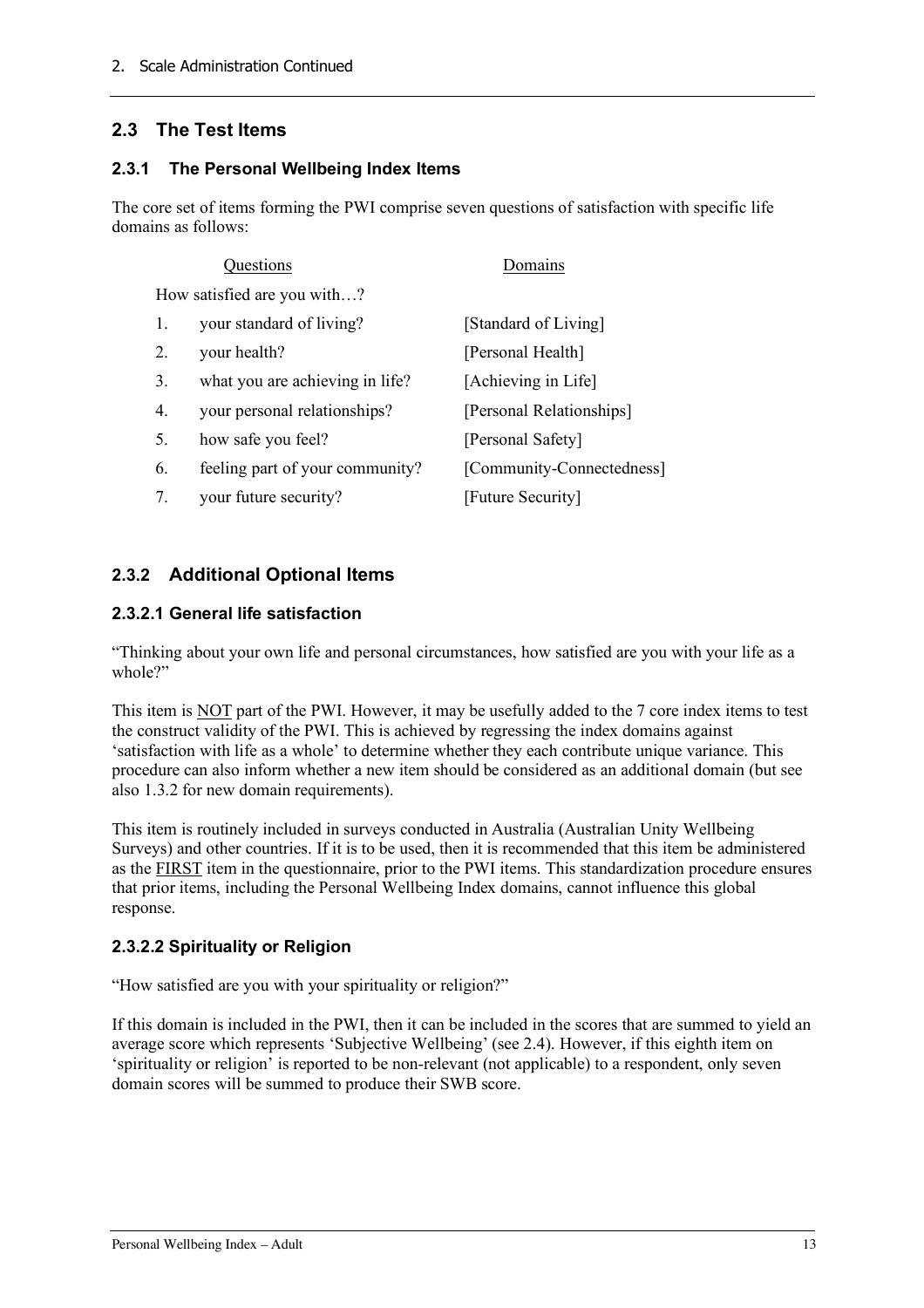## **2.4 Scoring**

Either:

- (a) Each of the seven domains (items) can be analysed as a separate variable, or
- (b) The seven domain scores can be summed to yield an average score which represents 'Subjective Wellbeing'. However, if the eighth item on 'spirituality or religion' is reported to be non-relevant (not applicable) to the respondent, only seven domain scores will be summed to produce the score.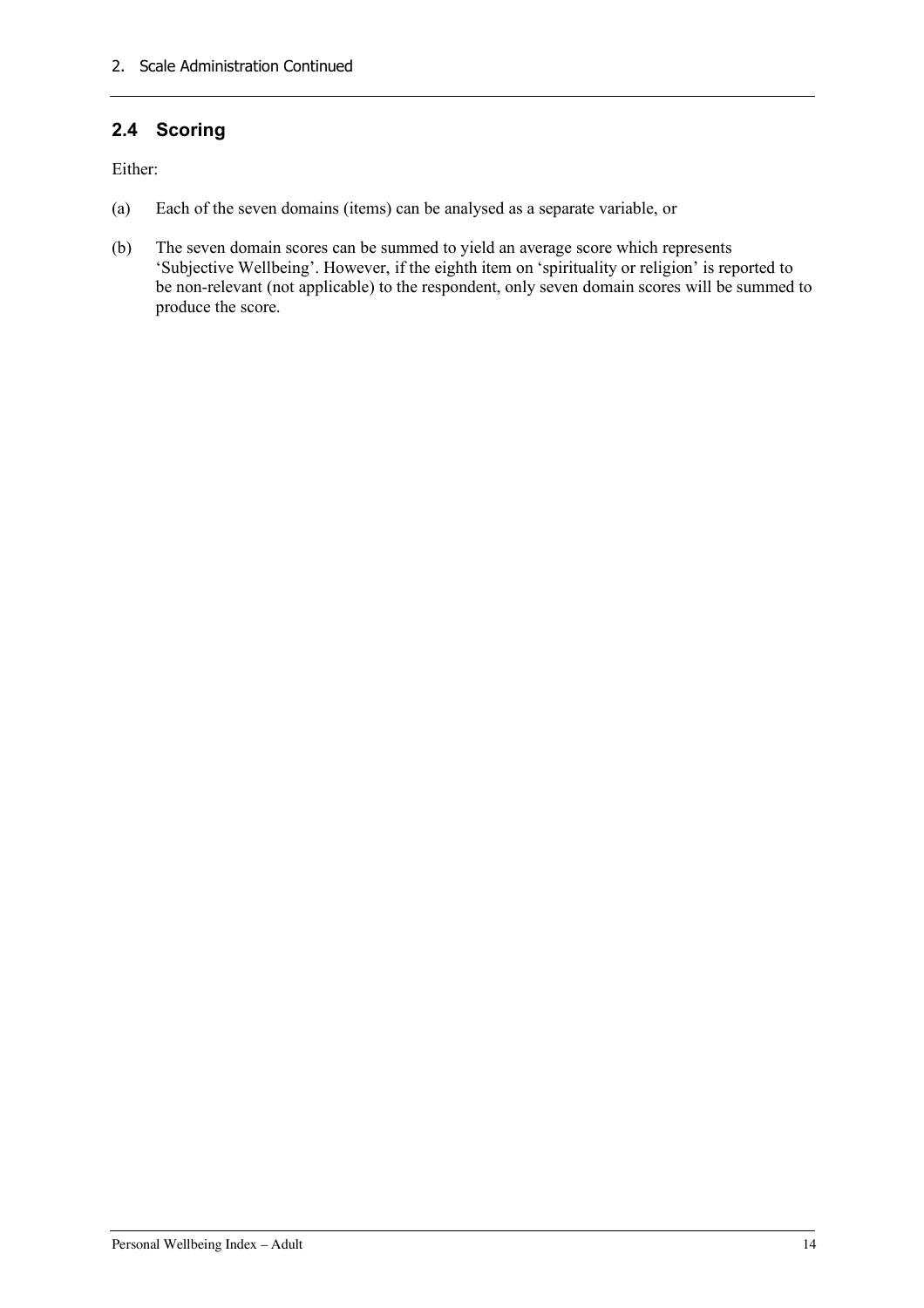# **3. Satisfaction with Life as a Whole and the PWI Scale (Verbal Format)**

## **3.1 Instructions for Verbal Format (i.e. respond to test items verbally).**

"I am now going to ask how satisfied you feel, on a scale from zero to 10."

"(On this scale,) **Zero** means you feel no satisfaction at all. **10** means you feel completely satisfied."



"Would you like me to go over this again for you?" [If "yes", repeat the above. If "no", proceed to next statement]

"In that case, I will start by asking how satisfied you are with life. So,------------ (Refer to the test items below)"

#### **3.2 Test Items**

Respondent's Rating  $(0-10)$ 

#### **Part I (Optional item]: Satisfaction with Life as a Whole**

"Thinking about your own life and personal circumstances, how satisfied are you with your life as a whole ?"

#### **Part II: Personal Wellbeing Index**

"How satisfied are you with…… ?"

- 1. your standard of living ?
- 2. your health ?
- 3. what you are achieving in life ?
- 4. your personal relationships ?
- 5. how safe you feel ?
- 6. feeling part of your community ?
- 7. your future security ?

#### **[optional item]**

8. your spirituality or religion?"

|                                              | the contract of the contract of the contract of the contract of the contract of |  |
|----------------------------------------------|---------------------------------------------------------------------------------|--|
|                                              |                                                                                 |  |
|                                              |                                                                                 |  |
|                                              |                                                                                 |  |
|                                              |                                                                                 |  |
|                                              |                                                                                 |  |
|                                              |                                                                                 |  |
|                                              |                                                                                 |  |
|                                              |                                                                                 |  |
|                                              |                                                                                 |  |
|                                              |                                                                                 |  |
| the control of the control of the control of |                                                                                 |  |
|                                              |                                                                                 |  |
|                                              |                                                                                 |  |

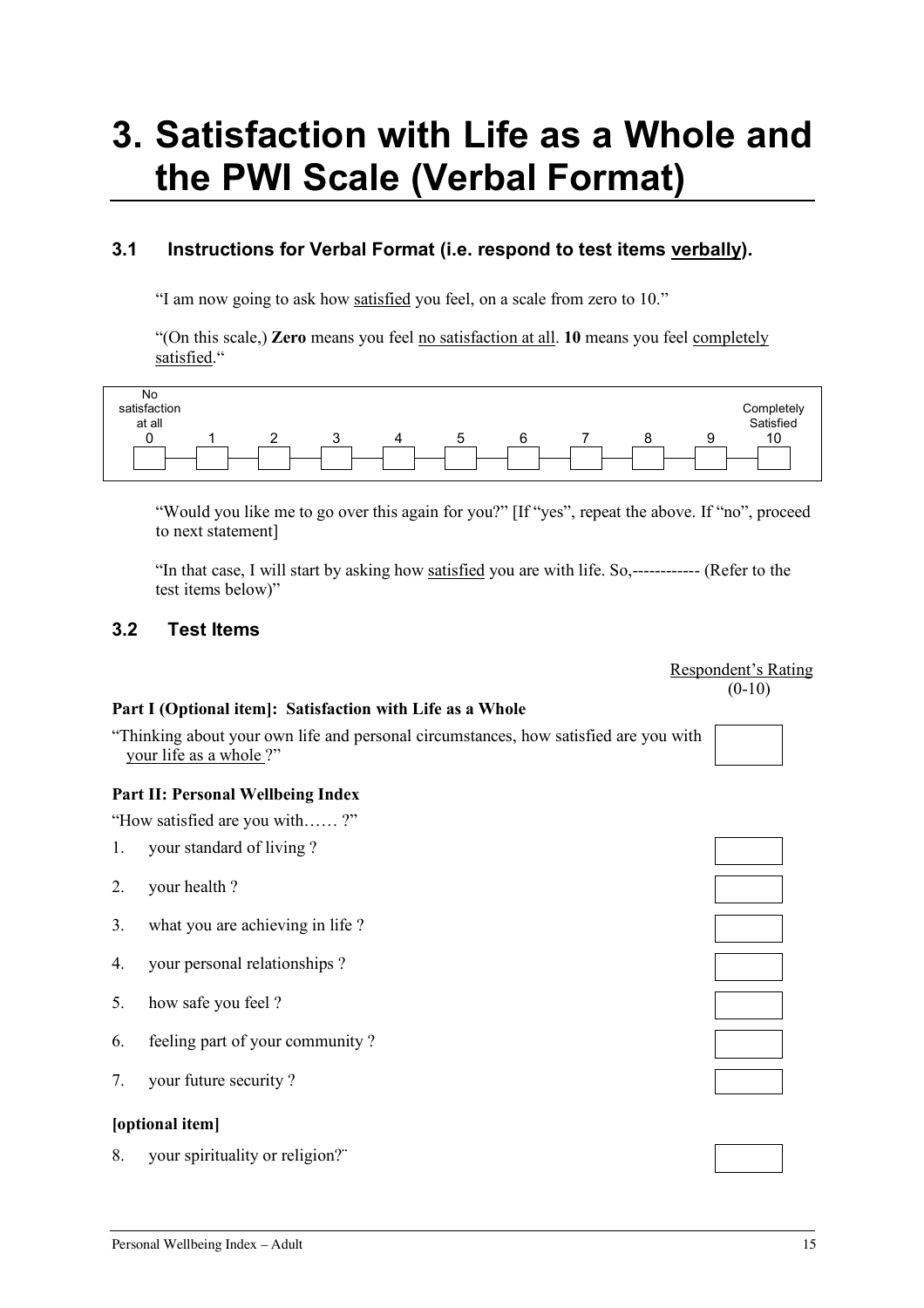# **4. Satisfaction with Life as a Whole and the PWI Scale (Written Format)**

### **4.1 Instructions for Written Format (i.e. test items answered in written questionnaire)**

The following questions ask how satisfied you feel, on a scale from zero to 10. **Zero** means you feel no satisfaction at all and **10** means you feel completely satisfied. "

#### **4.2 Test Items**

Part 1 [Optional Item]

1. "Thinking about your own life and personal circumstances, how satisfied are you **with your life as a whole ?"**

| No<br>satisfaction<br>at all |  |  |  |  | Completely<br>Satisfied |
|------------------------------|--|--|--|--|-------------------------|
|                              |  |  |  |  | 10                      |
|                              |  |  |  |  |                         |

#### Part 2

1. "How satisfied are you **with your standard of living ?"**



#### 2. "How satisfied are you **with your health ?"**



#### 3. "How satisfied are you **with what you are achieving in life ?"**

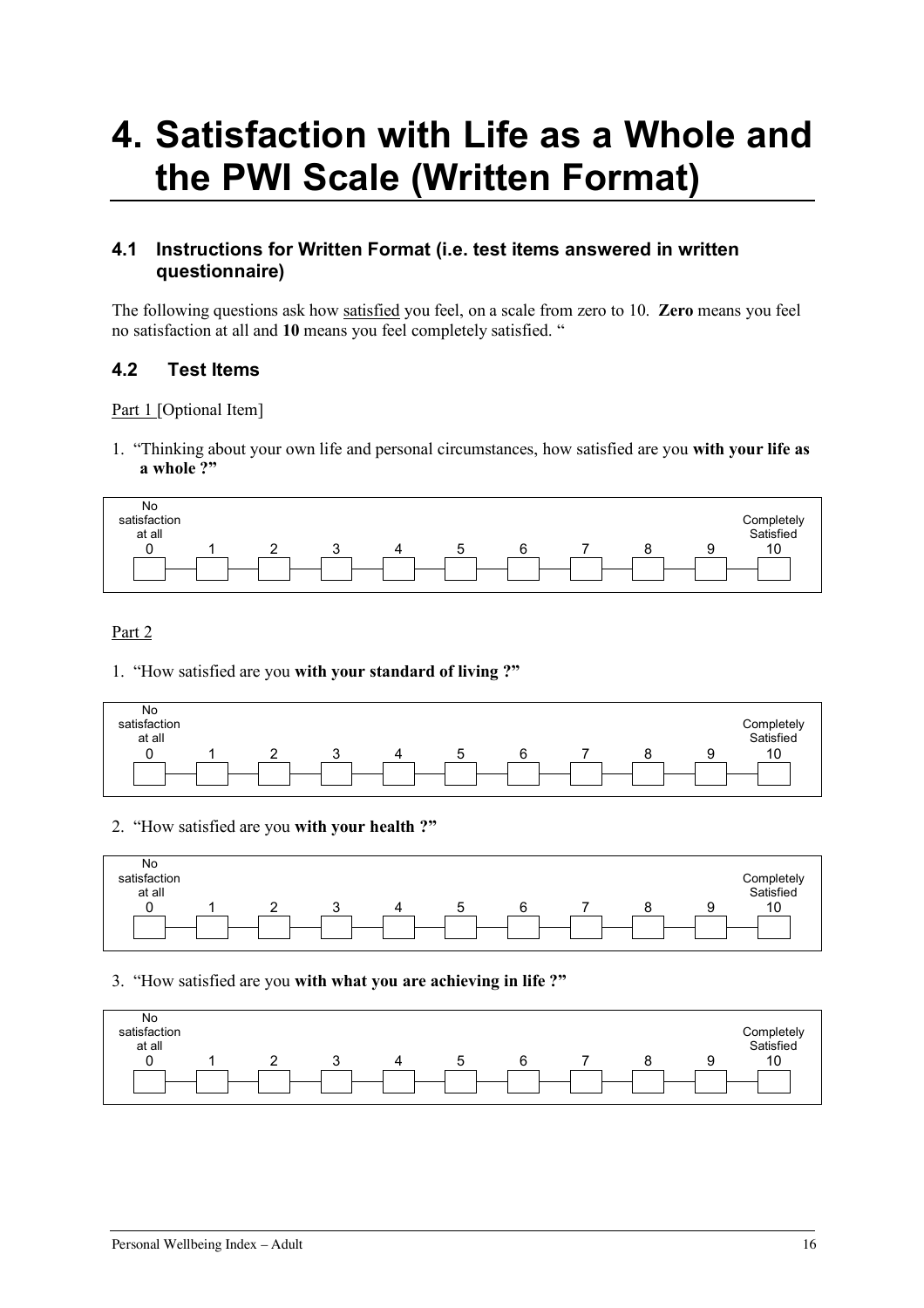- 4. Satisfaction with Life as a Whole and The PWI Scale (Written Format) continued
- 4. "How satisfied are you **with your personal relationships ?"**



#### 5. "How satisfied are you **with how safe you feel ?"**



#### 6. "How satisfied are you **with feeling part of your community ?"**

| No<br>satisfaction<br>at all |  |   |  |  | Completely<br>Satisfied |
|------------------------------|--|---|--|--|-------------------------|
|                              |  | ↵ |  |  | 10                      |
|                              |  |   |  |  |                         |

#### 7. "How satisfied are you **with your future security ?"**



#### **[Optional item]**

8. "How satisfied are you **with your spirituality or religion ?"**

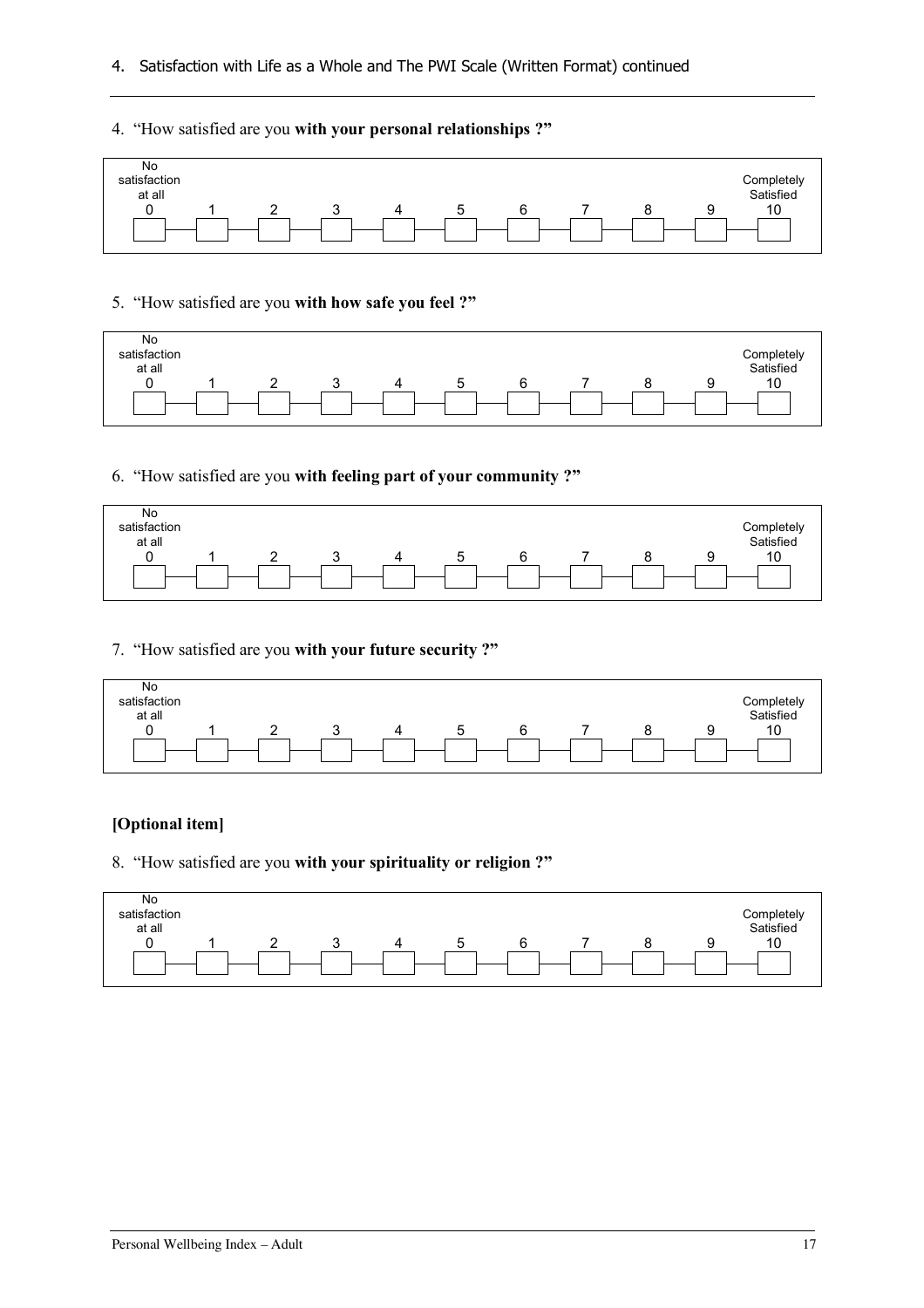# **5. Data Analysis and Interpretation**

## **5.1 Data Cleaning**

It is essential that all data are checked for response sets. These are evident when the respondent scores at the top or the bottom of the scale for all seven Personal Wellbeing Index items. Such data may indicate a response set due to either acquiescence or a lack of understanding. No matter the cause, the lack of variation will distort the data analysis. Hence, data sets from individual respondents showing **consistently** maximum or minimum scores on all domains should be eliminated prior to data analysis.

### **5.2 Conversion of raw scores into the standard 0 – 100 scale format**

For the purpose of creating results that can be simply compared with one another, we convert all data to a standard form, which makes it look as though they had all been rated on a  $0 - 100$  point scale. The values derived from this process are called 'points'. This conversion does not alter the statistical properties of the data, since the process is a simple linear conversion, but it has the advantage that data from the PWI and other scales can be directly compared in terms of their means and standard deviations.

The conversion of PWI scores, which have been derived from a  $0 - 10$  response scale, is simple. The conversion is achieved by simply shifting the decimal point to the right. E.g. a score of 7 becomes 70 points, or a mean score of 6.56 becomes 65.6 points.

When comparisons are to be made with other data that have been derived from different response scales, such as ones that use a  $1 - 5$  rating, then the values derived from the scale can be converted to the standard  $0 - 100$  format through the use of the formula below.

$$
\frac{X\,-\,k^{\,min}}{k^{\,max}\,-\,k^{\,min}}\,\,x\,\,100
$$

 $X =$  the score or mean to be converted

- $k^{\text{min}}$  = the minimum score possible on the scale ie If a scale is score from 1 to 5, then  $k^{min} = 1$ If a scale is score from -5 to +5, then  $k^{\text{min}} = -5$
- $k^{max}$  = the maximum score possible on the scale ie If a scale is score from 1 to 5, then  $k^{max} = 5$ If a scale is score from -5 to +5, then  $k^{max} = +5$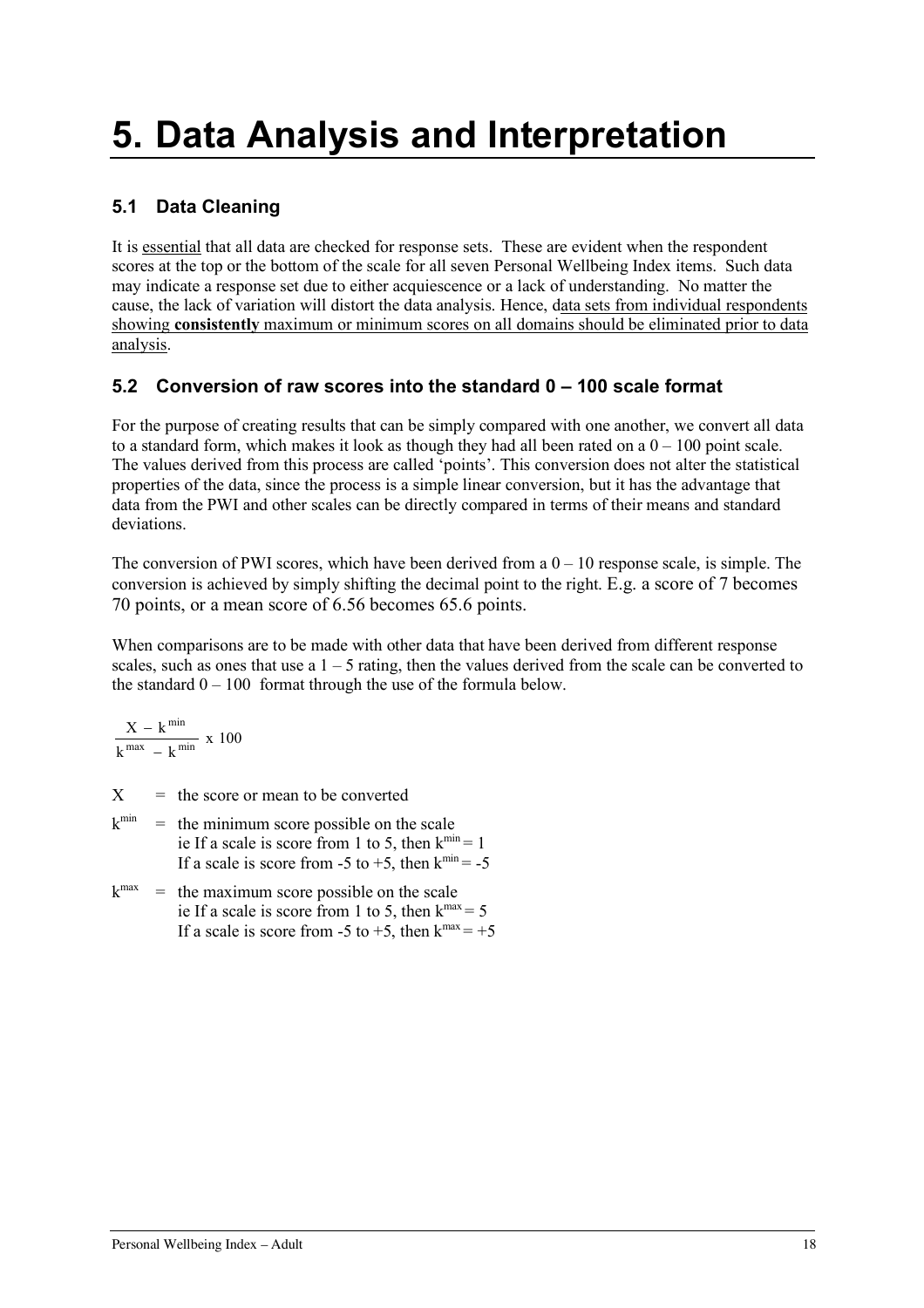#### Example 1

A mean score of 3.5 on a scale rated from 1 to 5.

 $\frac{3.5-1}{5-1} \times 100 = 62.5\%$  points

Example 2

A mean score of  $+3.5$  on a scale rated from -5 to  $+5$ .

$$
\frac{+3.5 - (-5)}{+5 - (-5)} \times 100 = \frac{+8.5}{+10} \times 100 = 85.0\% \text{ points}
$$

### **5.3 Data Interpretation**

Data derived on the Personal Wellbeing Index scale items may be used either at the level of individual domains, or the domain scores may be aggregated and averaged to form the Personal Wellbeing Index (PWI).

The item "Satisfaction with Life as a Whole" **IS NOT** a component of the PWI and hence, should be analysed as a separate variable. This item is used to test the construct validity of the PWI using multiple regression. Each domain should contribute unique variance and the normative data using this technique are shown in Appendix B and C.

The mean of the domain scores derived from the PWI constitutes a measure of Subjective Wellbeing. Such a datum can be referenced to two types of normative data as follows:

- (a) If the datum is the score of an individual person, it can be referenced to the normal distribution of individuals within a population. The Australian normative range for individuals is 50-100 points (see the latest Australian Unity Wellbeing Index report).
- (b) If the datum is the mean score of a group, it can be referenced to the normal distribution of group means. The normative range for Western means is 70-80 points. The normative range for Australia is 73.4 – 76.4 points (see the latest Australian Unity Wellbeing Index report).

Note: These values are generally 'around 10 percentage points lower for Asian populations' due to a cultural response bias e.g. Chinese (Lau, Cummins & McPherson, 2005, Lau, Chi, Cummins, Lee, Chou & Chung, 2008).

#### **5.4 Normative Data**

Click here to see the latest Australian Unity Wellbeing Index Report for cumulative normative data.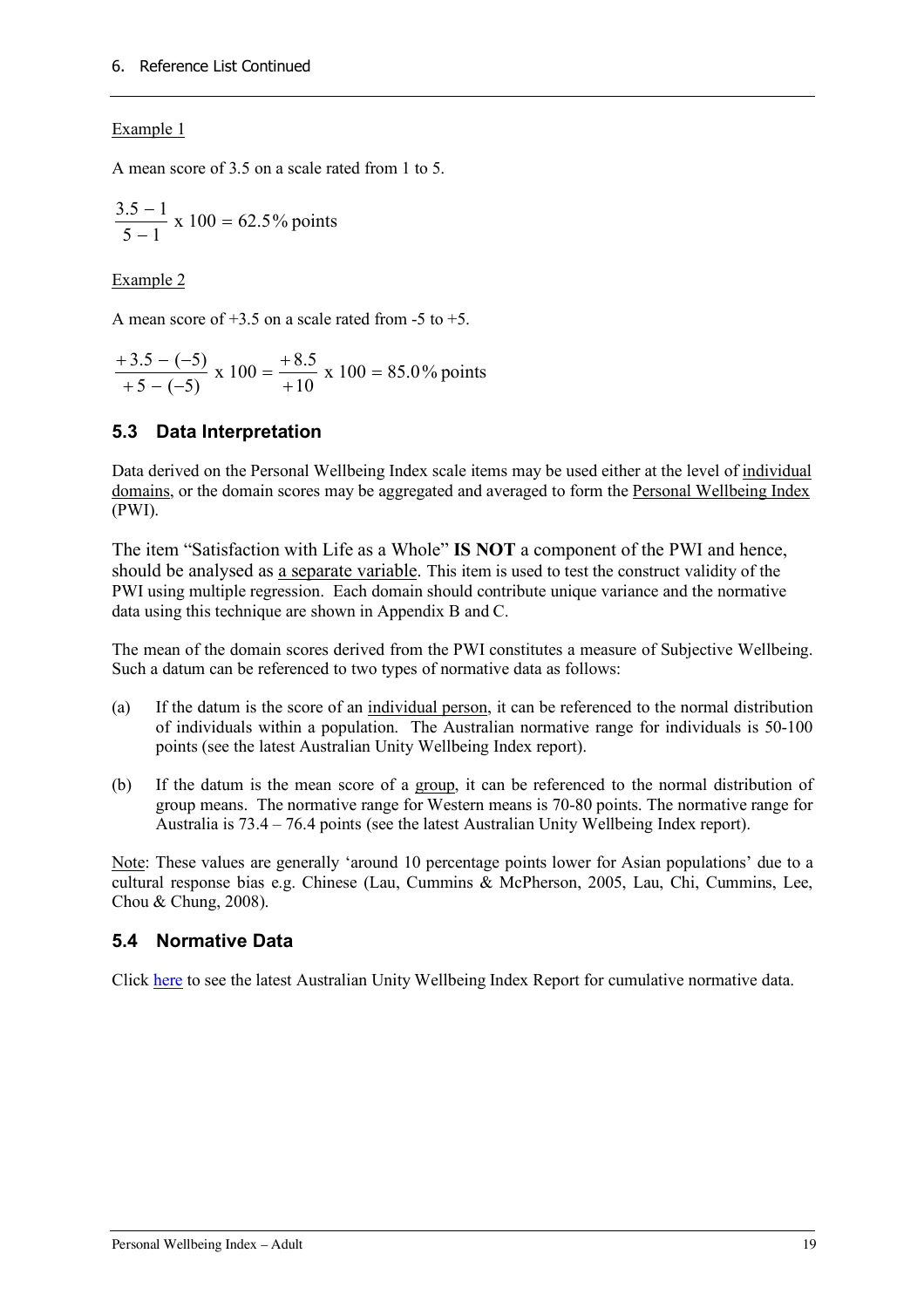# **6. Reference List**

#### **6.1 References to the manual text**

- Baron, R. M., & Kenny, D. A. (1986). The moderator-mediator variable distinction in social psychologucal research: Conceptual, strategic, and statistical considerations. *Journal of Personality and Social Psychology, 51*, 1173-1182.
- Caras, C. (2003). Religiosity/Spirituality, and Subjective Wellbeing. Thesis, Melbourne, Deakin University.
- Cummins, R. A. (2002). Vale ComQol: Caveats to using the Comprehensive Quality of Life Scale: Welcome the Personal Wellbeing Index. Melbourne: Deakin University
- Cummins, R. A., Eckersley, R., Lo, S. K., Okerstrom, E., Hunter, B., & Davern, M. (2004). *Australian Unity Wellbeing Index: Cumulative Psychometric Record.* Melbourne: Australian Centre on Quality of Life, School of Psychology, Deakin University.
- Cummins, R. A., & Gullone, E. (2000). Why we should not use 5-point Likert scales: The case for subjective quality of life measurement. *Proceedings, Second International Conference on Quality of Life in Cities* (pp. 74-93). Singapore: National University of Singapore.
- Cummins, R. A., Eckersley, R. Pallant, J. Van Vugt, J, & Misajon, R. (2003). Developing a national index of subjective wellbeing: The Australian Unity Wellbeing Index. *Social Indicators Research, 64*, 159-190.
- Cummins, R. A., & Lau, A. L. D. (2003). *An introduction to the International Wellbeing Group and the International Wellbeing Index*. Fifth Conference of the International Society for Quality-of-Life Studies, Frankfurt, Germany, July.
- Cummins, R. A., & Lau, A. L. D. (2004). *Personal Wellbeing Index – Intellectual Disability*: Second Edition. Melbourne: Australian Centre on Quality of Life, Deakin University.
- Cummins, R. A. (1991). The Comprehensive Quality of Life Scale Intellectual Disability: An initial report. *Australian and New Zealand Journal of Developmental Disabilities, 17, 259-264.*
- Cummins, R. A. (1996). The domains of life satisfaction: An attempt to order chaos. *Social Indicators Research, 38,* 303-332.
- Cummins, R. A. (1997). *Comprehensive Quality of Life Scale - Adult*. Manual: Fifth Edition. Melbourne: School of Psychology, Deakin University, (pp. 1-51). (ISBN 0 7300 2804 6)
- Cummins, R. A., Lau, A. L. D., & Stokes, M. (2004). HRQOL and subjective wellbeing: noncomplementary forms of outcome measurement. *Expert Reviews in Pharmacoeconomics Outcomes Research, 4*, 413-420.
- Cummins, R. A., McCabe, M. P., & Romeo, Y. (1994). *The Comprehensive Quality of Life Scale – Intellectual Disability: Results from a Victorian Survey.* Paper presented at the 29<sup>th</sup> National Conference of the Australian Society for the Study of Intellectual Disability.
- Cummins, R. A., McCabe, M. P., Romeo, Y., & Gullone, E. (1994). The Comprehensive Quality of Life Scale: Instrument development and psychometric evaluation on tertiary staff and students. *Educational and Psychological Measurement, 54*, 372-382.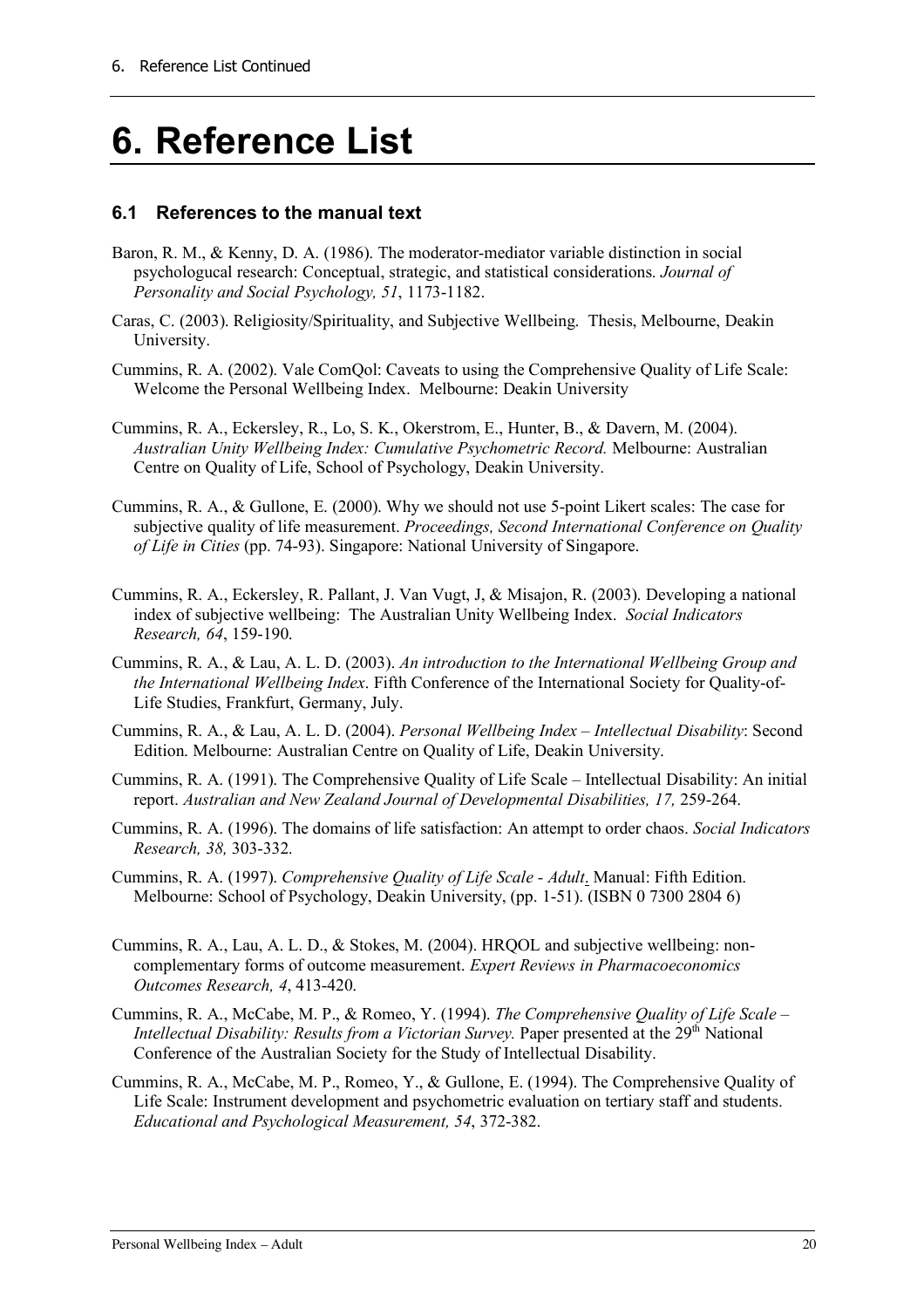- Cummins, R. A., & Weinberg, M. K. (2013) 'Subjective Wellbeing multi-item measurement: A review'. In: W. Glatzer. Global Handbook of Wellbeing and Quality of Life. Dordrecht: Springer. (in press)
- Diener, E. D., Emmons, R. A., Larsen, R. J., & Griffin, S. (1985). The Satisfaction with Life Scale. *Journal of Personality Assessment, 49,* 71-75.
- Fayers, P. M., Hand, D. J., Bjordal, K., & Groenvold, M. (1997). Causal indicators in quality of life research. *Quality of Life Research, 6*, 393-406
- Gullone, E., & Cummins, R. A. (1999). The Comprehensive Quality of Life Scale: A psychometric evaluation with an adolescent sample. *Behaviour Change, 16,* 127-139.
- Jones, L. V., & Thurstone, L. L. (1955). The psychophysics of semantics: An experimental investigation. *The Journal of Applied Psychology, 39*(1), 31-36.
- Lai, P. W., & Lau, A. L. D. (2008). Subjective Wellbeing Measurement of Adolescents using The Personal Wellbeing Index. MSc in Health Care (Occupational Therapy) Dissertation, The Hong Kong Polytechnic University, Hong Kong. (Supervisor: Dr Anna L. D. Lau).
- Lau, A. L. D. (2013). The Personal Wellbeing Index in China. In: A. Michalos (Ed), *Encyclopedia of Quality of Life Research*. New York: Springer. (in press)
- Lau, A. L. D., & Cummins, R. A. (2005). Test-retest Reliability of the Personal Wellbeing Index. Unpublished research report, The Hong Kong Polytechnic University.
- Lau, A. L. D., Cummins, R. A., and McPherson, W. (2005) An Investigation into the Cross-Cultural Equivalence of the Personal Wellbeing Index. *Social Indicators Research*, *72*, 403-432.
- Marriage, K., & Cummins, R. A. (2004). Subjective quality of life and self-esteem in children: The role of primary and secondary control in coping with everyday stress. *Social Indicators Research, 66,* 107-122.
- Thomas, J. (2005). Satyananda yogic lifestyle and subjective wellbeing (paper in preparation). johnthomas7@bigpond.com.
- Tiliouine, H., Cummins, R. A., & Davern, M. (2005) Measuring Wellbeing in Developing Countries: The Case of Algeria*. Social Indicators Research*, (in press).
- Tomyn, A. J., Fuller-Tyszkiewicz, M., & Cummins, R. A. (2013). The Personal Wellbeing Index: Psychometric Equivalence for Adults and School Children. *Social Indicators Research, 110,* (3), 913-924. doi: 10.1007/s11205-011-9964-9.
- Trauer, T., & Mackinnon, A. (2001). Why are we Weighting? The Role of Importance Ratings in Quality of Life Measurement*. Quality of Life Research, 10,* 577-583.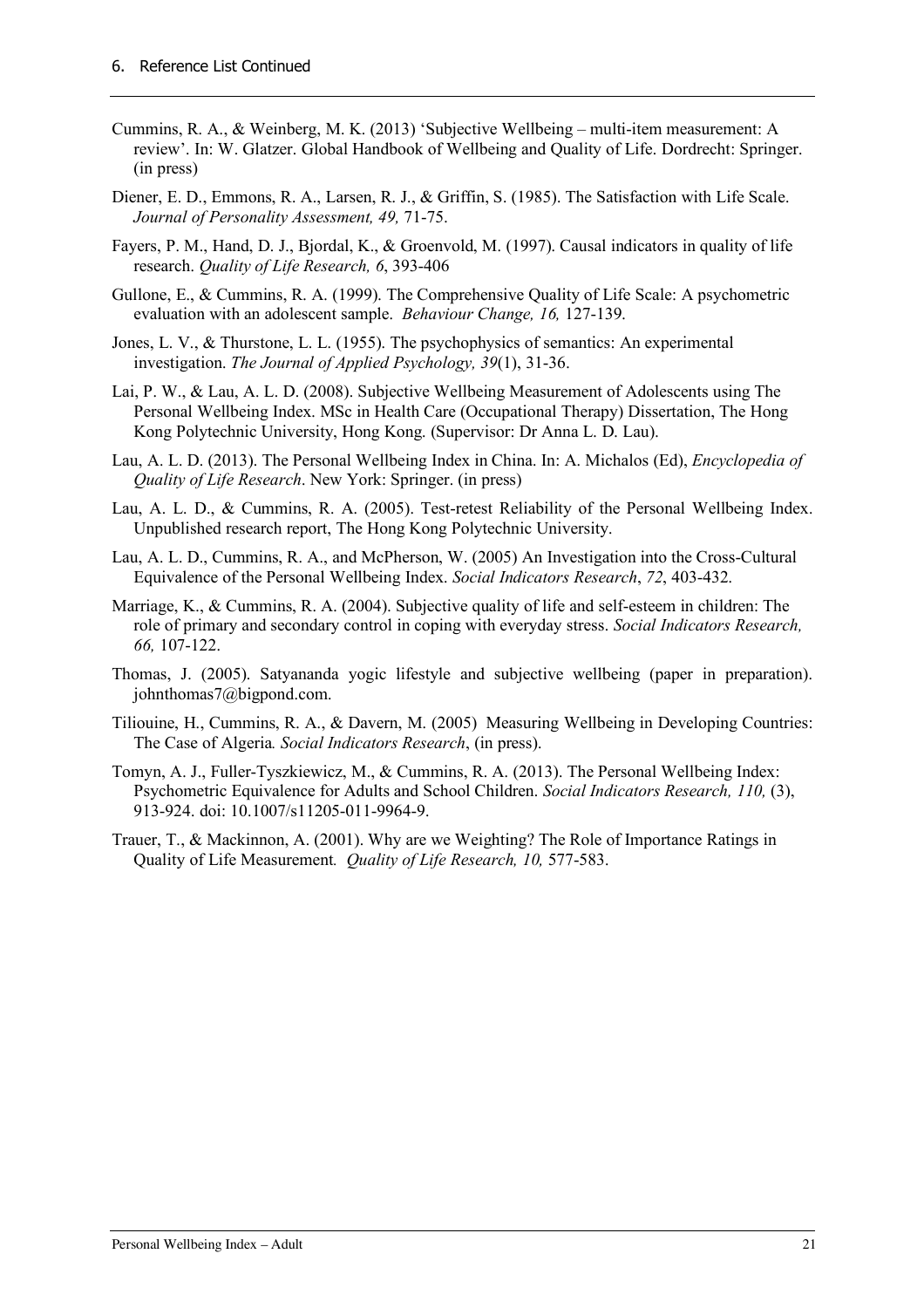# **7. Appendices**

# **Appendix A**

# **The International Wellbeing Group Membership**

# **(April 2013)**

International Wellbeing Group Website:

http://www.acqol.com.au/collaborators#international-wellbeing-group

| Country                     | <b>Primary Researchers</b>        | Country              | <b>Primary Researchers</b>                |
|-----------------------------|-----------------------------------|----------------------|-------------------------------------------|
| Algeria                     | Professor Habib Tiliouine         | Japan                | Akiko Iwabuchi                            |
| Argentina                   | Professor Graciela Tonon          |                      | Dr. Florian Kohlbacher                    |
| Australia                   | Professor Robert A.               |                      | Atsushi Naoi                              |
|                             | Cummins                           | Lebanon              | Associate Professor Huda                  |
|                             | Dr Adrian Tomyn                   |                      | Abdo                                      |
|                             | Dr Melissa Weinberg               | Laos                 | Associate Professor Liz                   |
| Belgium                     | Professor Jan L. Bernheim         |                      | Eckermann                                 |
|                             | Dr. Marc Callens                  | Malaysia             | Prof. Dr. Rosna A. Hashim                 |
|                             | Prof. Dr. Peter Theuns            | <b>Mauritius</b>     | Dr Prakash (Sanju)                        |
| <b>Bhutan</b>               | <b>Tshering Phuntsho</b>          |                      | Deenapanray                               |
| Canada                      | Professor Alex C. Michalos        |                      | Anneloes Smitsman                         |
| China (China                | Dr Anna Lau                       | Mexico               | Dr Mariano Rojas                          |
| <b>Regional Coordinator</b> |                                   | <b>Netherlands</b>   | Dr Tineke de Jonge                        |
| and Hong Kong               |                                   |                      | Dr Anna Nieboer                           |
| Principal Researcher)       |                                   | New Zealand          | Dr. Alexandra Ganglmair-                  |
| China (Beijing)             | Dr Ingrid Neilsen                 |                      | Wooliscroft                               |
| China (Guangdong            | Dr Fuming Zheng                   | Norway               | Professor Joar Vitterso                   |
| Province)                   |                                   | Pakistan             | Professor Kausar Suhail                   |
| China (Macau)               | Associate Professor Bing-         | Philippines          | Dr Mahar Mangahas                         |
|                             | Shu Cheng                         |                      | Dr Linda Luz Guerrero                     |
|                             | Ricardo Rato                      | Poland               | Dr Aleksandra Zawislak                    |
|                             | Dr Richard Whitfield              | Portugal             | Professor Félix Neto                      |
| China (Qinghai              | Dr Dave Webb                      | Romania              | Sergiu Baltatescu                         |
| province, Yushu             |                                   | Russia               | Dr. Ekaterina Uglanova                    |
| prefecture)                 |                                   | Rwanda               | Dr Alex Hakuzimana                        |
| China (Shandong             | Dr Xing Zhanjun                   | Singapore            | Dr Lim Lan Yuan                           |
| Province)                   |                                   | Slovakia             | Professor Jozef Dzuka                     |
| Columbia                    | Assoc. Prof Eduardo Wills         | South Africa         | Professor Valerie Moller                  |
|                             | Herrera                           |                      | <b>Benjamin Roberts</b>                   |
| Croatia                     | Dr Ljiljana Kaliterna             |                      | Professor Ferran Casas                    |
|                             | Lipovean                          | Spain<br>Switzerland |                                           |
| England                     | Dr Paul Anand                     | Thailand             | Mike Anson                                |
|                             | Dr. David James                   |                      | Dr Sauwalak Kittiprapas<br>Dr. Vasoontara |
| Germany                     | <b>Professor Elisabeth Wacker</b> |                      | Yiengprugsawan                            |
| Greenland                   | Dr Birger Poppel                  | Taiwan               |                                           |
| Hungary                     | Professor Anna Vari               |                      | Professor Lillian Lih-Rong                |
| India                       | Yashwant Deshmukh                 |                      | Wang, DSW.<br>Wen Shan Yang               |
| Iran                        | Vahid Sari Sarraf                 |                      |                                           |
| Ireland                     | Dr. Stefan Hoefer                 | Turkey               | Associate Professor Candan                |
|                             | Gerard O'Neill                    |                      | Ozturk                                    |
| Israel                      | Professor Sara Carmel             |                      | Dr. Eylem Simsek                          |
| Italy                       | Marco Malgarini                   | <b>USA</b>           | Professor Ed Diener                       |
|                             | Maurizio Pugno                    |                      | Dr Carol Graham                           |
|                             | Dr Annapia Verri                  |                      | Dr. Michael Sayler                        |
|                             | Gennaro Zezza                     | Vietnam (North and   | Dr Hoang Tu Anh                           |
|                             |                                   | South)               | Dr RoseAnne Misajon                       |
|                             |                                   | West Indies          | Dr Gerard Hutchinson                      |
|                             |                                   |                      |                                           |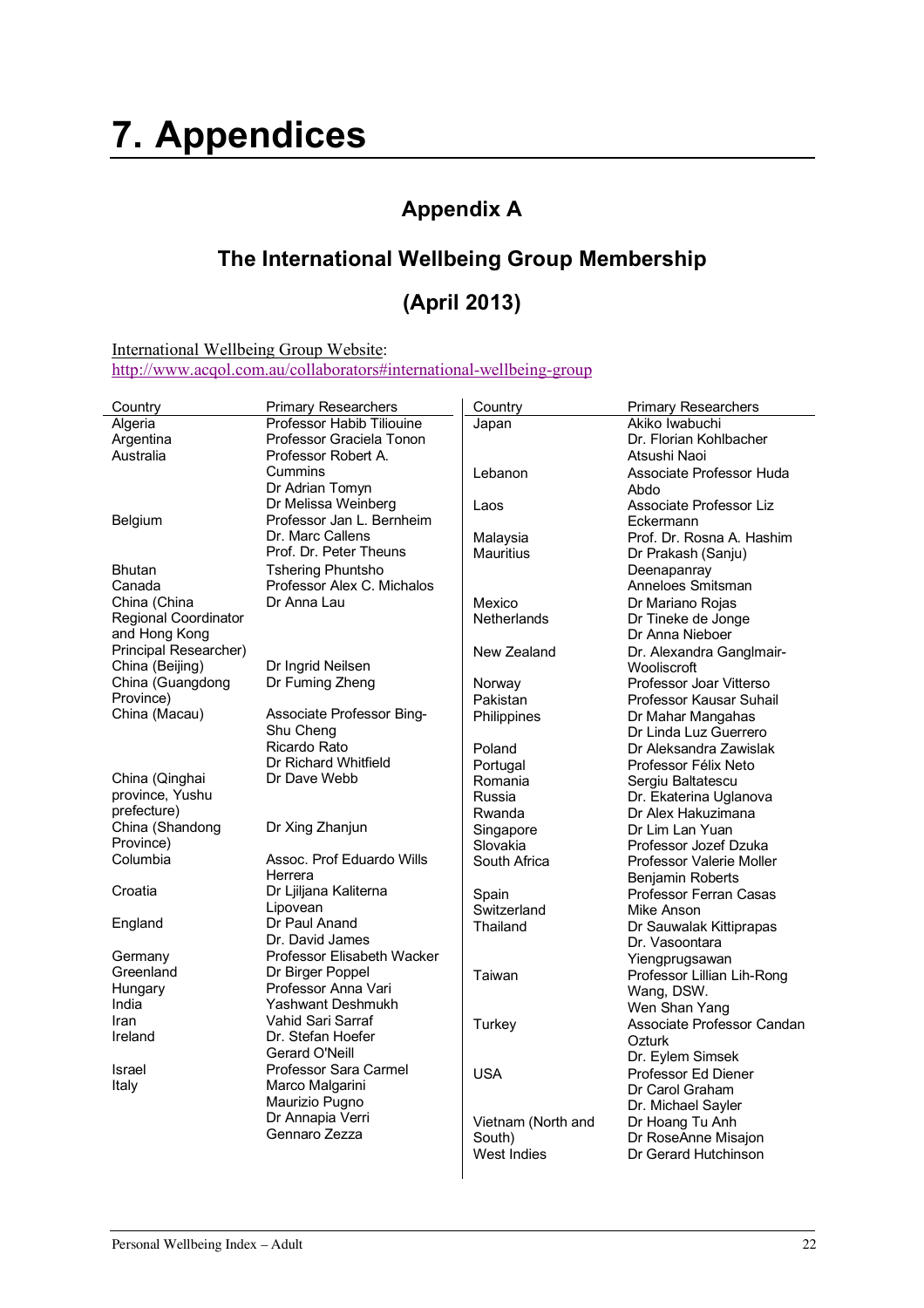## 7. Appendices Continued

| Country   | <b>Discussants</b>              | Country            | <b>Discussants</b>               |
|-----------|---------------------------------|--------------------|----------------------------------|
| Australia | Professor Alan W. Black         | <b>Netherlands</b> | Professor Ruut Veenhoven         |
|           | <b>Professor Sandy Gifford</b>  |                    | Dr Irene van Kamp                |
|           | A/Professor Graeme Hawthorne    |                    | Professor Bernard M.S. van Praag |
|           | Erik Okerstrom                  |                    | Dr Peter Achterberg              |
|           | Professor Mark Rapley           | Switzerland        | Dr Ritu Sadana                   |
|           | <b>Professor Peter Saunders</b> |                    | Dr des. Alois Stutzer            |
|           | Associate Professor Mark Stokes | Taiwan             | Po-Keung Ip                      |
|           | Professor Mark Wooden           |                    | Professor Jin-Tan Liu            |
| Brazil    | Professor Flávio Saliba Cunha   |                    | Professor Luo Lu                 |
| Canada    | Dr Jean Caron                   |                    | Professor Meng-Wen Tsou          |
|           | Assist Professor Piers Steel    | <b>USA</b>         | Professor Iris Chi               |
|           | Dr Donald Schopflocher          |                    | <b>Professor Richard Estes</b>   |
| China     | Professor Lina Song             |                    | Associate Professor Michael R.   |
| England   | Professor Pascale Allotey       |                    | Hagerty                          |
|           | Nic Marks                       |                    | Professor Kenneth C. Land        |
| France    | <b>Andrew Clark</b>             |                    | Professor Randy J. Larsen        |
| Germany   | Professor Wolfgang Glatzer      |                    | Professor Robert W. Marans       |
| Italy     | Simone Gerzeli                  |                    | Professor James J. Potter        |
|           | Professor Carla Rondi           |                    | Professor M. Joseph Sirgy        |
| Japan     | Professor Keiko Takahashi       |                    |                                  |
|           | Professor Terue Ohashi          |                    |                                  |

| Country   | <b>Project Researchers</b>  | Country         | <b>Project Researchers</b>   |
|-----------|-----------------------------|-----------------|------------------------------|
| Algeria   | Dr Nabil Bouzid             |                 | Dr. Sazlina Kamaralzaman     |
| Argentina | Lia Rodriguez de la Vega    | Mexico          | Beatriz Yasuko Arita         |
| Australia | Professor Mitchell K. Byrne |                 | Watanabe                     |
|           | Dr Melanie Davern           | Portugal        | José Luis Pais-Ribeiro       |
|           | Associate Professor David   |                 | Paulo Dias                   |
|           | Mellor                      | Singapore       | Dr Victoria Manning          |
|           | John Thomas                 | Slovakia        | Elena Gurková, MSc., PhD.    |
|           | Dr Adrian Tomyn             | Spain           | Gloria Fernandez-Mayoralas,  |
|           | Dr Philip Riley             |                 | PhD.                         |
|           | Shima Sum                   |                 | Fermina Rojo-Perez, PhD      |
|           | Dr Dave Webb                |                 | M. João Forjaz, PhD          |
| Canada    | Silvana D. Costa            |                 | Pablo Martinez-Martin, PhD   |
| Croatia   | Dr Gorka Vuletic Mavrinac   | Thailand        | Dr. Sauwalak Kittiprapas     |
| Georgia   | Natia Partskhaladze, MD,    | The Netherlands | Dr. Jacqueline J.A.M. Schenk |
|           | <b>MSW</b>                  | UK.             | A. Asadollahi                |
| Hong Kong | Frank Ho-yin                |                 | Dr. Mark Jit                 |
|           | Professor Raymond Ngan Man  |                 | Laura Camfield               |
|           | Hung                        |                 | Dr Alison Woodcock           |
| Iran      | Tahereh Golestani Bakht     | <b>USA</b>      | Dr Whitney Boling (Ph.D.,    |
|           | Prof. Alireza Agha Yousefi  |                 | CHES)                        |
| Israel    | Vered Golan                 |                 | Sarah Walsh                  |
|           | Dr. Shirli Werner           |                 |                              |
|           | Dr. Opher Zahavi            |                 |                              |
| Malaysia  | Fatimah Haron               |                 |                              |
|           |                             |                 |                              |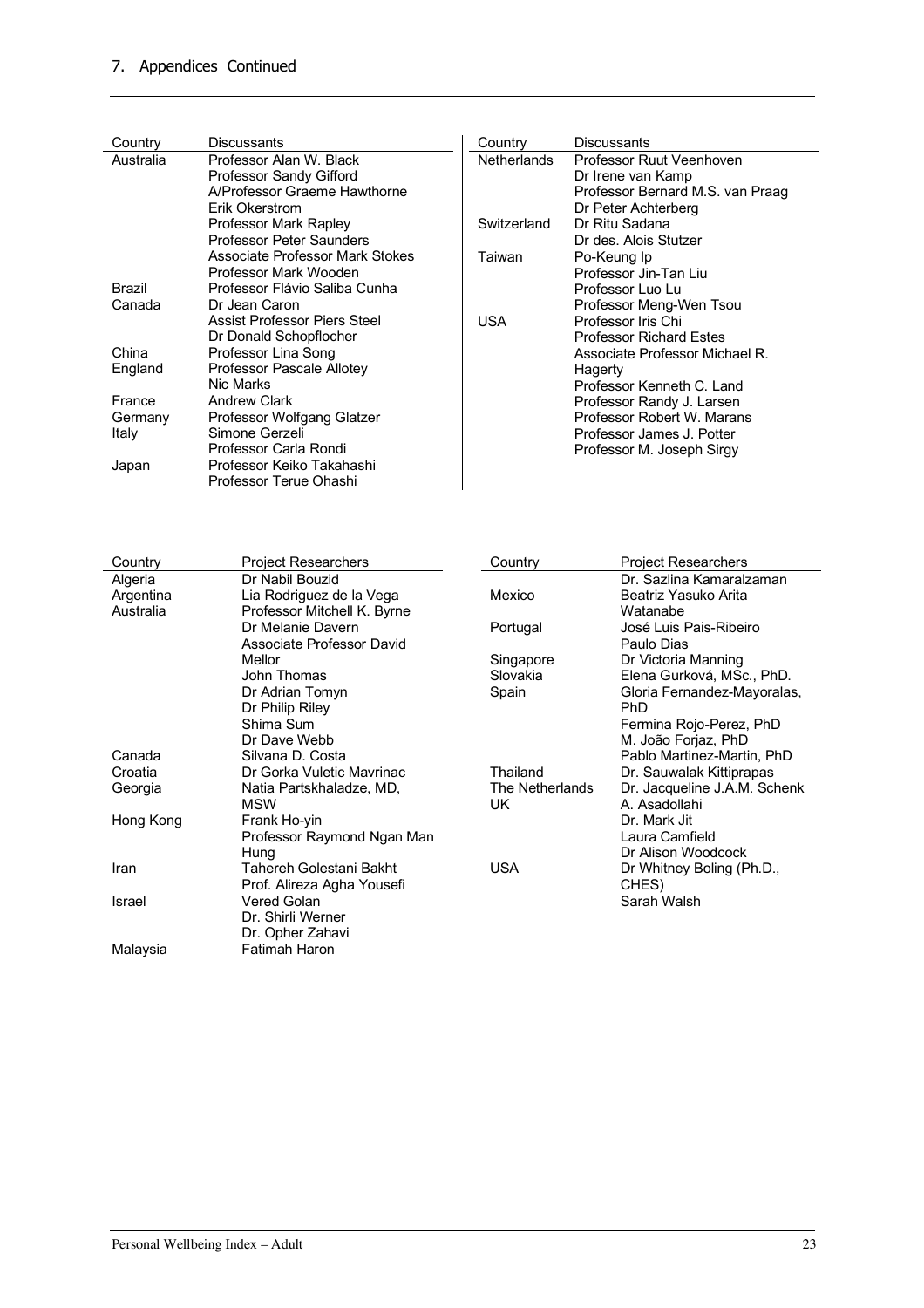# **Appendix B1**

## **Construct Validity – Australian Data**

The Tables below represent the regression of the seven domains of the Personal Wellbeing Index against 'Satisfaction with life as a whole'. Since the theoretical basis for the selection of domains is that they represent the First Level Deconstruction of Life as a Whole, each domain should make a unique contribution to the explained variance.

Each Table is based on a separate analysis for the PWI conducted as a part of the Australian Unity Wellbeing Index regular surveys. Each survey number is indicated in the top-left corner of each table. The full data set for each survey, and the associated full Report, is available from http://www.acqol.com.au/publications#reports.

Each analysis involves a standard multiple regression with an N of about 2,000. The  $sr^2$  statistic describes the amount of unique variance contributed by each domain. It is calculated by squaring the PART coefficients, output from SPSS. For example, in Survey 1 below, the unique contribution of Standard of living to the total explained variance in 'Life as a whole' is  $.060 \times 100 = 6.0\%$ . Between them, the seven domains contribute 14.8% in unique variance. This means that their major contribution to 'life as a whole' is in terms of shared variance ( $.49 - .148 = .367$ , or,  $36.7\%$  shared variance)

Three aspects of these Tables are notable as:

- 1. The outcomes are very consistent with one another
- 2. The domains make very unequal unique contributions
- 3. The domain of 'Safety' consistently makes no unique contribution and, so, fails to meet the criterion for inclusion. However, it has been retained since data from other countries (see Appendix C) indicate that it does make a unique contribution in other cultures.

| Survey 1                                                                        | 1                                       | 2              | 3   | 4   | 5   | 6   | 7              | В        | ß                               | sr <sup>2</sup> |
|---------------------------------------------------------------------------------|-----------------------------------------|----------------|-----|-----|-----|-----|----------------|----------|---------------------------------|-----------------|
| 1. Life as a whole                                                              |                                         |                |     |     |     |     |                |          |                                 |                 |
| 2. Standard of living                                                           | .58                                     |                |     |     |     |     |                | $.31***$ | .31                             | .060            |
| 3. Health                                                                       | .41                                     | .37            |     |     |     |     |                | $.12***$ | .13                             | .014            |
| 4. Achievements in life                                                         | .53                                     | .45            | .34 |     |     |     |                | $.23**$  | .21                             | .030            |
| 5. Personal relationships                                                       | .45                                     | .32            | .24 | .38 |     |     |                | $.19***$ | .21                             | .034            |
| 6. How safe you feel                                                            | .25                                     | .30            | .27 | .20 | .19 |     |                | $-.01$   | $-.01$                          | .002            |
| 7. Community connect.                                                           | .38                                     | .35            | .24 | .37 | .25 | .30 |                | $.08**$  | .09                             | .006            |
| 8. Future security                                                              | .44                                     | .50            | .34 | .44 | .29 | .40 | .43            | $.05***$ | .06                             | .002            |
|                                                                                 | .148<br>Total explained unique variance |                |     |     |     |     |                |          |                                 |                 |
| **p <. 01; *p <. 05                                                             |                                         |                |     |     |     |     |                |          | Total explained shared variance | .367            |
| Adj $R^2$ = .49<br>[for an explanation of 'unique' and 'shared' see text above] |                                         |                |     |     |     |     |                |          |                                 |                 |
|                                                                                 |                                         |                |     |     |     |     |                |          |                                 |                 |
|                                                                                 |                                         |                |     |     |     |     |                |          |                                 |                 |
| Survey 2                                                                        | 1                                       | $\overline{2}$ | 3   | 4   | 5   | 6   | $\overline{7}$ | B        | ß                               | sr <sup>2</sup> |
| 1. Life as a whole                                                              |                                         |                |     |     |     |     |                |          |                                 |                 |
| 2. Standard of living                                                           | .62                                     |                |     |     |     |     |                | $.35***$ | .34                             | .070            |
| 3. Health                                                                       | .36                                     | .39            |     |     |     |     |                | $.07**$  | .08                             | .005            |
| 4. Achievements in life                                                         | .52                                     | .45            | .29 |     |     |     |                | $.21***$ | .20                             | .029            |
| 5. Personal relationships                                                       | .51                                     | .41            | .23 | .37 |     |     |                | $.21***$ | .24                             | .042            |
| 6. How safe you feel                                                            | .27                                     | .28            | .22 | .18 | .17 |     |                | .03      | .03                             | .001            |
| 7. Community connect.                                                           | .38                                     | .33            | .22 | .31 | .31 | .33 |                | $.07**$  | .08                             | .005            |
| 8. Future security                                                              | .43                                     | .44            | .27 | .38 | .31 | .40 | .38            | $.06**$  | .07                             | .003            |
|                                                                                 |                                         |                |     |     |     |     |                |          | Total explained unique variance | .155            |
| **p<.01; *p<.05                                                                 |                                         |                |     |     |     |     |                |          | Total explained shared variance | .365            |
| Adj $R^2 = .52$                                                                 |                                         |                |     |     |     |     |                |          |                                 |                 |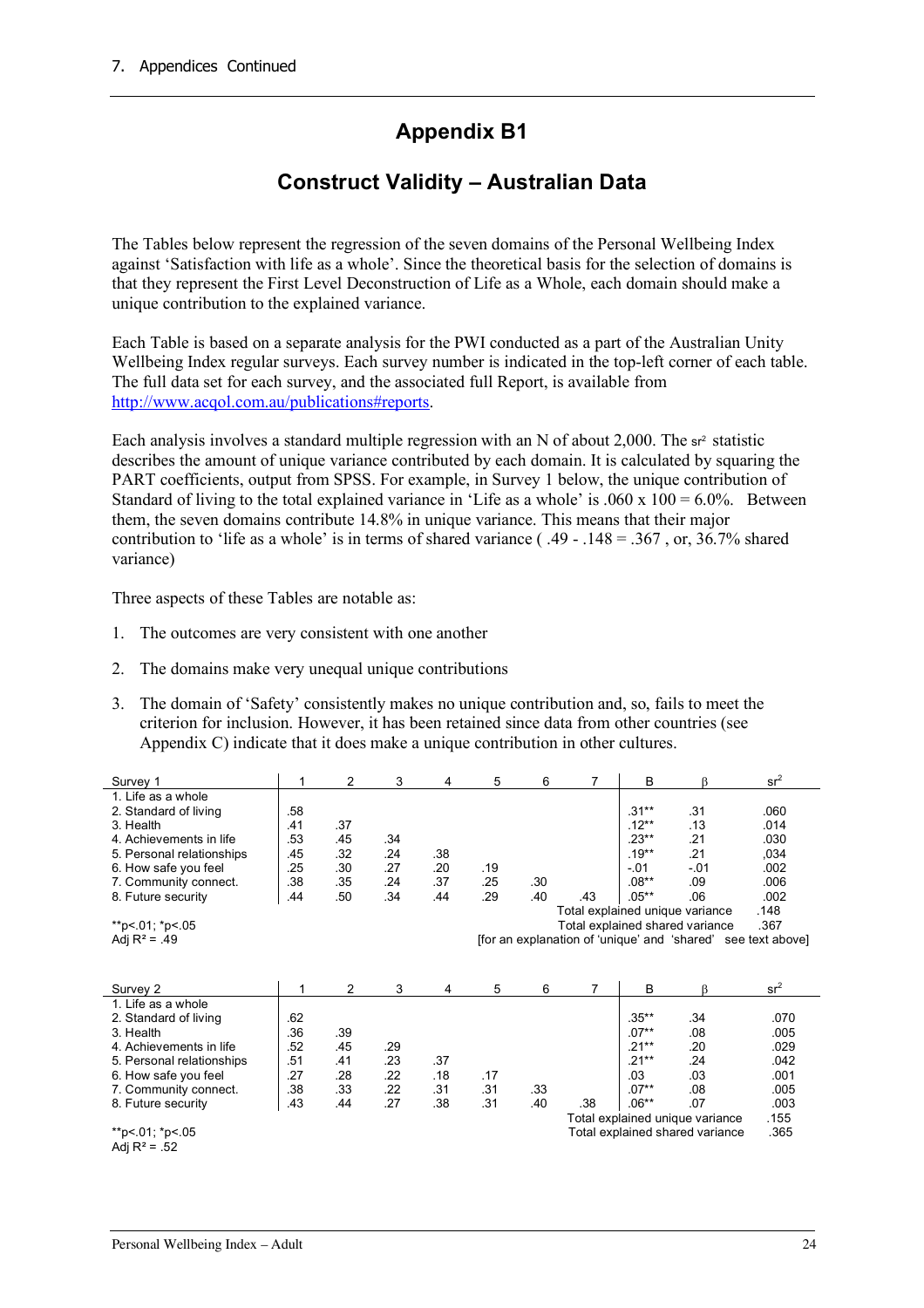| Survey 3                                                                    | 1                 | 2          | 3          | 4          | 5          | 6          | 7                                                                  | в                             | ß                                                                  | $\mbox{sr}^2$        |
|-----------------------------------------------------------------------------|-------------------|------------|------------|------------|------------|------------|--------------------------------------------------------------------|-------------------------------|--------------------------------------------------------------------|----------------------|
| 1. Life as a Whole<br>2. Standard of Living<br>3. Health<br>4. Achievements | .57<br>.35<br>.53 | .32<br>.39 | .30        |            |            |            |                                                                    | $.29**$<br>$.07**$<br>$.23**$ | .30<br>.09<br>.23                                                  | .061<br>.006<br>.039 |
| 5. Relationships<br>6. Safety                                               | .45<br>.31        | .31<br>.30 | .18<br>.26 | .37<br>.24 | .21        |            |                                                                    | $.17**$<br>$.03*$             | .21<br>.04                                                         | .034<br>.001         |
| 7. Community<br>8. Future security                                          | .30<br>.48        | .25<br>.49 | .18<br>.30 | .29<br>.39 | .29<br>.24 | .27<br>.42 | .32                                                                | .03<br>$.13***$               | .03<br>.14                                                         | .001<br>.013         |
| **p <. 01; *p <. 05<br>Adj $R^2 = .51$                                      |                   |            |            |            |            |            | Total explained unique variance<br>Total explained shared variance | .155<br>.355                  |                                                                    |                      |
|                                                                             |                   |            |            |            |            |            |                                                                    |                               |                                                                    | sr <sup>2</sup>      |
| Survey 4<br>1. Life as a Whole                                              | 1                 | 2          | 3          | 4          | 5          | 6          | 7                                                                  | В                             | ß                                                                  |                      |
| 2. Standard of Living<br>3. Health                                          | .61<br>.39        | .34        |            |            |            |            |                                                                    | $.36**$<br>$.10**$            | .37<br>.12                                                         | .089<br>.011         |
| 4. Achievements<br>5. Relationships                                         | .52<br>.48        | .43<br>.35 | .33<br>.24 | .36        |            |            |                                                                    | $.20**$<br>$.17***$           | .20<br>.21                                                         | .027<br>.035         |
| 6. Safety<br>7. Community                                                   | .27<br>.36        | .28<br>.29 | .26<br>.22 | .23<br>.35 | .20<br>.31 | .34        |                                                                    | .00<br>$.06**$                | .00<br>.07                                                         | 0.00<br>.004         |
| 8. Future security                                                          | .43               | .47        | .27        | .41        | .30        | .43        | .41                                                                | $.04*$                        | .05                                                                | .002<br>.168         |
| **p<.01; *p<.05<br>Adj $R^2 = .52$                                          |                   |            |            |            |            |            | Total explained shared variance                                    |                               | Total explained unique variance                                    | .352                 |
| Survey 5                                                                    | 1                 | 2          | 3          | 4          | 5          | 6          | 7                                                                  | В                             | β                                                                  | sr <sup>2</sup>      |
| 1. Life as a Whole<br>2. Standard of Living                                 | .56               |            |            |            |            |            |                                                                    | $.29**$                       | .29                                                                | .057                 |
| 3. Health<br>4. Achievements                                                | .36<br>.55        | .36<br>.44 | .32        |            |            |            |                                                                    | $.10**$<br>$.25***$           | .11<br>.25                                                         | .010<br>.043         |
| 5. Relationships                                                            | .47               | .31        | .18        | .39        |            |            |                                                                    | $.18**$                       | .22                                                                | .040                 |
| 6. Safety<br>7. Community                                                   | .25<br>.33        | .25<br>.27 | .19<br>.17 | .24<br>.32 | .21<br>.27 | .31        |                                                                    | .00<br>$.06**$                | .00<br>.07                                                         | 0.00<br>.004         |
| 8. Future security                                                          | .39               | .44        | .24        | .37        | .27        | .46        | .36                                                                | $.05**$                       | .06<br>Total explained unique variance                             | .002<br>.156         |
| **p<.01; *p<.05<br>Adj $R^2$ = .49                                          |                   |            |            |            |            |            | Total explained shared variance                                    |                               |                                                                    | .334                 |
| Survey 6                                                                    | 1                 | 2          | 3          | 4          | 5          | 6          | 7                                                                  | В                             | β                                                                  | sr <sup>2</sup>      |
| 1. Life as a Whole<br>2. Standard                                           | .55               |            |            |            |            |            |                                                                    | $.29**$                       | .31                                                                | .068                 |
| 3. Health                                                                   | .36               | .29        |            |            |            |            |                                                                    | $.10**$                       | .11                                                                | .011                 |
| 4. Achieve<br>5. Relationships                                              | .52<br>.45        | .39<br>.31 | .33<br>.22 | .35        |            |            |                                                                    | $.23**$<br>$.17**$            | .24<br>.20                                                         | .042<br>.032         |
| 6. Safety<br>7. Community                                                   | .24<br>.34        | .26<br>.33 | .23<br>.17 | .19<br>.32 | .19<br>.29 | .27        |                                                                    | $-.02$<br>$.05***$            | $-.02$<br>.06                                                      | .000<br>.003         |
| 8. Future Security                                                          | .39               | .39        | .29        | .29        | .26        | .47        | .32                                                                | $.08**$                       | .10                                                                | .007                 |
| **p <. 01; *p <. 05<br>Adj $R^2$ = .48                                      |                   |            |            |            |            |            |                                                                    |                               | Total explained unique variance<br>Total explained shared variance | .163<br>.317         |
| Survey 7                                                                    | 1                 | 2          | 3          | 4          | 5          | 6          | 7                                                                  | В                             | β                                                                  | sr <sup>2</sup>      |
| 1. Life as a Whole<br>2. Standard                                           | .56               |            |            |            |            |            |                                                                    | $.29**$                       | .30                                                                | .059                 |
| 3. Health                                                                   | .35               | .29        |            |            |            |            |                                                                    | $.10**$                       | .12                                                                | .012                 |
| 4. Achieve<br>5. Relationships                                              | .53<br>.46        | .43<br>.33 | .32<br>.22 | .39        |            |            |                                                                    | $.23**$<br>$.19**$            | .23<br>.20                                                         | .035<br>.033         |
| 6. Safety                                                                   | .26               | .28        | .23        | .23        | .25        |            |                                                                    | $-.01$                        | $-01$                                                              | 0.00                 |
| 7. Community<br>8. Future Security                                          | .31<br>.45        | .34<br>.48 | .17<br>.25 | .31<br>.42 | .26<br>.30 | .32<br>.40 | .41                                                                | .02<br>$.10**$                | .02<br>.11                                                         | .000<br>.008         |
| **p<.01; *p<.05                                                             |                   |            |            |            |            |            | Total explained unique variance<br>Total explained shared variance |                               |                                                                    | .147<br>.333         |
| Adj $R^2$ = .48                                                             |                   |            |            |            |            |            |                                                                    |                               |                                                                    |                      |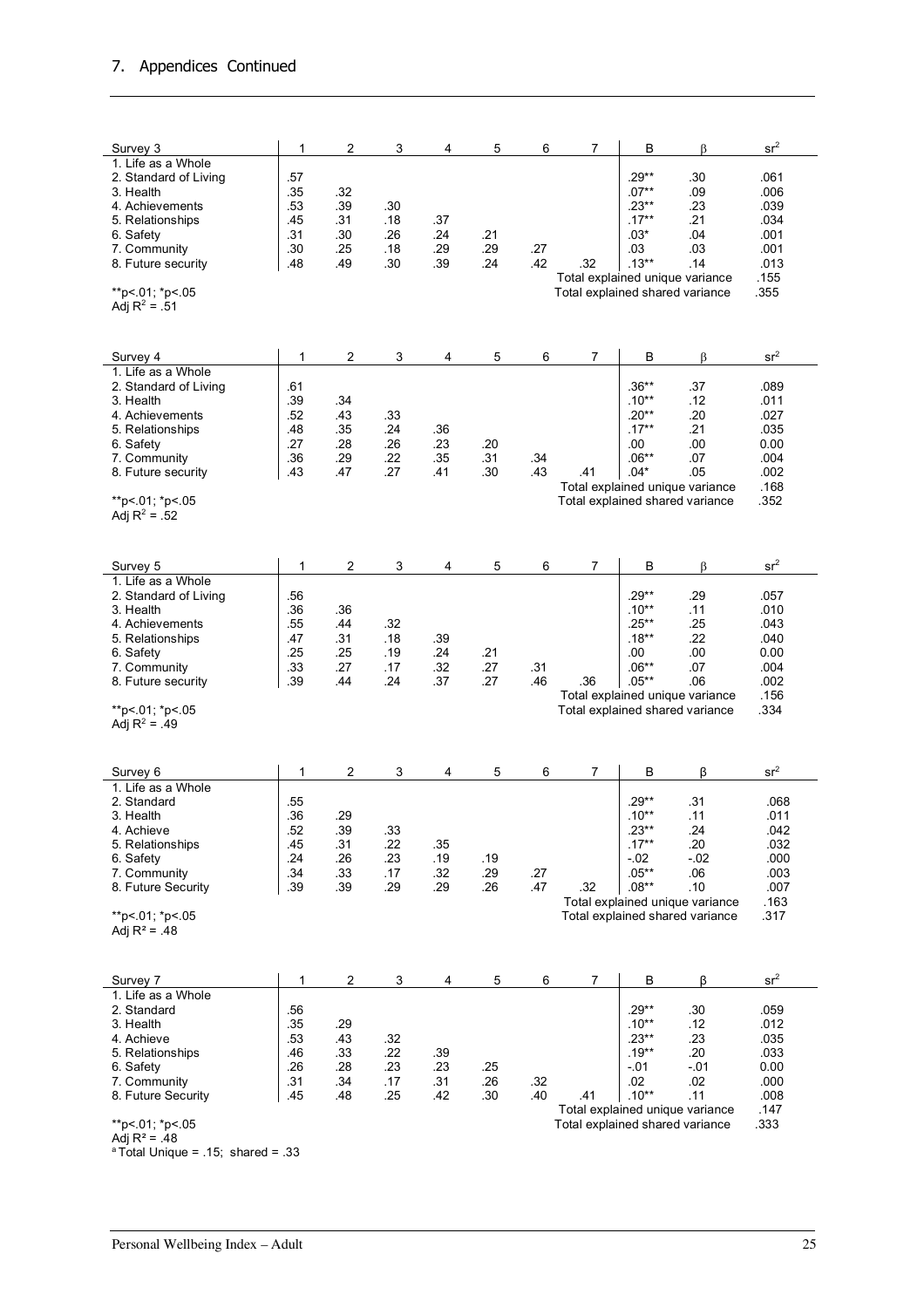### 7. Appendices Continued

| Survey 8            | 1   | 2   | 3   | 4   | 5   | 6   | 7   | B                               | β       | sr <sup>2</sup> |
|---------------------|-----|-----|-----|-----|-----|-----|-----|---------------------------------|---------|-----------------|
| 1. Life as a Whole  |     |     |     |     |     |     |     |                                 |         |                 |
| 2. Standard         | .56 |     |     |     |     |     |     | .30**                           | .29     | .060            |
| 3. Health           | .36 | .32 |     |     |     |     |     | $.10**$                         | .12     | .012            |
| 4. Achieve          | .54 | .39 | .29 |     |     |     |     | .24**                           | .24     | .040            |
| 5. Relationships    | .51 | .33 | .19 | .41 |     |     |     | $.21**$                         | .25     | .049            |
| 6. Safety           | .26 | .25 | .24 | .18 | .21 |     |     | .02                             | .02     | 0.00            |
| 7. Community        | .36 | .31 | .16 | .36 | .28 | .34 |     | $.05***$                        | .06     | .003            |
| 8. Future Security  | .42 | .42 | .27 | .38 | .29 | .43 | .40 | $.06**$                         | .07     | .003            |
|                     |     |     |     |     |     |     |     | Total explained unique variance |         | .167            |
| **p <. 01; *p <. 05 |     |     |     |     |     |     |     | Total explained shared variance |         | .353            |
| Adj $R^2 = .52$     |     |     |     |     |     |     |     |                                 |         |                 |
|                     |     |     |     |     |     |     |     |                                 |         |                 |
|                     |     |     |     |     |     |     |     |                                 |         |                 |
| Survey 9            | 1   | 2   | 3   | 4   | 5   | 6   | 7   | B                               | ß       | sr <sup>2</sup> |
| 1. Life as a Whole  |     |     |     |     |     |     |     |                                 |         |                 |
| 2. Standard         | .54 |     |     |     |     |     |     | $.26**$                         | .26     | .045            |
| 3. Health           | .35 | .32 |     |     |     |     |     | $.08**$                         | .09     | .008            |
| 4. Achieve          | .57 | .44 | .32 |     |     |     |     | $.26**$                         | .27     | .049            |
| 5. Relationships    | .48 | .33 | .23 | .42 |     |     |     | $.18**$                         | .21     | .033            |
| 6. Safety           | .22 | .28 | .22 | .21 | .17 |     |     | $-.03$                          | $-0.03$ | .001            |
| 7. Community        | .39 | .34 | .19 | .35 | .30 | .26 |     | $.08**$                         | .10     | .008            |
| 8. Future Security  | .43 | .48 | .26 | .41 | .28 | .43 | .42 | $.07**$                         | .08     | .004            |
|                     |     |     |     |     |     |     |     | Total explained unique variance |         | .148            |
| **p<.01; *p<.05     |     |     |     |     |     |     |     | Total explained shared variance |         | .342            |

 $P^{5.01}$ ;  $P^{5.01}$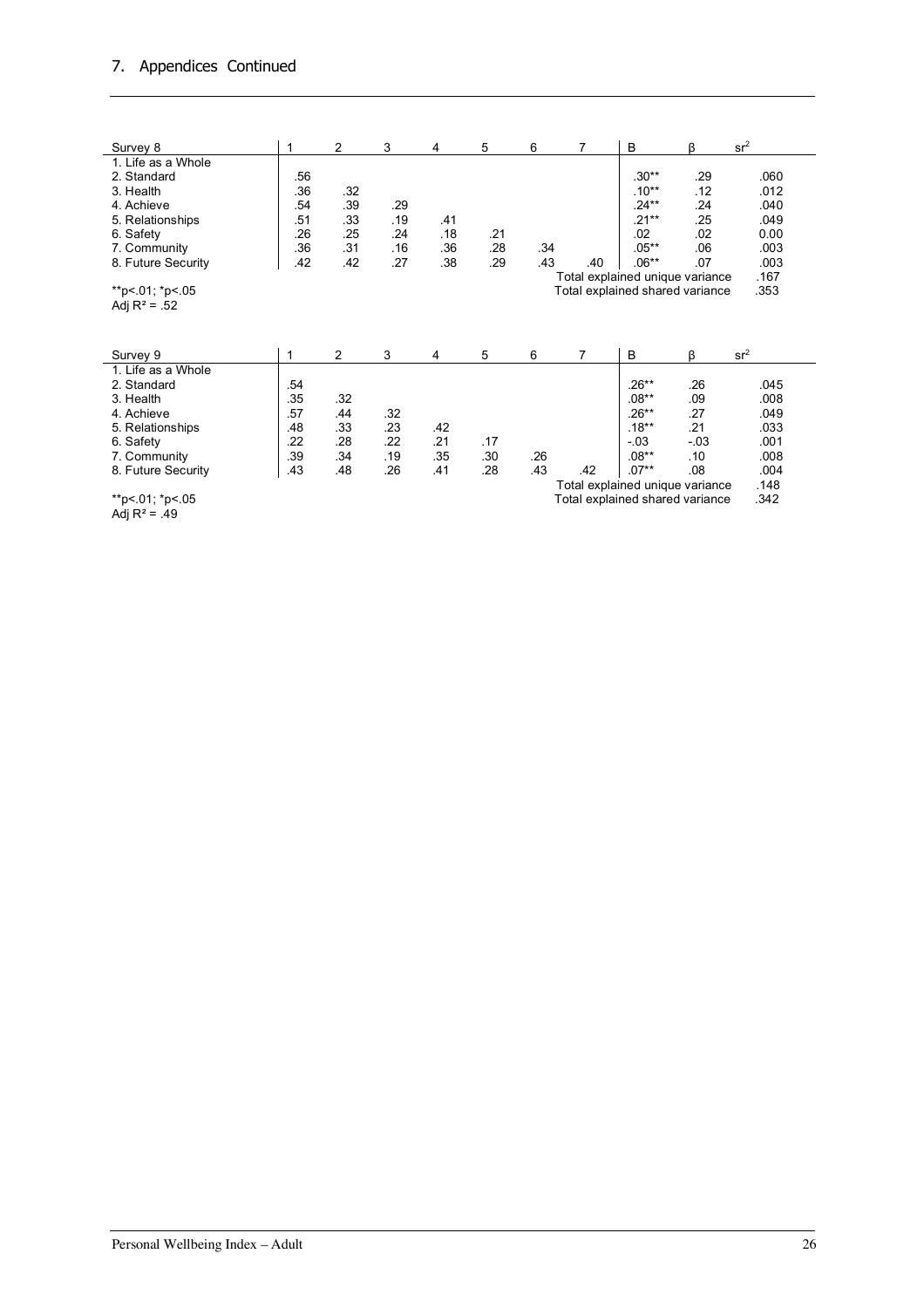## **Appendix B2**

## **Construct Validity – Other Countries**

## **(Examples)**

The Tables below represent the regression of the seven domains of the PWI against 'Satisfaction with life as a whole'. Since the theoretical basis for the selection of domains is that they represent the First Level Deconstruction of 'Life as a Whole' (LAW) domain should make a unique contribution to the explained variance.

Each Table is based on a separate analysis for the indicated survey. The full data set for each survey is available either from **TABLE** or from the researcher concerned.

Each analysis involves a standard multiple regression. The PART  $r^2$ <sup>(%)</sup> column is derived from squaring the PART coefficients, output from SPSS, and describes the percentage of unique variance contributed by each domain.

#### **ALGERIA**

Researcher: Habib Tiliouine <htiliouine@yahoo.fr> Sample: General population N=1417

| Variable              | LAW |     | 2.  | 3.  | 4.  | 5.                              | 6.                              | в      |     | sr <sup>2</sup> |
|-----------------------|-----|-----|-----|-----|-----|---------------------------------|---------------------------------|--------|-----|-----------------|
| 1. Standard of living | .65 |     |     |     |     |                                 |                                 | $.37*$ | .35 | .073            |
| 2. Health             | .60 | .54 |     |     |     |                                 |                                 | $.23*$ | .24 | .032            |
| 3. Achieve in life    | .51 | .46 | .48 |     |     |                                 |                                 | $.10*$ | .09 | .005            |
| 4. Personal rel/ships | .47 | .37 | .49 | .50 |     |                                 |                                 | $.08*$ | .09 | .005            |
| 5. Safety             | .43 | .42 | .42 | .38 | .42 |                                 |                                 | .00    | .00 | .000            |
| 6. Comm. connect      | .48 | .39 | .45 | .42 | .45 | .50                             |                                 | $.09*$ | .09 | .005            |
| 7. Future security    | .50 | .45 | .38 | .47 | .39 | .51                             | .51                             | $.14*$ | .13 | .000            |
| $*$ p<.001            |     |     |     |     |     |                                 | Total explained unique variance | .120   |     |                 |
| Adjusted $R^2$ = .57  |     |     |     |     |     | Total explained shared variance | .450                            |        |     |                 |

#### **ARGENTINA**

Researcher: Graciela Tonon < gracielatonon@hotmail.com> Sample: 2002, General population, N=492

| Variable |                                                   | в                               |                                 | $sr^2$ |  |  |  |
|----------|---------------------------------------------------|---------------------------------|---------------------------------|--------|--|--|--|
|          | Standard of Living                                | $.28**$                         | .34                             | .066   |  |  |  |
| 2.       | Health                                            | $.06*$                          | .09                             | .005   |  |  |  |
| 3.       | Achieve                                           | $.16***$                        | .19                             | .018   |  |  |  |
| 4.       | <b>Relations</b>                                  | .01                             | .01                             | 0.0    |  |  |  |
| 5.       | Safety                                            | $.06*$                          | .10                             | .006   |  |  |  |
| 6.       | Community                                         | $.11***$                        | .16                             | .019   |  |  |  |
| 7.       | <b>Future Security</b>                            | $-.01$                          | $-.01$                          | 0.0    |  |  |  |
|          |                                                   | Total explained unique variance |                                 | .114   |  |  |  |
|          | Adjusted $R^2$ = .39<br>$* p < .05$ ** $p < .001$ |                                 | Total explained shared variance |        |  |  |  |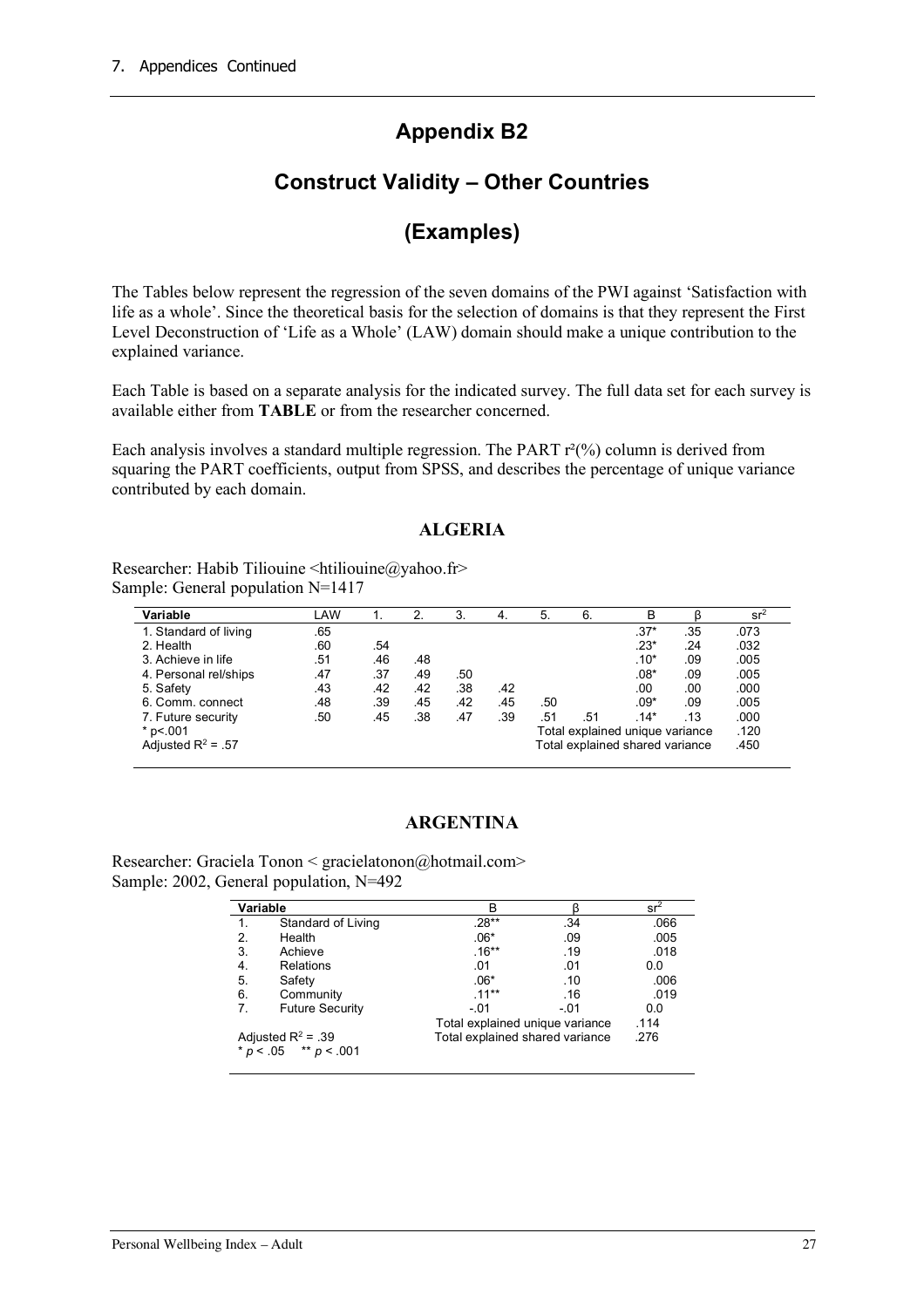| Sample: 2003, General population, N=189 |  |
|-----------------------------------------|--|
|-----------------------------------------|--|

|                       | LAW |     | 2.  | 3.  | -4. | 5.  | 6.                              | B                               |        | sr <sup>2</sup> |
|-----------------------|-----|-----|-----|-----|-----|-----|---------------------------------|---------------------------------|--------|-----------------|
| 1. Standard of living | .69 |     |     |     |     |     |                                 | $.38**$                         | .46    | .046            |
| 2. Health             | .44 | .48 |     |     |     |     |                                 | .05                             | .06    | .008            |
| 3. Achieve in life    | .62 | .58 | .43 |     |     |     |                                 | $.24**$                         | .31    | .032            |
| 4. Personal rel/ships | .40 | .36 | .29 | .48 |     |     |                                 | $-.01$                          | $-.01$ | .001            |
| 5. Safety             | .47 | .52 | .37 | .63 | .48 |     |                                 | $-0.06$                         | $-.11$ | 0.11            |
| 6. Comm. connect      | .45 | .31 | .28 | .37 | .52 | .50 |                                 | $.15***$                        | .23    | .028            |
| 7. Future security    | .45 | .55 | .36 | .51 | .23 | .62 | .34                             | .01                             | .01    | .001            |
| $R^2 = .59$           |     |     |     |     |     |     |                                 | Total explained unique variance |        | .127            |
| Adjusted $R^2$ = .57  |     |     |     |     |     |     | Total explained shared variance | .443                            |        |                 |

Sample: 2004, General population, N=268

| Variable                                                                    | LAW |     | 2.                              | 3.  | -4.                                     | 5.  | 6.  | B        |        | sr <sup>2</sup> |
|-----------------------------------------------------------------------------|-----|-----|---------------------------------|-----|-----------------------------------------|-----|-----|----------|--------|-----------------|
| 1. Standard of living                                                       | .52 |     |                                 |     |                                         |     |     | $.34**$  | .38    | .034            |
| 2. Health                                                                   | .27 | .26 |                                 |     |                                         |     |     | $.13*$   | .14    | .013            |
| 3. Achieve in life                                                          | .41 | .32 | .11                             |     |                                         |     |     | $.22***$ | .23    | .020            |
| 4. Personal rel/ships                                                       | .31 | .26 | .10                             | .38 |                                         |     |     | .10      | .11    | .010            |
| 5. Safety                                                                   | .22 | .27 | .08                             | .32 | .27                                     |     |     | .01      | .01    | .001            |
| 6. Comm. connect                                                            | .17 | .17 | .02                             | .28 | .17                                     | .19 |     | .02      | .02    | .002            |
| 7. Future security                                                          | .10 | .16 | .05                             | .21 | .25                                     | .22 | .24 | $-.04$   | $-0.5$ | .005            |
|                                                                             |     |     | Total explained unique variance |     |                                         |     |     |          | 0.085  |                 |
| ** p<.001 *p<.005<br>$R^2$ = .37 <sup>a</sup> Adjusted R <sup>2</sup> = .35 |     |     |                                 |     | Total explained shared variance<br>.283 |     |     |          |        |                 |

#### **CHINA - HONG KONG**

Researcher: Anna Lau <anna.lau@deakin.edu.au> Sample: General population  $N=180$  (as comparative group with Australian sample  $N=180$ )

| Variable                                                        | LAW                             |     | 2.  | 3.  | 4.  | 5.                              | 6.  | B        |     | sr   |
|-----------------------------------------------------------------|---------------------------------|-----|-----|-----|-----|---------------------------------|-----|----------|-----|------|
| 1. Standard of living                                           | .50                             |     |     |     |     |                                 |     | $.25*$   | .42 | .100 |
| 2. Health                                                       | .30                             | .39 |     |     |     |                                 |     | .14      | .07 | .000 |
| 3. Achieve in life                                              | .56                             | .53 | .36 |     |     |                                 |     | $.27**$  | .23 | .030 |
| 4. Personal rel/ships                                           | .41                             | .38 | .33 | .50 |     |                                 |     | $.14***$ | .19 | .030 |
| 5. Safety                                                       | .34                             | .45 | .44 | .36 | .33 |                                 |     | .08      | .00 | .000 |
| 6. Comm. connect                                                | .36                             | .26 | .20 | .17 | .27 | .27                             |     | .10      | .08 | .010 |
| 7. Future security                                              | .40                             | .54 | .37 | .48 | .43 | .18                             | .46 | .03      | .01 | .000 |
|                                                                 |                                 |     |     |     |     | Total explained unique variance |     |          |     | .170 |
| $*$ p<.005                                                      | Total explained shared variance |     |     |     |     |                                 |     | 390      |     |      |
| $R^2 = .76^a$<br>Adjusted $R^2$ = .56                           |                                 |     |     |     |     |                                 |     |          |     |      |
| <sup>a</sup> Unique variability = .17; shared variability = .39 |                                 |     |     |     |     |                                 |     |          |     |      |

#### Sample: General population N=460

| Variable                                                        | LAW                             |     | 2.  | 3.  | 4.  | 5.                              | 6.   | в        |     | $sr^2$ |
|-----------------------------------------------------------------|---------------------------------|-----|-----|-----|-----|---------------------------------|------|----------|-----|--------|
| 1. Standard of living                                           | .60                             |     |     |     |     |                                 |      | $.33**$  | .32 | .060   |
| 2. Health                                                       | .43                             | .39 |     |     |     |                                 |      | $.11***$ | .13 | .010   |
| 3. Achieve in life                                              | .60                             | .55 | .41 |     |     |                                 |      | $.32**$  | .32 | .060   |
| 4. Personal rel/ships                                           | .40                             | .49 | .46 | .44 |     |                                 |      | .01      | .07 | .000   |
| 5. Safety                                                       | .46                             | .44 | .47 | .43 | .45 |                                 |      | $.01*$   | .09 | .000   |
| 6. Comm. connect                                                | .47                             | .37 | .30 | .36 | .52 | .43                             |      | $.16**$  | .15 | .010   |
| 7. Future security                                              | .44                             | .48 | .45 | .46 | .45 | .61                             | .44  | .01      | .02 | .000   |
|                                                                 |                                 |     |     |     |     | Total explained unique variance | .140 |          |     |        |
| * $p$ < 005                                                     | Total explained shared variance |     |     |     |     |                                 |      | 360      |     |        |
| Adjusted $R^2$ = .50<br>$R^2 = .51^a$                           |                                 |     |     |     |     |                                 |      |          |     |        |
| <sup>a</sup> Unique variability = .15; shared variability = .36 |                                 |     |     |     |     |                                 |      |          |     |        |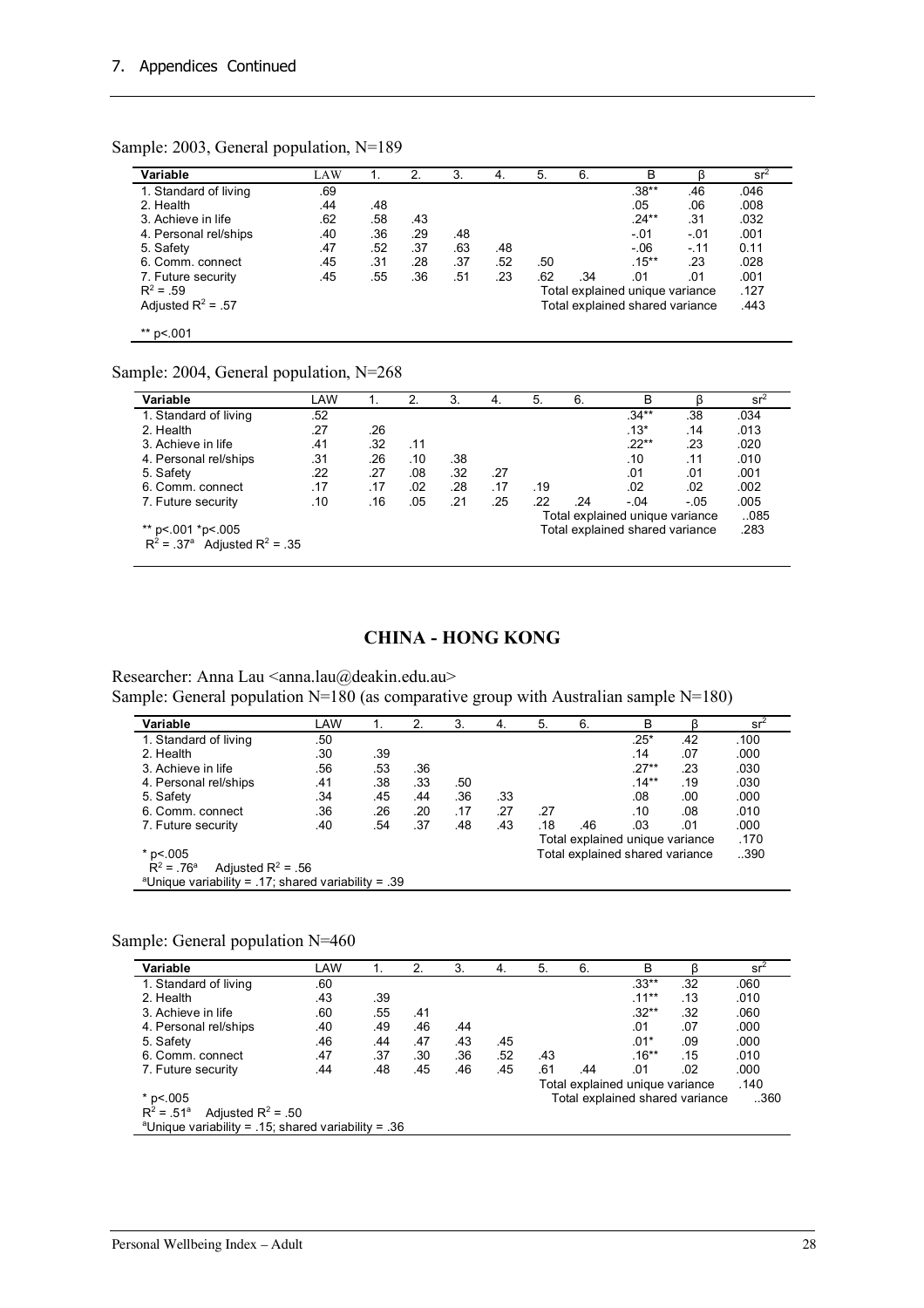## **SLOVAKIA**

Researcher: Jozef Dzuka <dzukaj@saris.unipo.sk> Sample: 2003, General population adults, N=133

| Variable                                                        | LAW |     | 2.  | 3.  | 4.  | 5.  | 6.                              | в      |        | $sr^2$ |
|-----------------------------------------------------------------|-----|-----|-----|-----|-----|-----|---------------------------------|--------|--------|--------|
| 1. Standard of living                                           | .49 |     |     |     |     |     |                                 | .38    | .35    | .078   |
| 2. Health                                                       | .24 | .43 |     |     |     |     |                                 | $-.05$ | $-.05$ | .002   |
| 3. Achieve in life                                              | .31 | .42 | .46 |     |     |     |                                 | .05    | .04    | .001   |
| 4. Personal rel/ships                                           | .31 | .34 | .26 | .49 |     |     |                                 | .10    | .11    | .008   |
| 5. Safety                                                       | .37 | .47 | .29 | .38 | .24 |     |                                 | .11    | .10    | .008   |
| 6. Comm. connect                                                | .32 | .25 | .30 | .19 | .30 | .36 |                                 | .14    | .14    | .014   |
| 7. Future security                                              | .29 | .34 | .35 | .33 | .17 | .34 | .41                             | .06    | .06    | .003   |
|                                                                 |     |     |     |     |     |     | Total explained unique variance | .114   |        |        |
| Total explained shared variance<br>$*$ p<.005                   |     |     |     |     |     |     |                                 | .146   |        |        |
| $R^2 = .31^a$<br>Adjusted $R^2$ = .26                           |     |     |     |     |     |     |                                 |        |        |        |
| <sup>a</sup> Unique variability = .08; shared variability = .23 |     |     |     |     |     |     |                                 |        |        |        |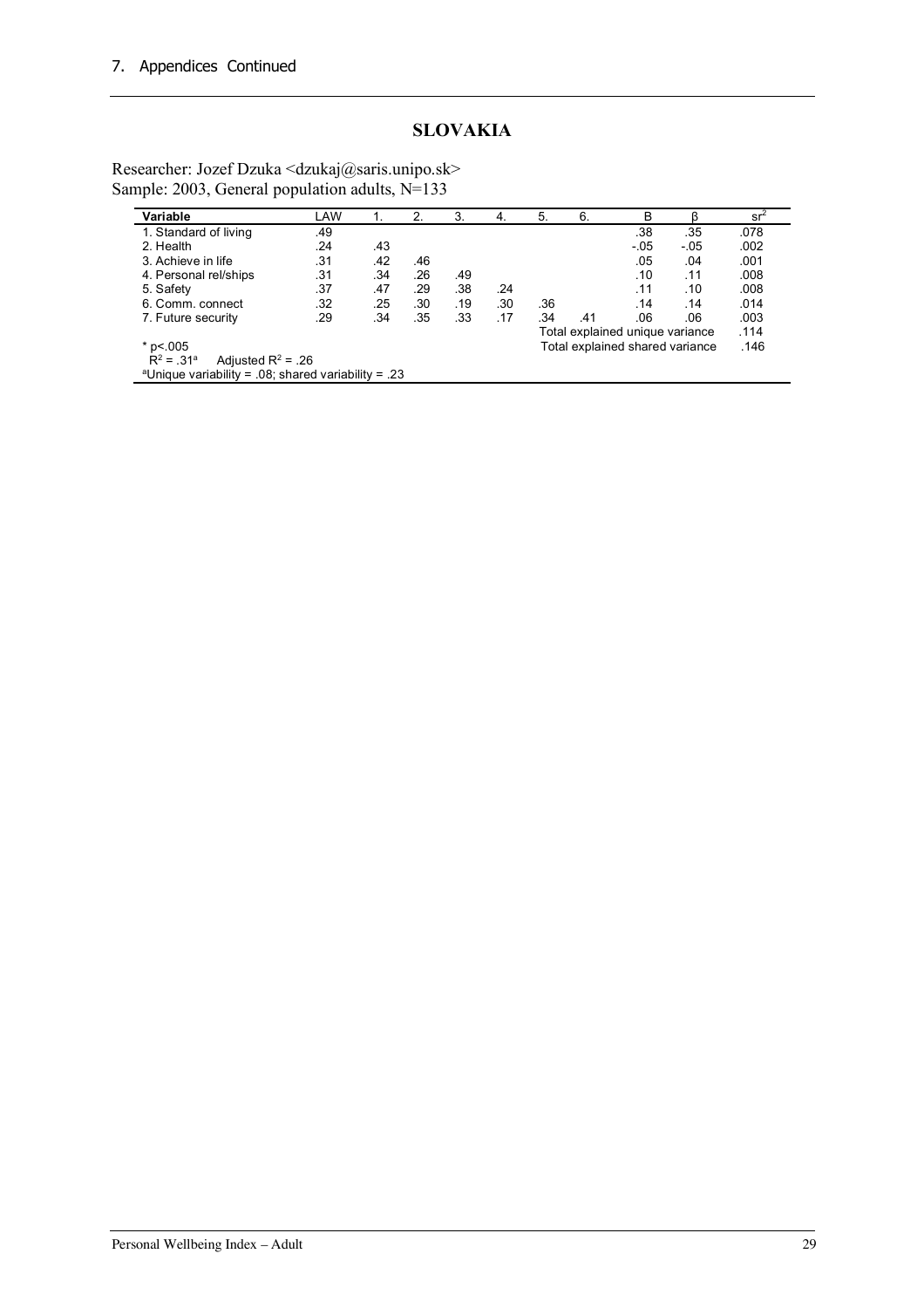# **Appendix C**

# **Convergent and Divergent Validity**

Richardson, J, Khan, M, Iezzi, A & Maxwell, A. (2013). Subjective Wellbeing, Utility and Quality of Life: Results from the Multi Instrument Comparison Project. Retrieved from http://www.aqol.com.au/documents/MIC/Subjective\_Wellbeing\_Brochure\_V8.pdf

This report compares the PWI with the Satisfaction with Life Scale (SWLS) and a number of multi attribute utility (MAU) measures. Data are drawn from 6 countries with a total N=7,933. The correlation between the PWI and SWLS = .79, and between the PWI and mean utility  $= .26$ .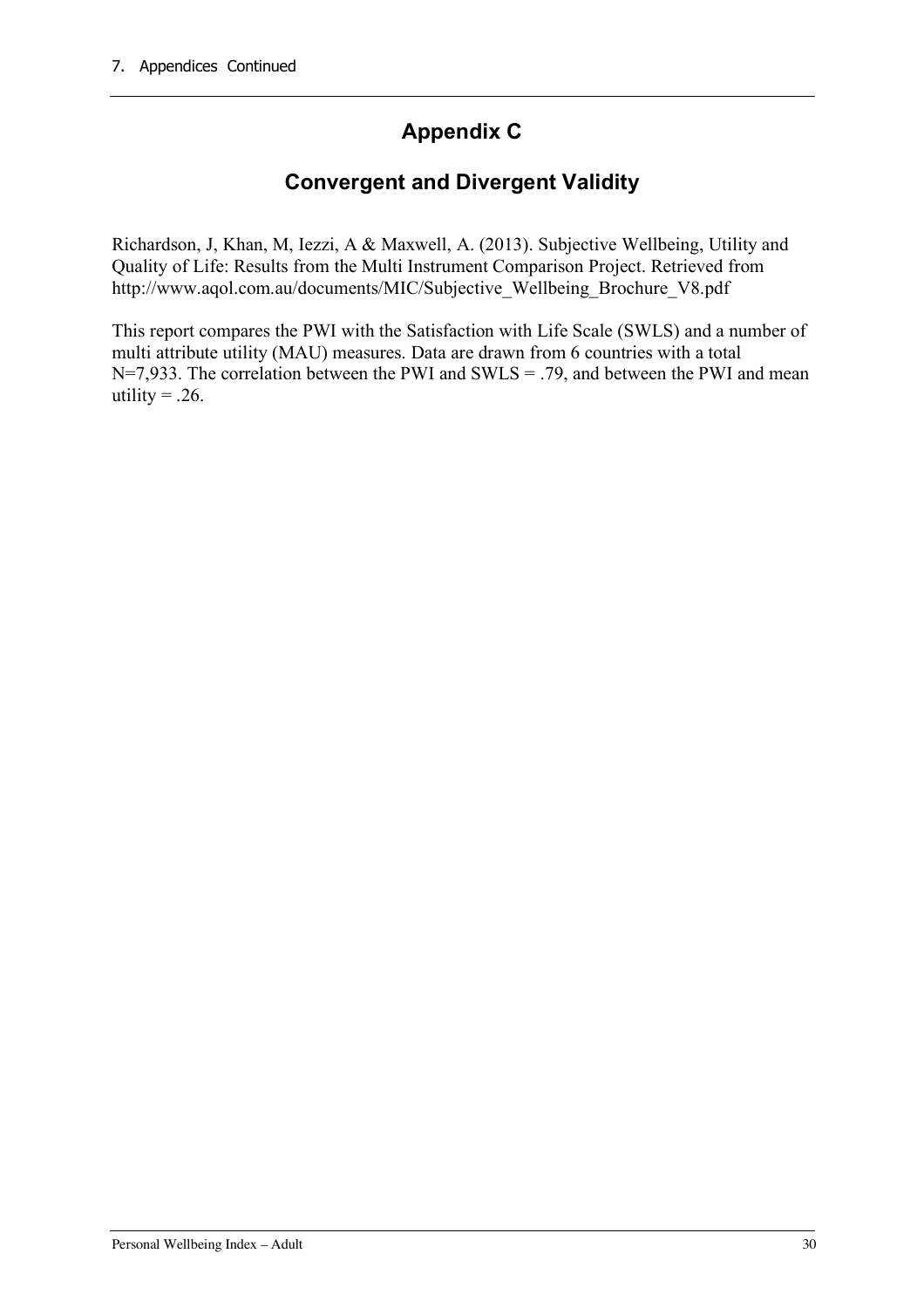# **Appendix D**

# **Psychometric Equivalence of PWI-A and PWI-SC**

Empirical studies which have compared the adult and parallel forms suggest generally satisfactory psychometric equivalence between these scales (e.g. Lau, 2013; Lai and Lau, 2008).

### **Psychometric Equivalence of PWI-A and PWI-SC:**

Tomyn, A.J., Fuller-Tyszkiewicz, M. & Cummins, R.A. (2013). The Personal Wellbeing Index: Psychometric Equivalence for Adults and School Children. Social Indicators Research, 110, (3), 913- 924. doi: 10.1007/s11205-011-9964-9.

This study confirms the psychometric equivalence of the child and adult forms of the Personal Wellbeing Index using multiple-group confirmatory factor analysis. The child sample comprised 1,029 Victorian high-school students (aged 11–20) sampled across three independent studies. The adult sample comprised 1,965 Australian adults drawn from the Australian Unity Wellbeing Index. The results demonstrated strict factorial invariance between both versions, suggesting that the PWI measures the same underlying construct in adolescent and adult populations. These findings provide support for quantitative comparisons between adult and adolescent SWB data as valid.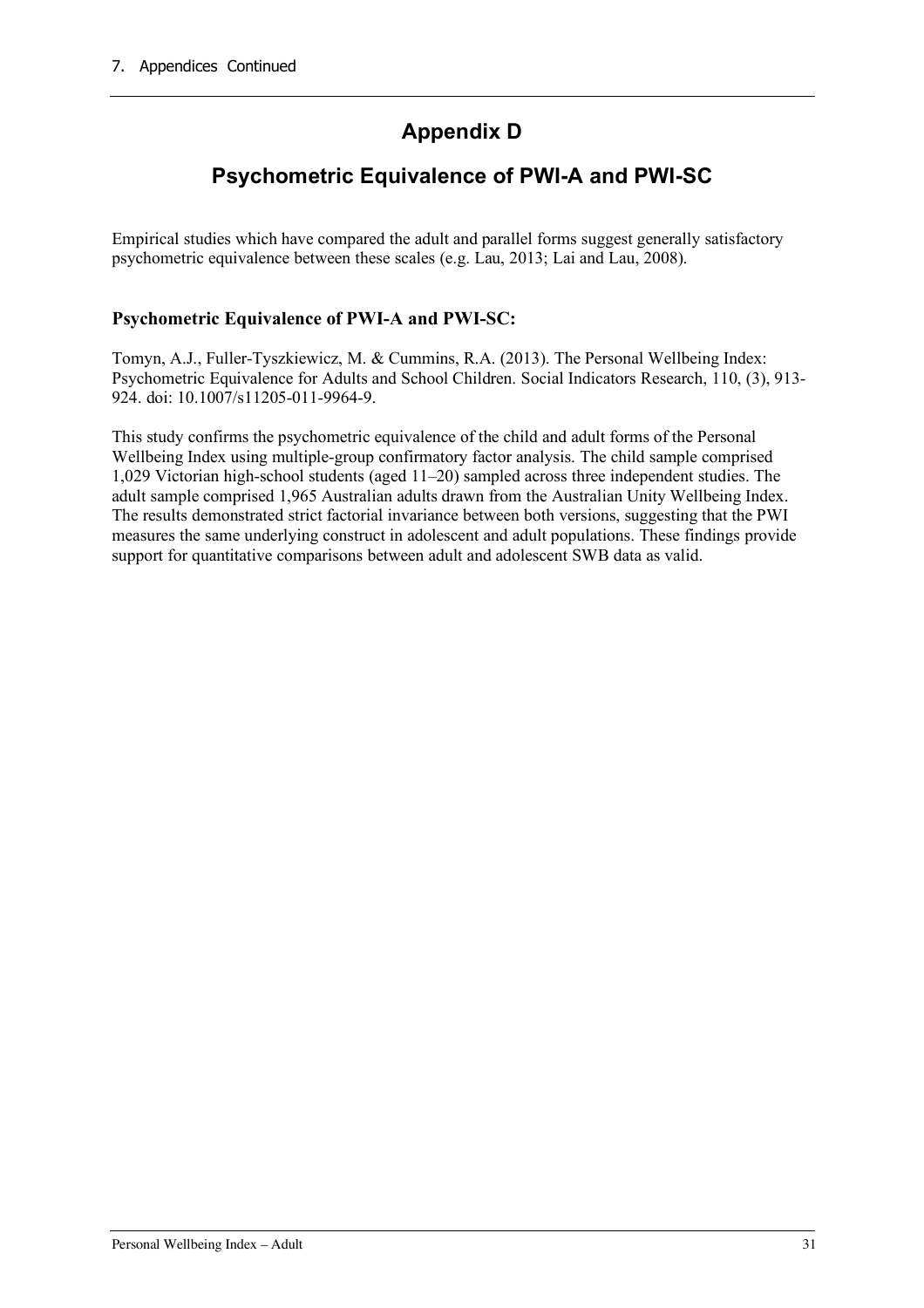# **Appendix E**

## **Normative Data from Report 28.0 of the Australian Unity Wellbeing Index**

#### **Normative Ranges Calculated from Individual Data**

Table E1: Normative Ranges Calculated from Aggregated Individual Data

|                        | N     | Mean  | SD    | $-2$ SD | $+2$ SD |
|------------------------|-------|-------|-------|---------|---------|
| <b>PWI</b>             | 55764 | 75.25 | 12.45 | 50.35   | 100.15  |
| Standard               | 57620 | 77.82 | 17.04 | 43.74   | 111.90  |
| Health                 | 57616 | 74.68 | 19.67 | 35.34   | 114.02  |
| Achieving              | 57284 | 73.59 | 18.42 | 36.75   | 110.43  |
| Relationships          | 57366 | 79.43 | 21.23 | 36.97   | 121.89  |
| Safety                 | 57476 | 79.02 | 17.82 | 43.38   | 114.66  |
| Community              | 57302 | 71.00 | 19.73 | 31.54   | 110.46  |
| <b>Future Security</b> | 56802 | 71.02 | 19.74 | 31.54   | 110.50  |
| Spirit/ Religious      | 20529 | 72.93 | 23.77 | 25.39   | 120.47  |
| Life as a whole        | 57585 | 77.66 | 17.10 | 43.46   | 111.86  |
|                        |       |       |       |         |         |
| <b>NWI</b>             | 48805 | 61.64 | 14.54 | 32.56   | 90.72   |
| Economic situation     | 54251 | 64.39 | 19.40 | 25.59   | 103.19  |
| Environment            | 54694 | 60.32 | 18.84 | 22.64   | 98.00   |
| Social conditions      | 54391 | 62.62 | 18.25 | 26.12   | 99.12   |
| Government             | 52638 | 54.10 | 24.45 | 5.20    | 103.00  |
| <b>Business</b>        | 51139 | 61.74 | 17.89 | 25.96   | 97.52   |
| National security      | 51838 | 65.94 | 19.46 | 27.02   | 104.86  |
| Life in Australia      | 54976 | 82.53 | 17.57 | 47.39   | 117.67  |

#### **Normative Ranges Calculated from Survey Mean Scores**

Table E2: Normative Ranges Calculated from Survey Mean Scores

 $\frac{1}{2}$ 

|                        | N  | Mean  | SD   | -2 SD | $+2$ SD |
|------------------------|----|-------|------|-------|---------|
| <b>PWI</b>             | 26 | 75.23 | .73  | 73.78 | 76.68   |
| Standard               | 26 | 77.79 | 1.13 | 75.54 | 80.05   |
| Health                 | 26 | 74.65 | .73  | 73.20 | 76.11   |
| Achievements           | 26 | 73.60 | .86  | 71.88 | 75.33   |
| Relationships          | 26 | 79.45 | .99  | 77.46 | 81.44   |
| Safety                 | 26 | 78.95 | 1.68 | 75.59 | 82.31   |
| Community              | 26 | 70.94 | 1.03 | 68.89 | 73.00   |
| <b>Future Security</b> | 26 | 71.00 | 1.26 | 68.47 | 73.53   |
| Spiritual (S24-S26)    | 3  | 73.82 | 4.17 | 65.48 | 82.16   |
| Life as a whole        | 26 | 77.63 | .81  | 76.02 | 79.24   |
|                        |    |       |      |       |         |
| <b>NWI</b>             | 25 | 61.64 | 1.28 | 59.08 | 64.19   |
| Economic situation     | 26 | 64.41 | 3.71 | 57.00 | 71.82   |
| Environment            | 26 | 60.33 | 2.43 | 55.46 | 65.20   |
| Social conditions      | 26 | 62.62 | 1.50 | 59.62 | 65.62   |
| Government             | 25 | 54.10 | 3.67 | 46.75 | 61.45   |
| <b>Business</b>        | 25 | 61.75 | 2.05 | 57.65 | 65.86   |
| National security      | 25 | 65.93 | 3.22 | 59.49 | 72.38   |
| Life in Australia      | 26 | 82.53 | 3.21 | 76.11 | 88.95   |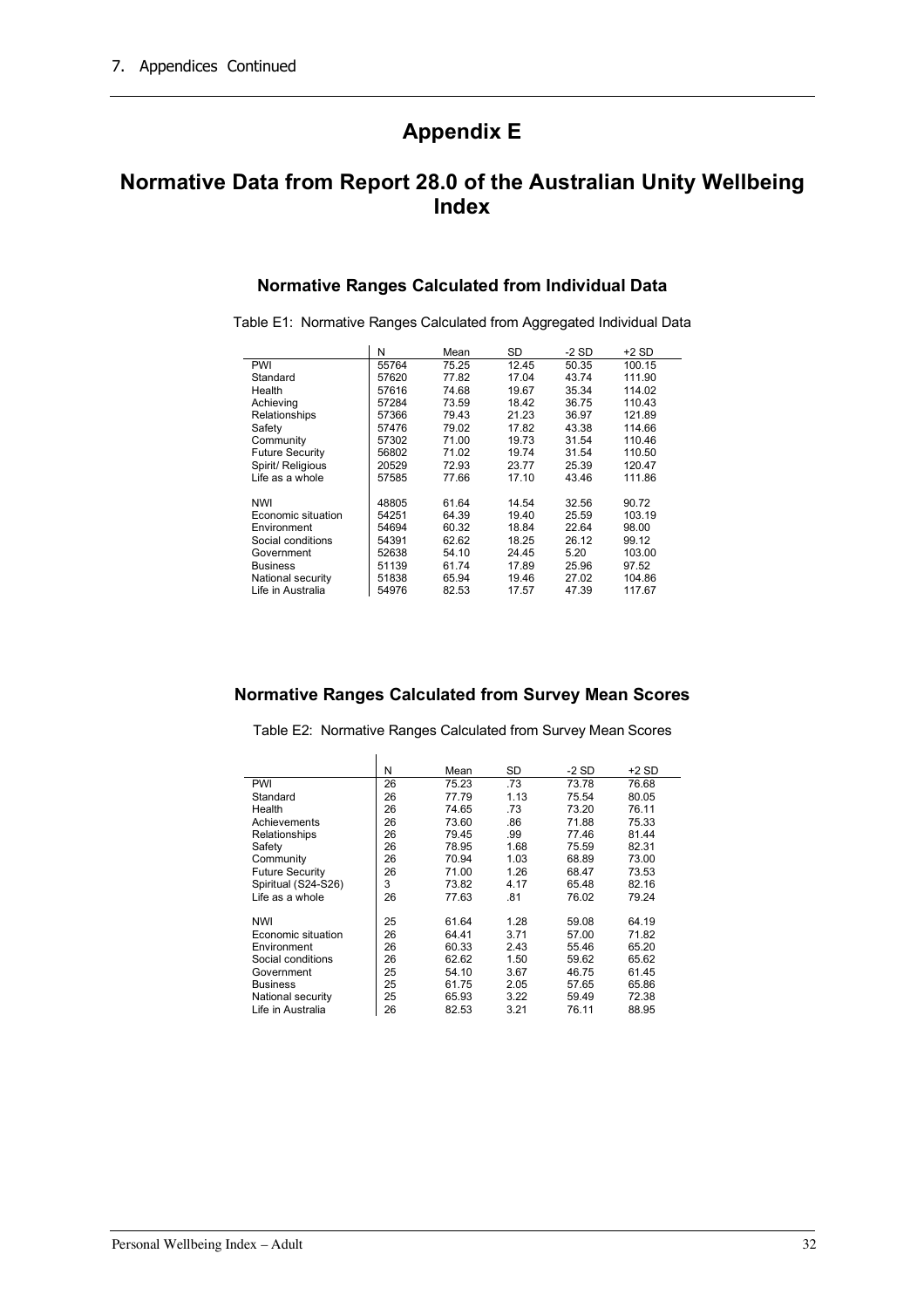## **Appendix F**

## **Mediation and Moderation**

Mark Stokes <stokes@deakin.edu.au> School of Psychology Deakin University

#### **Moderation**

Let's assume we have three variables. The *DV* and two main effect variables, A and B. Moderation is the interaction of two variables, *A* by *B* (*AB*, we'll call it *C*), that when combined give rise to a difference in the dependent variable. To calculate moderation effects, first subtract the mean effect from each variable.

ie:  $New_A = A - \overline{A}$  &  $New_B = B - \overline{B}$  where  $\overline{A}$  &  $\overline{B}$  each represents the mean of *A* and *B*.

We then multiply *New A* by *New B* to obtain *C*. This is called centering, and ensures that the interaction variable, *C*, does not correlate with either of the main effect variables. In truth it will correlate, not in a simple manner, but in a higher order non-linear manner that for General Linear Statistics we don't need to worry about (see Figure 1).



Figure 1: Testing moderation

To test whether our new interaction variable is significant, we need to establish that it adds something more than either *A* or *B* alone. So, first we must test the effect of *A* and then the effect of *B*. To do this we undertake a simple hierarchical regression.

In step one, we enter *A* and *B* as separate effects (note, these are the uncentered variables), and obtain their significance. We enter both at the same time, because as main effects, neither has precedence over the other.

In the second step, we enter *C* and assess if it adds anything to the model by testing its significance. If it adds to the model, the effect will be significant, if it doesn't, the effect will be non-significant. If the interaction is significant, then *A* can be said to moderate *B*, and *B* can be said to moderate *A*. Neither variable has precedence. In other words, *B* differs over levels of *A*, and *A* differs over levels of  $B$ .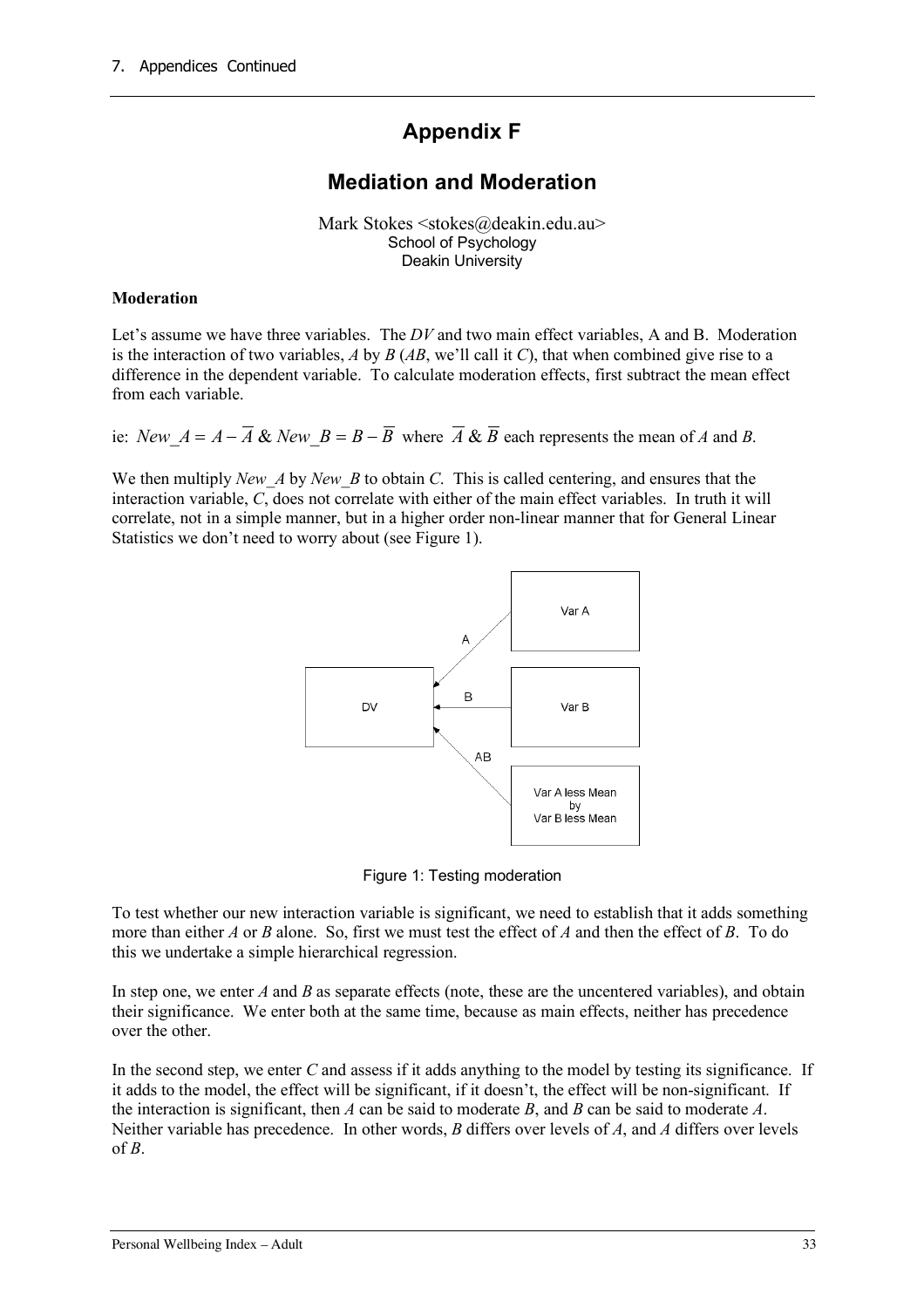Naturally, if you find significant moderation, there is more that must be done. However, this is a topic for another day.

#### **Example**

Everyone knows that the further you go from the city, generally the cheaper land gets. However, the further you go from the city, the more expensive building costs get. Because the price of Home Ownership consists of several costs, including the Cost of Land, and the Cost of Building, the price of Home Ownership does not reduce in proportion with the distance from the city. At great distances, the cost of Home Ownership may get extravagant, because they are so expensive to build. Clearly, Distance from the City and the Type of Cost interact (Figure 2).



The variables are DV: Cost of Home Ownership, IVA: Distance from the City, IVB: Type of Cost.

First centre the variables. Subtract the average of Distance from City from Distance from City to obtain the centered Distance from City, and then do the same for the Type of Cost, by subtracting the average cost from Type of Cost. Then multiply the Type of Cost by the Distance from City to obtain the interaction term. This removes the linear correlation between the interaction term and each of the IVs.

Next build a Hierarchical Regression model (Figure 3), where in the first step you enter Type of Cost and the Distance from City. Then in the second step, enter the interaction of the two variables. If the interaction is significant, then for some distance from the city the type of cost differs from other distances from the city. If the interaction is not significant, then the main effects of Type of Cost and Distance from City account for the effect of Cost of Home Ownership.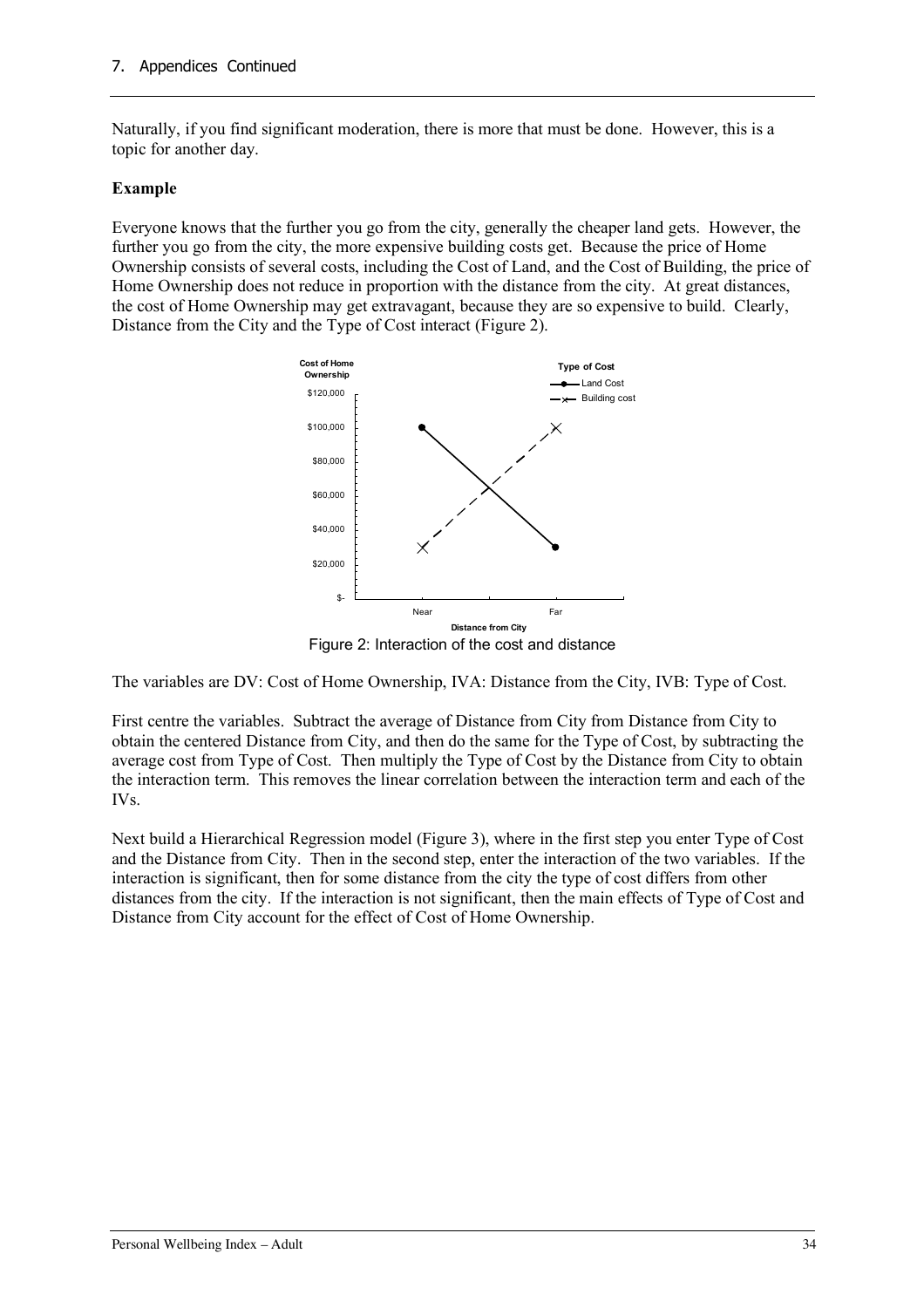

Figure 3: Hierarchical regression model of Interaction. To the left is the first model. Note the interaction term is absent. To the right is the second model with the interaction term included.

#### **Mediation**

Of the two concepts, mediation is by far the most difficult to understand. However, a simple, everyday example is fuel prices. Petrol prices are caused by many things. The most obvious one is the price being charged by oil producing nations for a barrel of oil. Another is the greed of petrol companies.

As the cost per barrel of oil increases, petrol prices also increase, as the price of oil per barrel decreases, the price of petrol decreases. These two observations suggest a direct relationship between the price of oil and the price of petrol. However, if oil company executives at Starfish Oil decide that when the price of oil per barrel goes down, they will only lower the price of fuel by half that amount, the greed of the petrol company mediates the price of petrol. Experience teaches us that the price of petrol is more under the control of petrol companies than it is the prices of barrels of oil, though; clearly the price of a barrel of oil is important.

If we call the relationship between the price of a barrel of oil and the price of petrol A, the relationship between the price of oil and the greed of petrol companies B, and the relationship between the greed of oil companies and the price of petrol C, then we have specified a mediating relationship (see Figure 4).



Figure 4: Mediation model.

We test mediation in one of several ways, but the easiest and clearest is to test the relationships in a hierarchical model. First test relationship A, then test relationship B, then test relationship C. We then have three b-weights and their standard errors. Then in a fourth model test A and C. If the relationship A goes non-significant, and C is significant, we have prima facie evidence that there is a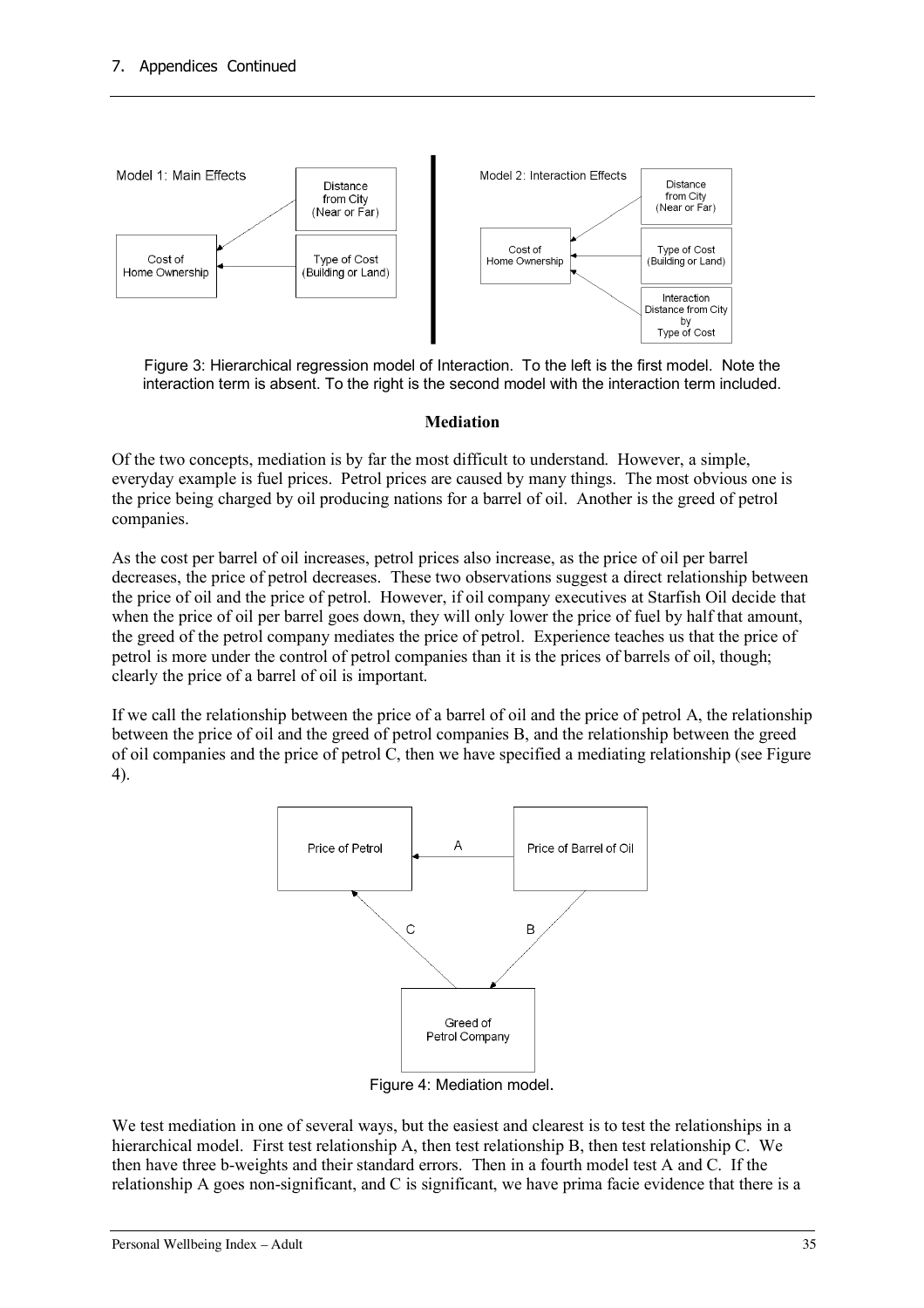mediating relationship. However, mediation is rarely this clear, so we use a formula to asses if the indirect effect of B through C is significant.

$$
Z = \frac{BC}{\sqrt{(B^2 \times SE_C^2 + C^2 \times SE_B^2 + SE_C^2 \times SE_B^2)}}
$$

The formula is:  $\sqrt{(P^2 + 5L_C + C^2 + 5L_B + 5L_C + 5L_B)}$ . The result we obtain is a straight forward Z-score that we look up in a table of Z-scores to obtain the level of significance. If this is significant, then we have a significant mediator, even if the relationship A is also significant.

#### **Mediating Moderators & Moderating Mediators**

It is possible to have a mediating variable that is the moderator. To test this, construct the moderator variable, interaction, as before (ie: variables A by B), and test the mediating pathways as described in mediation (see Figure 5).

![](_page_35_Figure_7.jpeg)

Figure 5: Mediating Moderator

It is also possible to have a moderating mediator, which is not the same as a mediating moderator. To test this, first establish if two or more variables are significant mediators, and then derive their interaction as before, and then test this interaction (see Figure 6). If significant, the mediators are moderating, which may then be checked further to see if the interaction variable also mediates. If it does, then you have a mediating moderator mediator. This process may proceed ad infinitum.

![](_page_35_Figure_10.jpeg)

Figure 6: Mediating Moderator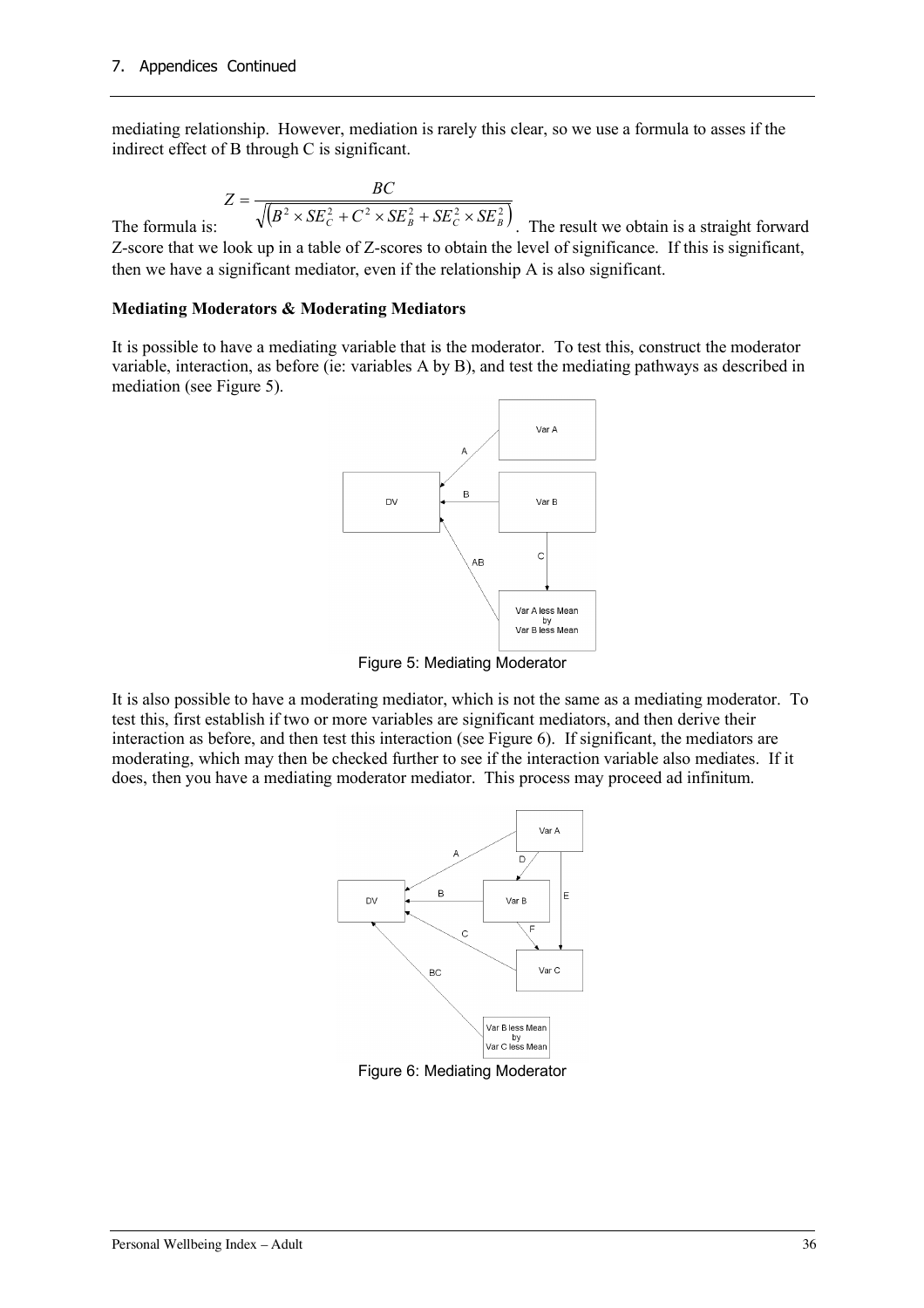# **Appendix G**

## **"The domain of 'spiritual or religious beliefs"**

This appendix concerns the discretionary inclusion of an eighth domain as 'satisfaction with spiritual or religious beliefs'. Over the life of the 4th edition of this manual (2006 to 2013), this domain was introduced as 'satisfaction with spiritual or religious beliefs'. Extensive testing revealed that the domain is not relevant for many people, and so the decision was made to remove this domain from the core set of domains that comprise the PWI. It is now a discretionary additional domain

Despite this relegation from the core set, we recognize that the domain meets the criteria for inclusion in some samples where spiritual and/or religious beliefs are commonly held. In such circumstances, researchers wishing to incorporate this domain into the PWI should be aware of the following concerns:

(a) When people are rating their satisfaction with items in a questionnaire, and they come across an item they either do not understand or which appears irrelevant, there is a strong tendency for them to give a satisfaction response anyway. This tendency is very strong in children but is also evident in many adults. The expectation of a response is signaled by the presence of the item in the questionnaire. So, providing a response is the simplest option, which causes no bother. Not responding, on the other hand, may reveal their lack of understanding or a non-conformist attitude indicating that the item is irrelevant.

To defend against this tendency in samples in which not all respondents have spiritual or religious beliefs, a gating question should be introduced before the domain item as: 'Do you have spiritual or religious beliefs?' Yes/No If 'Yes' then they continue to respond to the domain If 'No' then they skip the domain.

(b) Satisfaction with 'spiritual or religious beliefs' is a double question. We recommend that researchers wishing to include this domain use two separate questions, one referring to 'spiritual beliefs' and the other referring to 'religious beliefs. This recommendation is based on the following information: (a) double questions are to be avoided since the interpretation of a satisfaction response is ambiguous; (b) respondents may have spiritual beliefs while not belonging to a formal religion; (c) respondents may regard spiritual beliefs to include beliefs that are not religious; (d) respondents may have an aversion to formal religion, but not to spiritual beliefs.